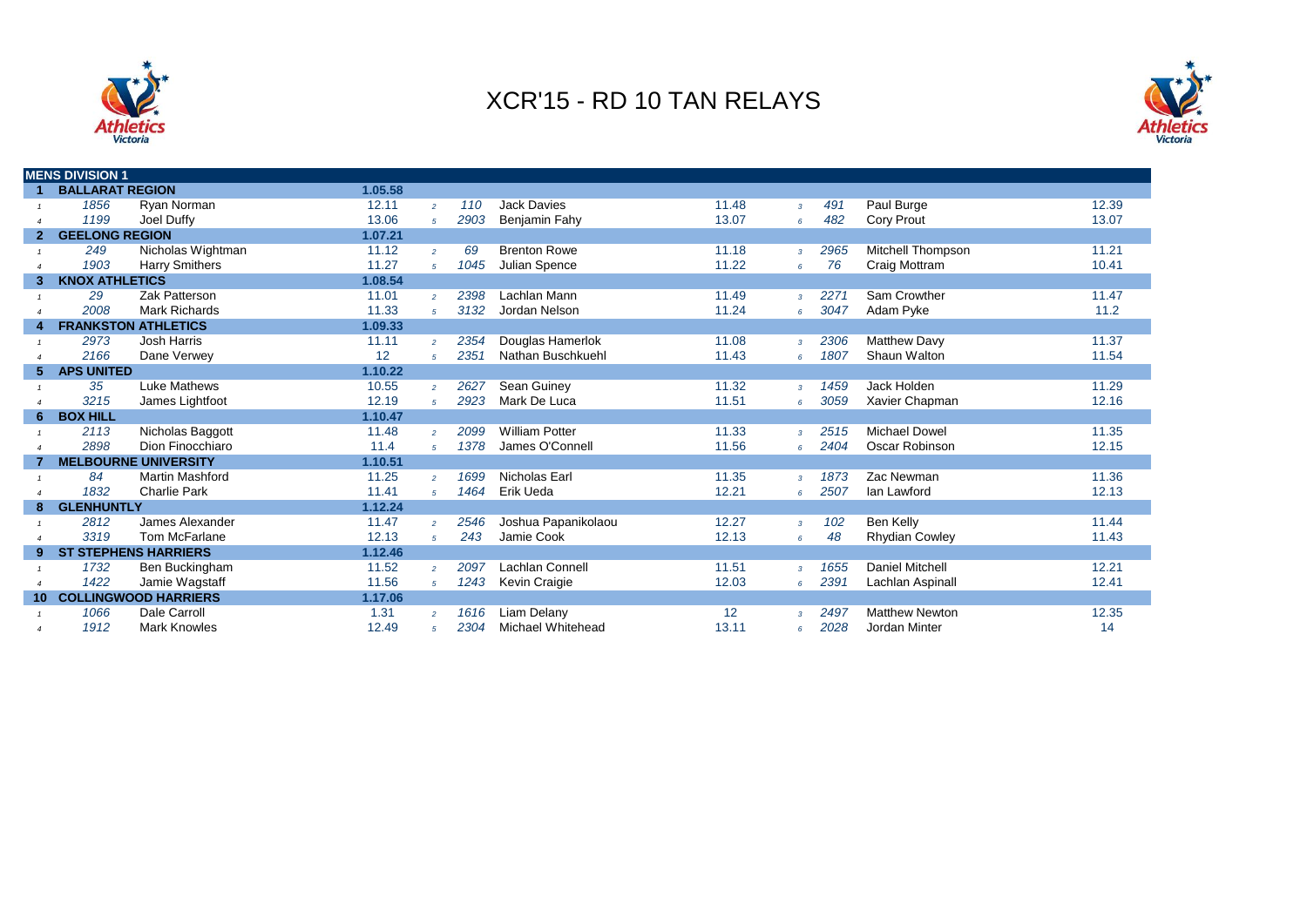



|                        | <b>MENS DIVISION 2</b>      |                                |         |                |      |                           |       |                 |      |                        |       |
|------------------------|-----------------------------|--------------------------------|---------|----------------|------|---------------------------|-------|-----------------|------|------------------------|-------|
| $\mathbf{1}$           | <b>ATHLETICS ESSENDON</b>   |                                | 1.10.52 |                |      |                           |       |                 |      |                        |       |
|                        | 3048                        | <b>Ryan Geard</b>              | 11.22   | $\overline{2}$ | 2134 | James Wrout               | 12.36 | $\mathbf{3}$    | 1242 | <b>Tony Russo</b>      | 11.40 |
|                        | 2361                        | Jeremy Drake                   | 12.22   | $5^{\circ}$    | 1511 | Toby O'Brien              | 12    | 6               | 1074 | <b>Mitchel Brown</b>   | 10.52 |
| 2                      | <b>WESTERN ATHLETICS</b>    |                                | 1.13.32 |                |      |                           |       |                 |      |                        |       |
| $\mathbf{1}$           | 57                          | Jack Rayner                    | 11.01   | $\overline{2}$ | 2958 | <b>Daniel Barlow</b>      | 12.07 | $\overline{3}$  | 2398 | Lachlan Mann           | 12.25 |
| $\overline{4}$         | 2080                        | John Camilleri                 | 12.45   | $5^{\circ}$    | 2081 | Alistair McDonald         | 12.39 | 6               | 1099 | Alexander Tyrrell      | 12.35 |
| 3                      |                             | <b>DONCASTER ATHLETIC CLUB</b> | 1.13.53 |                |      |                           |       |                 |      |                        |       |
|                        | 2521                        | Erick Niyiragira               | 11.44   | $\overline{2}$ | 2517 | <b>Benjamin Ashkettle</b> | 11.41 | $\overline{3}$  | 2562 | Nicholas Finch         |       |
| $\overline{4}$         | 1712                        | <b>Tristan Harradine</b>       |         | $\overline{5}$ | 2999 | <b>Andrew Reddie</b>      |       | 6               | 2518 | <b>Matthew Johnsen</b> |       |
| 4                      |                             | <b>MELBOURNE UNIVERSITY</b>    | 1.15.50 |                |      |                           |       |                 |      |                        |       |
|                        | 3327                        | Lachlan Mcarthur               | 11.55   | $\overline{2}$ | 2463 | Yohan Philip              | 13.25 | $\mathbf{3}$    | 2821 | Antony Orth            | 12.32 |
| $\overline{a}$         | 1123                        | Anthony Woodward               | 13.27   | $\overline{5}$ | 2464 | <b>Frederick Smithers</b> | 12.44 | 6 <sup>1</sup>  | 3673 | <b>Frankie Conway</b>  | 11.46 |
| 5.                     | <b>BOX HILL</b>             |                                | 1.16.06 |                |      |                           |       |                 |      |                        |       |
|                        | 3441                        | Sam Dipnall                    | 11.38   | $\overline{2}$ | 2047 | <b>Trent Collins</b>      | 13.35 | $\overline{3}$  | 3500 | <b>Ryan Martin</b>     | 12.38 |
| $\boldsymbol{\Lambda}$ | 2308                        | Stephen Mcmahon                | 13.05   | $\overline{5}$ | 1612 | Michael Vaughan           | 13.06 | $6\overline{6}$ | 2489 | Peter Green            | 12.02 |
| 6                      | <b>SOUTH MELBOURNE</b>      |                                | 1.17.44 |                |      |                           |       |                 |      |                        |       |
|                        | 1177                        | Ryo Tsukui                     | 12.49   | $\overline{2}$ | 3016 | <b>Michael Bridges</b>    | 12.4  | $\overline{3}$  | 3645 | <b>Gerard Robb</b>     | 12.58 |
| $\overline{4}$         | 156                         | Felix Lonergan                 | 12.46   | $5^{\circ}$    | 1752 | Corey Lawson              | 13.04 | 6               | 2257 | <b>Howard Sharp</b>    | 13.22 |
|                        | <b>KEILOR ST BERNARDS</b>   |                                | 1.17.50 |                |      |                           |       |                 |      |                        |       |
| $\mathbf{1}$           | 1829                        | David Ireland                  | 12.1    | $\overline{2}$ | 1203 | <b>Robert Trott</b>       | 12.48 | $\overline{3}$  | 1138 | Shea Wellington        | 13.02 |
| $\boldsymbol{\Lambda}$ | 1446                        | Andrew Comley                  | 13.11   | $5^{\circ}$    | 1634 | Domenic Michienzi         | 13.31 | 6               | 2834 | Lachlan Brown          | 13.08 |
| 8                      | <b>GLENHUNTLY</b>           |                                | 1.17.56 |                |      |                           |       |                 |      |                        |       |
|                        | 1353                        | Beau Lang                      | 12.34   | $\overline{2}$ | 2433 | Jake McCahon              | 12.37 | $\overline{3}$  | 1195 | Simon Bowly            | 12.54 |
| $\boldsymbol{\Lambda}$ | 1414                        | Peter Hulbert                  | 12.23   | $5^{\circ}$    | 1570 | <b>Jack Powell</b>        | 13.29 | 6               | 1283 | Han Quach              | 13.59 |
| 9                      | <b>ATHLETICS WAVERLEY</b>   |                                | 1.18.36 |                |      |                           |       |                 |      |                        |       |
|                        | 2388                        | <b>Andrew Coles</b>            | 12.05   | $\overline{2}$ | 2011 | Nicholas Thomas           | 12.27 | $\overline{3}$  | 1704 | <b>Tim Albiston</b>    | 13.28 |
| $\overline{4}$         | 2325                        | <b>Rick Whitehead</b>          | 13.38   | $5^{\circ}$    | 1642 | <b>Glenn Carroll</b>      | 13.44 | $6^{\circ}$     | 2344 | Cillian Jansen         | 13.14 |
|                        | <b>10 DIAMOND VALLEY</b>    |                                | 1.20.05 |                |      |                           |       |                 |      |                        |       |
|                        | 1822                        | Cameron Simon                  | 12.18   | $\overline{2}$ | 541  | <b>Grant Morgan</b>       | 12.21 | $\mathbf{3}$    | 2120 | Craig Cassidy          | 13.41 |
| $\overline{a}$         | 1918                        | <b>Christian West</b>          | 13.47   | $\overline{5}$ | 1652 | <b>Matthew Sholakis</b>   | 14.04 | 6               | 1418 | Jake Champion          | 13.54 |
| 11                     |                             | <b>COLLINGWOOD HARRIERS</b>    | 1.23.47 |                |      |                           |       |                 |      |                        |       |
|                        | 1286                        | <b>Trent McCormick</b>         | 13.27   | $\overline{2}$ | 1306 | Danny Reddan              | 13.31 | $\overline{3}$  | 101  | Adam Garganis          | 14.4  |
| $\overline{4}$         | 1384                        | Stuart Kollmorgen              | 13.42   | 5 <sup>5</sup> | 1588 | Nicholas Kenyon           | 14.11 | 6               | 2533 | Julian Harris          | 14.16 |
|                        | <b>12 RICHMOND HARRIERS</b> |                                | 1.25.13 |                |      |                           |       |                 |      |                        |       |
| $\mathbf{1}$           | 1174                        | Danny Cohen                    | 14.21   | $\overline{2}$ | 1957 | <b>Tyson Kingston</b>     | 13.08 | $\overline{3}$  | 3399 | <b>Thomas Harvey</b>   | 12.57 |
| $\overline{4}$         | 1503                        | David Lawson                   | 13.41   | $5^{\circ}$    | 1417 | Joji Mori                 | 13.02 | $6^{\circ}$     | 3097 | James Taylor           | 18.08 |
| 13 <sup>°</sup>        |                             | <b>ATHLETICS NUNAWADING</b>    | 1.26.23 |                |      |                           |       |                 |      |                        |       |
|                        | 1611                        | Alan Vernal                    | 12.26   | $\overline{2}$ | 1348 | <b>Mark Deslandes</b>     | 13.14 | $\overline{3}$  | 1529 | <b>Michael Papp</b>    | 14.53 |
| $\boldsymbol{\Lambda}$ | 1527                        | <b>Steve Vernal</b>            | 17.1    | $5^{\circ}$    | 2096 | <b>Andrew Scott</b>       | 14.34 | $6^{\circ}$     | 1788 | <b>Matthew Vernal</b>  | 14.06 |
| 14                     |                             | <b>MORNINGTON PENINSULA</b>    | 1.26.56 |                |      |                           |       |                 |      |                        |       |
|                        | 2383                        | <b>Jake Stevens</b>            | 11.55   | $\overline{2}$ | 1421 | Steven Bonfadini          | 13.16 | $\overline{3}$  | 1649 | <b>Trent Wallace</b>   | 12.45 |
|                        | 2319                        | Paul Deacon                    | 13.52   | $\overline{5}$ | 1228 | Shane Bishop              | 13.39 | 6               | 1332 | <b>Clinton Fraser</b>  | 21.29 |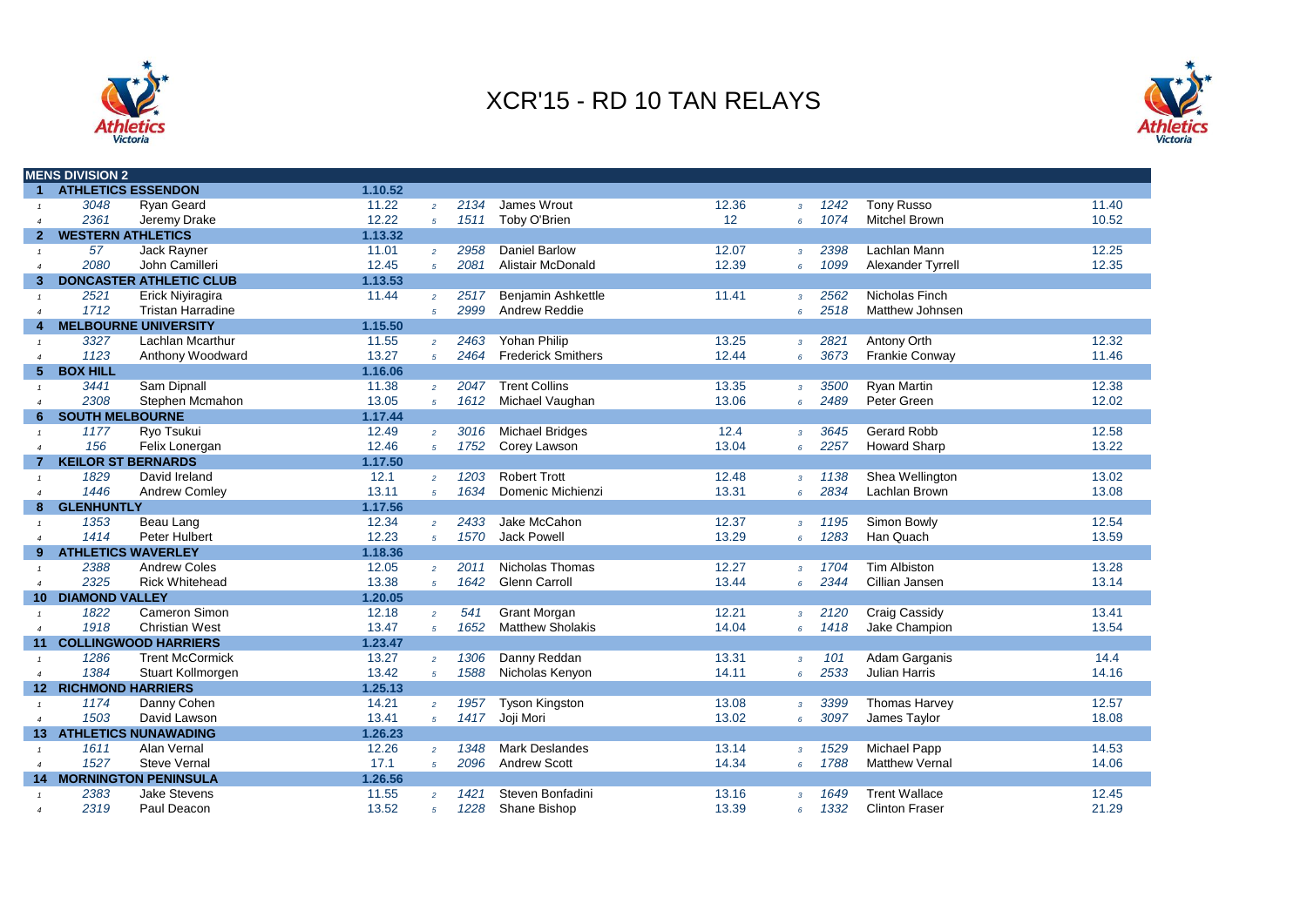



|                        | <b>MENS DIVISION 3</b>     |                               |         |                 |      |                           |       |                 |      |                         |       |
|------------------------|----------------------------|-------------------------------|---------|-----------------|------|---------------------------|-------|-----------------|------|-------------------------|-------|
| 1                      | <b>OLD XAVERIANS</b>       |                               | 1.00.25 |                 |      |                           |       |                 |      |                         |       |
|                        | 2891                       | <b>Matthew Clarke</b>         | 11.11   | $\overline{2}$  | 2993 | Daniel Young              | 11.46 | $\overline{3}$  | 2557 | Laurence Sorace         | 12.39 |
|                        | 2350                       | <b>Tristan Mioni</b>          | 12.26   | $\overline{5}$  | 2295 | Andrew Law                | 12.23 | $\epsilon$      |      | #N/A                    |       |
| 2                      | <b>WESTERN ATHLETICS</b>   |                               | 1.04.28 |                 |      |                           |       |                 |      |                         |       |
| $\mathcal{I}$          | 2863                       | Luke Searle                   | 12.54   | $\overline{2}$  | 1003 | Michael Masseni           | 12.58 | $\overline{3}$  | 1058 | Liam Cashin             | 12.4  |
| $\boldsymbol{\Lambda}$ | 2766                       | Indiana Cooper                | 12.43   | $\overline{5}$  | 2181 | <b>Christopher Downie</b> | 13.13 | $\epsilon$      |      | #N/A                    |       |
| з                      |                            | <b>MELBOURNE UNIVERSITY</b>   | 1.05.19 |                 |      |                           |       |                 |      |                         |       |
| $\Omega$               | 1397                       | Tim Hui                       | 13.06   | $\overline{2}$  | 1248 | David McDonald            | 13.07 | $\overline{3}$  | 3035 | Daniel Quin             | 12.35 |
| $\overline{4}$         | 2387                       | David Paroissien              | 12.49   | $\overline{5}$  | 3665 | <b>Jack Stanovsek</b>     | 13.4  | $\epsilon$      |      | #N/A                    |       |
| 4                      |                            | <b>MENTONE ATHLETICS CLUB</b> | 1.05.30 |                 |      |                           |       |                 |      |                         |       |
| $\mathbf{1}$           | 1889                       | Michael Kernahan              | 11.49   | $\overline{2}$  | 3118 | Sam Bunnage               | 13.2  | $\overline{3}$  | 1690 | <b>Mitchell Couper</b>  | 13.27 |
|                        | 1694                       | Andrew Johnson                | 13.26   | $\overline{5}$  | 3126 | Neil Brennan              | 13.28 | $6\overline{6}$ |      | #N/A                    |       |
| 5                      | <b>GLENHUNTLY</b>          |                               | 1.08.20 |                 |      |                           |       |                 |      |                         |       |
|                        | 1263                       | Michael Comport               | 13.37   | $\overline{2}$  | 1801 | Dale Woodbridge           | 13.57 | $\overline{3}$  | 2060 | John Baker              | 13.51 |
| $\boldsymbol{\Lambda}$ | 1313                       | <b>Ben Howe</b>               | 13      | $5^{\circ}$     | 1423 | Matthew Wynne             | 13.2  | $\epsilon$      |      | #N/A                    |       |
| 6                      | <b>GEELONG REGION</b>      |                               | 1.10.00 |                 |      |                           |       |                 |      |                         |       |
|                        | 2576                       | Julian Oev                    | 11.26   | $\overline{2}$  | 407  | <b>Isaac Hockey</b>       | 11.59 | $\overline{3}$  | 113  | Lachlan Barber          | 12.03 |
| $\boldsymbol{\Lambda}$ | 1579                       | Daniel Hutchinson             | 12.33   | $\overline{5}$  | 2652 | Mark De Campo             | 12.09 | $6\overline{6}$ |      | #N/A                    |       |
|                        |                            | <b>COLLINGWOOD HARRIERS</b>   | 1.10.52 |                 |      |                           |       |                 |      |                         |       |
|                        | 3176                       | Cameron Kealy                 | 14.02   | $\overline{2}$  | 1994 | <b>Anthony Hally</b>      | 14.01 | $\overline{3}$  | 2144 | <b>Nick Boustead</b>    | 14.43 |
|                        | 2152                       | Paul Rothin                   | 14.16   | $\overline{5}$  | 1535 | <b>Steven Simmons</b>     | 13.5  | $6\overline{6}$ |      | #N/A                    |       |
| 8                      | <b>COBURG HARRIERS</b>     |                               | 1.10.53 |                 |      |                           |       |                 |      |                         |       |
| $\mathbf{1}$           | 1357                       | Anthony Kendall               | 14.04   | $\overline{2}$  | 1626 | <b>Mark Kelly</b>         | 15.09 | $\mathbf{3}$    | 1146 | <b>Thomas Robertson</b> | 13.25 |
|                        | 1483                       | Daniel Bodilly                | 13.49   | $5\overline{5}$ | 1585 | <b>Eric Pritchard</b>     | 14.26 | $\epsilon$      |      | #N/A                    |       |
| 9                      | <b>BOX HILL</b>            |                               | 1.10.57 |                 |      |                           |       |                 |      |                         |       |
|                        | 2490                       | Andrew Hester                 | 14.03   | $\overline{2}$  | 1566 | <b>Russell Clowes</b>     | 14.49 | $\overline{3}$  | 2841 | Jack Hill               | 16    |
| $\boldsymbol{\Lambda}$ | 2180                       | Simon St Hill                 | 17.19   | $5^{\circ}$     | 3338 | Peter O'Leary             | 16.46 | 6               |      | #N/A                    |       |
|                        | <b>10 KNOX ATHLETICS</b>   |                               | 1.11.20 |                 |      |                           |       |                 |      |                         |       |
| $\mathbf{1}$           | 2061                       | Sue Anderson                  | 13.13   | $\overline{2}$  | 2035 | <b>Justin Martinez</b>    | 13.41 | $\overline{3}$  | 1855 | <b>Rodney Prime</b>     | 15.24 |
| $\boldsymbol{\Lambda}$ | 2215                       | <b>Malcolm Cree</b>           | 15.13   | $\overline{5}$  | 2846 | Luke Toomey               | 13.49 | $\epsilon$      |      | #N/A                    |       |
| 11                     | <b>SOUTH MELBOURNE</b>     |                               | 1.12.01 |                 |      |                           |       |                 |      |                         |       |
| $\mathbf{1}$           | 1506                       | <b>Michael Silvester</b>      | 14.43   | $\overline{2}$  | 2739 | John Nicola               | 13.51 | $\overline{3}$  | 1016 | Eran Lande              | 14.06 |
| $\overline{4}$         | 1624                       | <b>Brendon Drain</b>          | 13.55   | $5^{\circ}$     | 1547 | Simon Iskenderian         | 15.26 | $6\overline{6}$ |      | #N/A                    |       |
|                        | <b>12 MALVERN HARRIERS</b> |                               | 1.12.17 |                 |      |                           |       |                 |      |                         |       |
|                        | 2454                       | Damien Bertram                | 13.23   | $\overline{2}$  | 2469 | Jaco Kukkuk               | 13.4  | $\overline{3}$  | 2641 | Ashley Snowden          | 14.46 |
| $\boldsymbol{\Lambda}$ | 1749                       | Dan Halliday                  | 14.35   | $\overline{5}$  | 2092 | <b>Christopher Scully</b> | 15.48 | $\epsilon$      |      | #N/A                    |       |
| 13 <sup>°</sup>        |                            | <b>ATHLETICS NUNAWADING</b>   | 1.16.50 |                 |      |                           |       |                 |      |                         |       |
| $\mathcal{I}$          | 2636                       | David Bertovic                | 14.43   | $\overline{2}$  | 1036 | Adam McCann               | 15.39 | $\overline{3}$  | 1443 | Philip Verrocchi        | 15.36 |
| $\overline{4}$         | 3678                       | Simon Johnstone-Robertson     | 15.05   | $\overline{5}$  | 2395 | James Dennis              | 15.47 | $\epsilon$      |      | #N/A                    |       |
| 14 <sup>1</sup>        | <b>BALLARAT REGION</b>     |                               | 1.17.43 |                 |      |                           |       |                 |      |                         |       |
| $\mathbf{1}$           | 1532                       | <b>Matthew Tallent</b>        | 15.07   | $\overline{2}$  | 1237 | Joshua Hawkes             | 15.31 | $\overline{3}$  | 1201 | Peter Roberts           | 16.21 |
| $\boldsymbol{\Lambda}$ | 1671                       | <b>Stuart Mccov</b>           | 16.57   | $\overline{5}$  | 2358 | <b>Mark Gorski</b>        | 13.47 | $6\overline{6}$ |      | #N/A                    |       |
| <b>INV</b>             | YARRA RANGES (INV)         |                               | 41.35   |                 |      |                           |       |                 |      |                         |       |
|                        |                            | Julian Badari                 | 11.48   | $\overline{2}$  | 3647 | <b>Andrew Peeler</b>      | 16.42 | $\overline{3}$  |      | <b>Andre Waring</b>     | 13.08 |
| $\boldsymbol{\Lambda}$ |                            | #N/A                          |         | $\overline{5}$  |      | #N/A                      |       | $\epsilon$      |      | #N/A                    |       |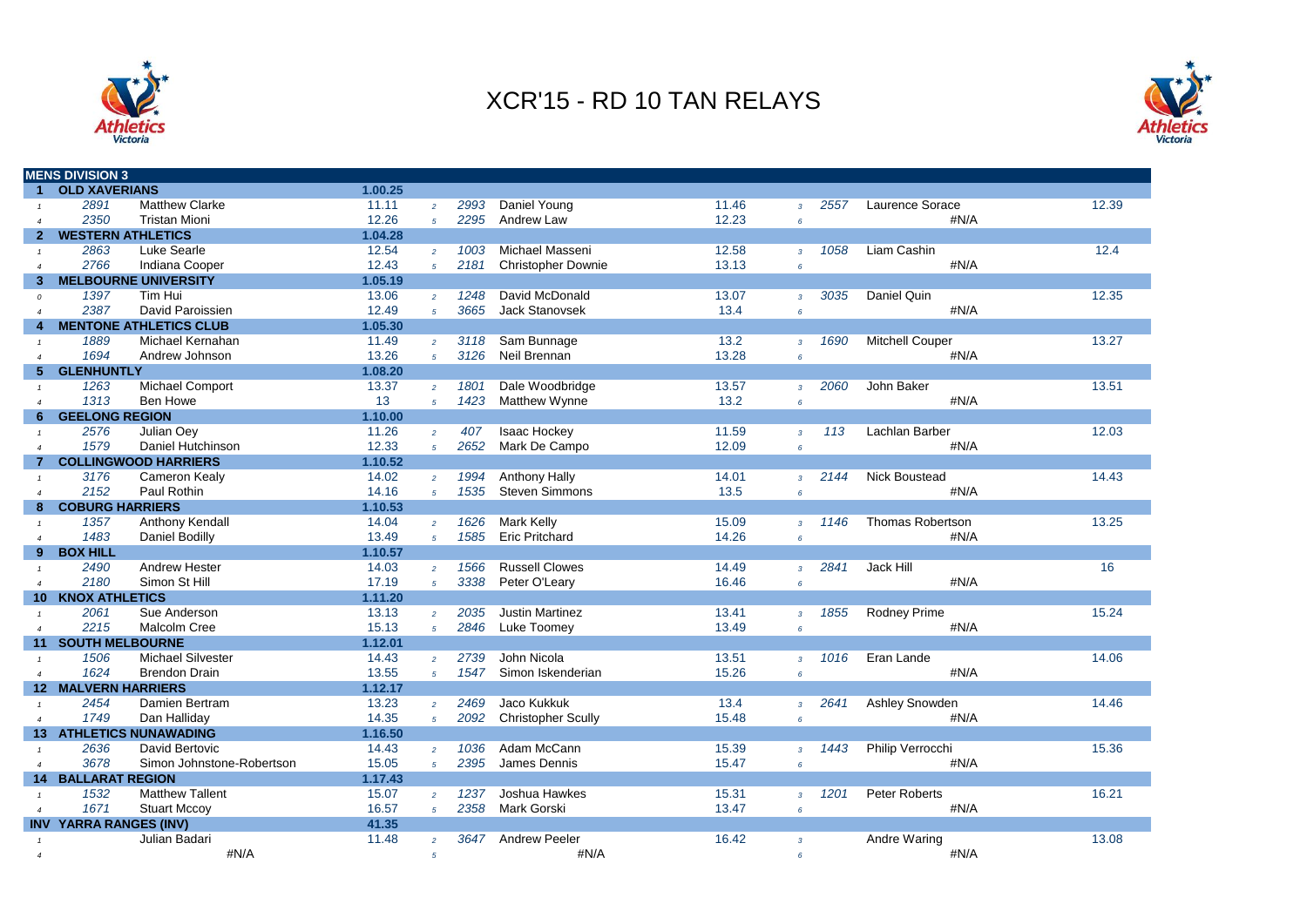



|                        | <b>MENS DIVISION 4</b>     |                                     |         |                |      |                          |       |                 |      |                        |       |
|------------------------|----------------------------|-------------------------------------|---------|----------------|------|--------------------------|-------|-----------------|------|------------------------|-------|
| 1                      | <b>ATHLETICS ESSENDON</b>  |                                     | 1.06.46 |                |      |                          |       |                 |      |                        |       |
|                        | 1791                       | Jeffrey Jones                       | 13.35   | $\overline{a}$ | 1559 | Danny Hawksworth         | 13.48 | $\overline{3}$  | 2947 | Adrian Phelan          | 12.48 |
| $\boldsymbol{\Lambda}$ | 2586                       | <b>Tom Kelly</b>                    | 13.15   | $\overline{5}$ | 1819 | Nicholas Smith           | 13.2  | $6\overline{6}$ |      | #N/A                   |       |
| $\mathbf{2}$           | <b>YARRA RANGES</b>        |                                     | 1.07.09 |                |      |                          |       |                 |      |                        |       |
|                        | 2813                       | Caleb McInnes                       | 12.49   | $\overline{2}$ | 2084 | <b>Bryan Ackerly</b>     | 14.2  | $\mathcal{R}$   | 2085 | <b>Michael Clarke</b>  | 14.06 |
|                        | 187                        | James Laven                         | 12.56   | 5 <sup>1</sup> | 2277 | <b>Lachlan Scully</b>    | 12.58 | $\epsilon$      |      | #N/A                   |       |
| 3                      | <b>VICTORIAN MASTERS</b>   |                                     | 1.07.11 |                |      |                          |       |                 |      |                        |       |
|                        | 2589                       | <b>Steven Quirk</b>                 | 13.05   | $\overline{2}$ | 1992 | Shane Draper             | 13.14 | $\overline{3}$  | 515  | <b>Peter Cowell</b>    | 13.25 |
| $\overline{4}$         | 1742                       | <b>Matt Cutterham</b>               | 13.27   | $\overline{5}$ | 1743 | Adam Gregory             | 13.55 | $6\overline{6}$ |      | #N/A                   |       |
|                        |                            | <b>TRARALGON HARRIERS</b>           | 1.11.26 |                |      |                          |       |                 |      |                        |       |
|                        | 510                        | Ian Cornthwaite                     | 13.33   | $\overline{2}$ | 1902 | <b>Mark Rossiter</b>     | 14.49 | $\overline{3}$  | 1880 | <b>Greg Semmler</b>    | 13.48 |
| $\boldsymbol{\Delta}$  | 404                        | Codey Orgill                        | 13.24   | $\overline{5}$ | 1258 | <b>Ian Twite</b>         | 15.5  | $\epsilon$      |      | #N/A                   |       |
| 5                      | <b>GLENHUNTLY</b>          |                                     | 1.11.40 |                |      |                          |       |                 |      |                        |       |
|                        | 1924                       | Leo Enter                           | 14.31   | $\overline{2}$ | 1572 | Jian Yen                 | 15.05 | $\mathcal{R}$   | 1330 | Rohan Simkin           | 14.3  |
| $\boldsymbol{\Delta}$  | 1678                       | Eamonn Murphy                       | 14.39   | $\overline{5}$ | 1071 | <b>Ben Asquith</b>       | 14.25 | $6\overline{6}$ |      | #N/A                   |       |
| 6                      | <b>CASEY CARDINIA</b>      |                                     | 1.12.05 |                |      |                          |       |                 |      |                        |       |
|                        | 2229                       | <b>Matthew Morris</b>               | 14.28   | $\overline{2}$ | 1342 | <b>Benjamin Bailey</b>   | 13.56 | $\overline{3}$  | 2227 | Dan Langelaan          | 13.46 |
|                        | 2705                       | Lachlan Herd                        | 13.35   | $\overline{5}$ | 1118 | <b>Adrian Lyness</b>     | 16.23 | $6\overline{6}$ |      | #N/A                   |       |
|                        | <b>SOUTH MELBOURNE</b>     |                                     | 1.13.14 |                |      |                          |       |                 |      |                        |       |
|                        | 1627                       | Daniel Grossman                     | 13.5    | $\overline{2}$ | 1568 | <b>Blair Hainsworth</b>  | 14.57 | $\overline{3}$  | 1360 | David Cobb             | 15.06 |
|                        | 1644                       | <b>Mark Pinto</b>                   | 14.5    | $5^{\circ}$    | 2094 | <b>Ian Matthews</b>      | 14.31 | $\epsilon$      |      | #N/A                   |       |
| 8                      |                            | <b>SOUTH COAST ATHLETICS</b>        | 1.15.08 |                |      |                          |       |                 |      |                        |       |
|                        | 2472                       | <b>Michael Dear</b>                 | 15      | $\overline{2}$ | 2291 | <b>Mark Coulter</b>      | 14.19 | $\overline{3}$  | 442  | <b>Edward Beischer</b> | 12.41 |
| $\boldsymbol{\Delta}$  | 2434                       | Benjamin Beischer                   | 13.28   | $5^{\circ}$    | 1541 | <b>Rachel Aitken</b>     | 19.4  | $6\overline{6}$ |      | #N/A                   |       |
| 9                      | <b>APS UNITED</b>          |                                     | 1.18.17 |                |      |                          |       |                 |      |                        |       |
|                        | 2447                       | Anna Kasapis                        | 14.08   | $\overline{2}$ | 2817 | Aaron Little             | 13.33 | $\overline{3}$  | 3163 | Jack Buller            | 16.23 |
| $\overline{a}$         | 1739                       | Peter Dodgshun                      | 17.32   | 5 <sup>1</sup> | 3071 | <b>Ross Tennant</b>      | 16.39 | $6\overline{6}$ |      | #N/A                   |       |
| 10                     |                            | <b>COLLINGWOOD HARRIERS</b>         | 1.19.23 |                |      |                          |       |                 |      |                        |       |
| $\overline{1}$         | 1034                       | Peter Gaunt                         | 14.53   | $\overline{2}$ | 2058 | Paul Viney               | 14.53 | $\overline{3}$  | 1398 | David Diviny           | 15.25 |
| $\overline{4}$         | 2279                       | <b>Mark Cornell</b>                 | 17.52   | $5^{\circ}$    | 1085 | John Crameri             | 16.2  | $6\overline{6}$ |      | #N/A                   |       |
| 11                     | <b>ATHLETICS WAVERLEY</b>  |                                     | 1.29.34 |                |      |                          |       |                 |      |                        |       |
|                        | 1858                       | <b>Robert Carstairs</b>             | 15.13   | $\overline{2}$ | 1451 | Clyde Riddoch            | 18.47 | $\mathbf{3}$    | 1480 | Daniel Spiteri         | 15.52 |
| $\boldsymbol{\Lambda}$ | 1482                       | Nicholas Spiteri                    | 17.36   | $\overline{5}$ | 2323 | <b>Craig Couper</b>      | 22.06 | $6\overline{6}$ |      | #N/A                   |       |
|                        | <b>12 MALVERN HARRIERS</b> |                                     | 1.30.06 |                |      |                          |       |                 |      |                        |       |
|                        | 2598                       | Eamonn Shealy                       | 17      | $\overline{2}$ | 1748 | <b>Steven Williams</b>   | 16.16 | $\mathcal{R}$   | 2917 | Jamie Ruskin           | 18.54 |
|                        | 2072                       | <b>Mark Bartholomeusz</b>           | 19.02   | 5 <sup>1</sup> | 2376 | <b>Francis Kaszmarek</b> | 19.14 | $\epsilon$      |      | #N/A                   |       |
|                        |                            | INV MONASH UNIVERSITY (INV)         | 1.12.29 |                |      |                          |       |                 |      |                        |       |
|                        |                            | <b>Matt Larkin</b>                  | 13.29   | $\overline{2}$ |      | James Asquith            | 14.12 | $\overline{3}$  |      | <b>Ricky Doolan</b>    | 14.48 |
| $\overline{4}$         |                            | Andrew Swan                         | 14.54   | $5^{\circ}$    |      | Andrew Van Agmaal        | 15.06 | $6\overline{6}$ |      | #N/A                   |       |
|                        |                            | <b>INV KEILOR ST BERNARDS (INV)</b> | 1.24.33 |                |      |                          |       |                 |      |                        |       |
|                        | 2303                       | Owen Leggett                        | 15.1    | $\overline{2}$ | 2141 | Paul Kennedy             | 17.05 | $\overline{3}$  | 1825 | <b>Andrew Matthews</b> | 16    |
| $\overline{4}$         | 3646                       | Christopher Borg                    | 15.16   | $\overline{5}$ | 2142 | <b>Tracy McGoughan</b>   | 21.02 | $\epsilon$      |      | #N/A                   |       |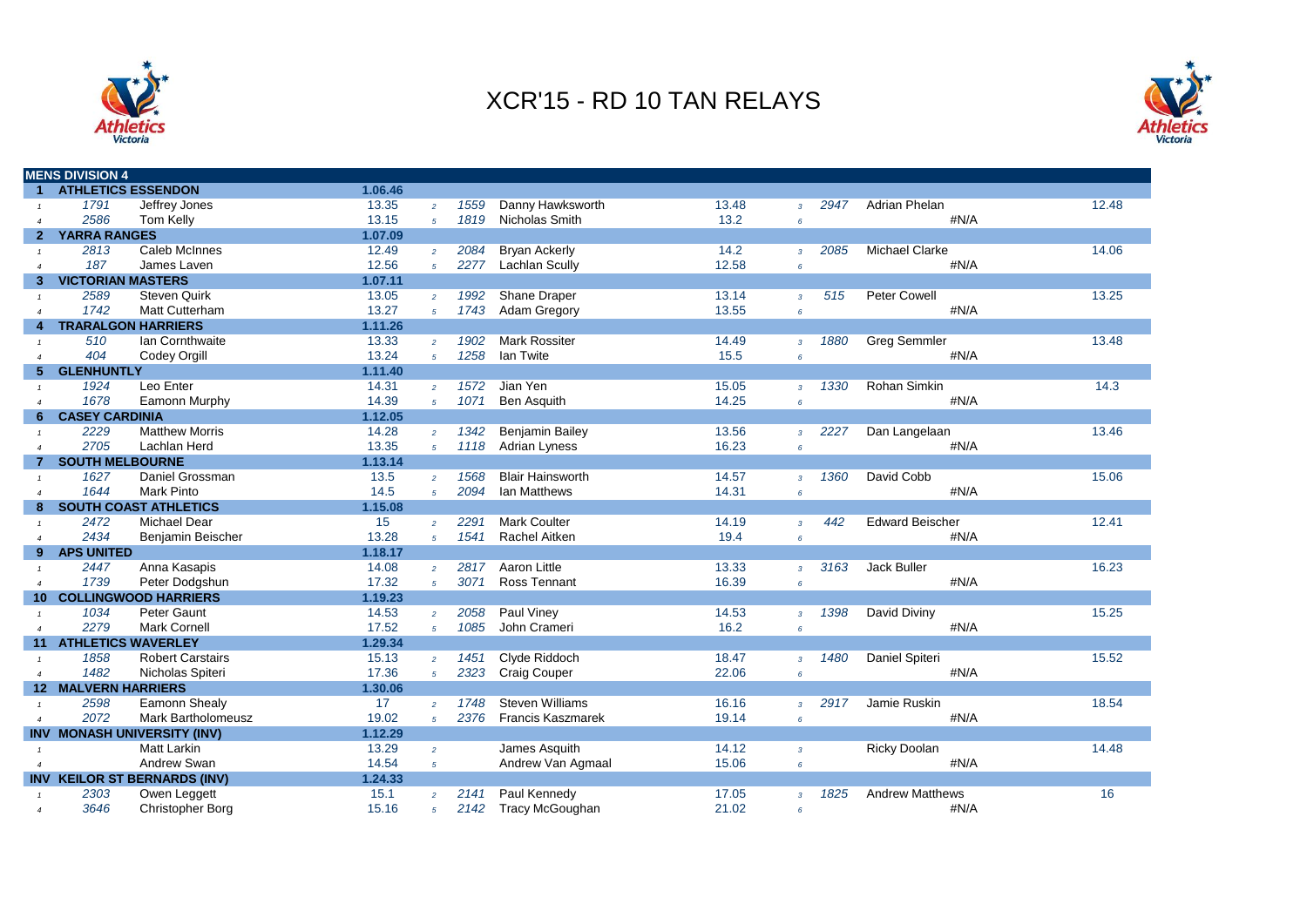



|                        | <b>MENS DIVISION 5</b>         |            |                |      |                       |       |                        |                        |       |
|------------------------|--------------------------------|------------|----------------|------|-----------------------|-------|------------------------|------------------------|-------|
| 1                      | <b>RINGWOOD</b>                | 49.52      |                |      |                       |       |                        |                        |       |
| $\mathbf{1}$           | 2422<br>Dean Tromp             | 12.59      |                | 2552 | Tim Norton            | 11.18 | 2036<br>$\mathbf{3}$   | Tom Fawthorpe          | 12.02 |
| $\boldsymbol{\Delta}$  | 1885<br>Carly McDade           | 13.33      | $5^{\circ}$    |      | #N/A                  |       | 6                      | #N/A                   |       |
| $\mathbf{2}$           | <b>OLD XAVERIANS</b>           | 51.39      |                |      |                       |       |                        |                        |       |
| $\mathfrak{o}$         | 2857<br><b>Ben Haseler</b>     | 13.14      | $\overline{2}$ | 2108 | Simon Holt            | 12.5  | 1653<br>$\overline{3}$ | Jason Paisley          | 12.38 |
| $\boldsymbol{\Delta}$  | 2509<br>Paul Borysiewicz       | 12.59      | 5              |      | #N/A                  |       | 6                      | #N/A                   |       |
| 3                      | <b>MELBOURNE UNIVERSITY</b>    | 53.32      |                |      |                       |       |                        |                        |       |
| $\mathbf{1}$           | 1768<br>James Maguire          | 12.53      | $\overline{2}$ | 224  | Mia Gross             | 13.33 | 2666<br>$\mathcal{R}$  | Nick Parkinson         | 13.23 |
|                        | <b>Hamish Beaumont</b><br>1805 | 13.43      | $\overline{5}$ |      | #N/A                  |       | $\epsilon$             | #N/A                   |       |
|                        | <b>MORNINGTON PENINSULA</b>    | 54.29      |                |      |                       |       |                        |                        |       |
| $\mathbf{1}$           | 1212 Dion Perry                | 13.18      |                | 1648 | <b>Steve Preece</b>   | 2486  | 2884<br>13.34          | Ben Troup              |       |
| $\overline{4}$         | #N/A                           |            | $\sqrt{5}$     |      | #N/A                  |       | 6                      | #N/A                   |       |
|                        | <b>WILLIAMSTOWN</b>            | 55.40      |                |      |                       |       |                        |                        |       |
|                        | <b>Riley Kane</b><br>1942      | 12.44      | $\overline{2}$ | 2208 | Eero Keranen          | 14.38 | 1945<br>$\overline{3}$ | <b>Terry Pearce</b>    | 14.2  |
| $\boldsymbol{\Delta}$  | 3000<br>Steve Brennan          | 13.58      | $5^{\circ}$    |      | #N/A                  |       | 6                      | #N/A                   |       |
| 6                      | <b>GLENHUNTLY</b>              | 1.00.44    |                |      |                       |       |                        |                        |       |
| $\mathcal{I}$          | <b>Dennis Gellert</b><br>1560  | 15.38      | $\overline{2}$ | 1291 | John Evans            | 14.47 | 2338<br>3 <sup>7</sup> | David Spackman         | 15.43 |
| $\overline{a}$         | 1985<br>Attila Tokai           | 14.36      | $\overline{5}$ |      | #N/A                  |       | 6                      | #N/A                   |       |
|                        | <b>DIAMOND VALLEY</b>          | 1.01.19    |                |      |                       |       |                        |                        |       |
| $\mathcal I$           | 3474<br>Nicholas Phillips      | 14         | $\overline{2}$ | 2137 | Matthew Bagnara       | 14.33 | 3631<br>$\overline{3}$ | mitchell brown         | 13.52 |
| $\boldsymbol{\Lambda}$ | 1906<br>Dennis Lazar           | 18.54      | $\overline{5}$ |      | #N/A                  |       | 6                      | #N/A                   |       |
| 8                      | <b>COBURG HARRIERS</b>         | 1.02.54    |                |      |                       |       |                        |                        |       |
| $\mathcal I$           | 2445<br><b>Tony Sacco</b>      | 14.02      | $\overline{2}$ | 1458 | <b>Michael Meaney</b> | 17.05 | 1355<br>$\mathbf{3}$   | Luong Dao              | 16.09 |
| $\overline{4}$         | 1354<br><b>Edwin Cheung</b>    | 15.38      | $\overline{5}$ |      | #N/A                  |       | 6                      | #N/A                   |       |
| 9                      | <b>OAKLEIGH</b>                | 1.04.59    |                |      |                       |       |                        |                        |       |
| $\overline{1}$         | Nicholas Cauchi<br>2012        | 18.44      | $\overline{2}$ | 1963 | Kym Osmand            | 15.47 | 3165<br>$\overline{3}$ | <b>Filip Likar</b>     | 14.29 |
| $\overline{a}$         | 2307 Alasdair O'Brien          | 15.59      | $\overline{5}$ |      | #N/A                  |       | 6                      | #N/A                   |       |
| 10                     | <b>SOUTH MELBOURNE</b>         | 1.06.20    |                |      |                       |       |                        |                        |       |
| $\mathbf{1}$           | Warren Oliver<br>2860          | 14.41      | $\overline{2}$ | 1625 | <b>Ben Thomas</b>     | 15.42 | 3058<br>$\overline{3}$ | Damien Byrne           | 16.09 |
| $\overline{a}$         | <b>Stuart Nicol</b><br>1662    | 19.48      | 5 <sup>1</sup> |      | #N/A                  |       | 6                      | #N/A                   |       |
| 11 <sup>1</sup>        | <b>TRARALGON HARRIERS</b>      | 1.07.31    |                |      |                       |       |                        |                        |       |
| $\mathbf{1}$           | 1275<br>Allen Timmer-Arends    | 17.02      | $\overline{2}$ | 1574 | Jean-Pierre Meyer     | 16.14 | 1780<br>$\overline{3}$ | <b>Travis White</b>    | 15.38 |
| $\overline{4}$         | 1735<br><b>Todd Houghton</b>   | 18.37      | $\overline{5}$ |      | #N/A                  |       | $6^{\circ}$            | #N/A                   |       |
| 12 <sup>2</sup>        | <b>KNOX ATHLETICS</b>          | 1.08.15    |                |      |                       |       |                        |                        |       |
| $\mathbf{1}$           | <b>Michael Booker</b><br>2664  | 16.49      | $\overline{2}$ | 2259 | Wayne Hogan           | 16.31 | 1717<br>3 <sup>7</sup> | <b>Philip Crowther</b> | 17.2  |
| $\overline{4}$         | 2200<br>Michael Plugge         | 17.35      | $\overline{5}$ |      | #N/A                  |       | 6                      | #N/A                   |       |
| 13.                    | <b>IVANHOE HARRIERS</b>        | 1.10.01    |                |      |                       |       |                        |                        |       |
| $\mathbf{1}$           | Rhys Rigoni<br>2539            | 16.11      | $\overline{a}$ | 3440 | Philip Carydis        | 18.29 | 1884<br>$\overline{3}$ | Christopher Struve     | 18.01 |
| $\overline{4}$         | 1327<br>James Lynch            | 17.2       | $5^{\circ}$    |      | #N/A                  |       | 6                      | #N/A                   |       |
| <b>DNF</b>             | <b>COLLINGWOOD HARRIERS</b>    | <b>DNF</b> |                |      |                       |       |                        |                        |       |
| $\mathbf{1}$           | 1914<br>Daryl Standfield       | 16.15      | $\overline{2}$ | 1993 | <b>Tim Menting</b>    | 14.57 | 3181<br>$\mathcal{R}$  | Susumu Miura           | 15.44 |
| $\overline{4}$         | #N/A                           |            | $\overline{5}$ |      | #N/A                  |       | 6                      | #N/A                   |       |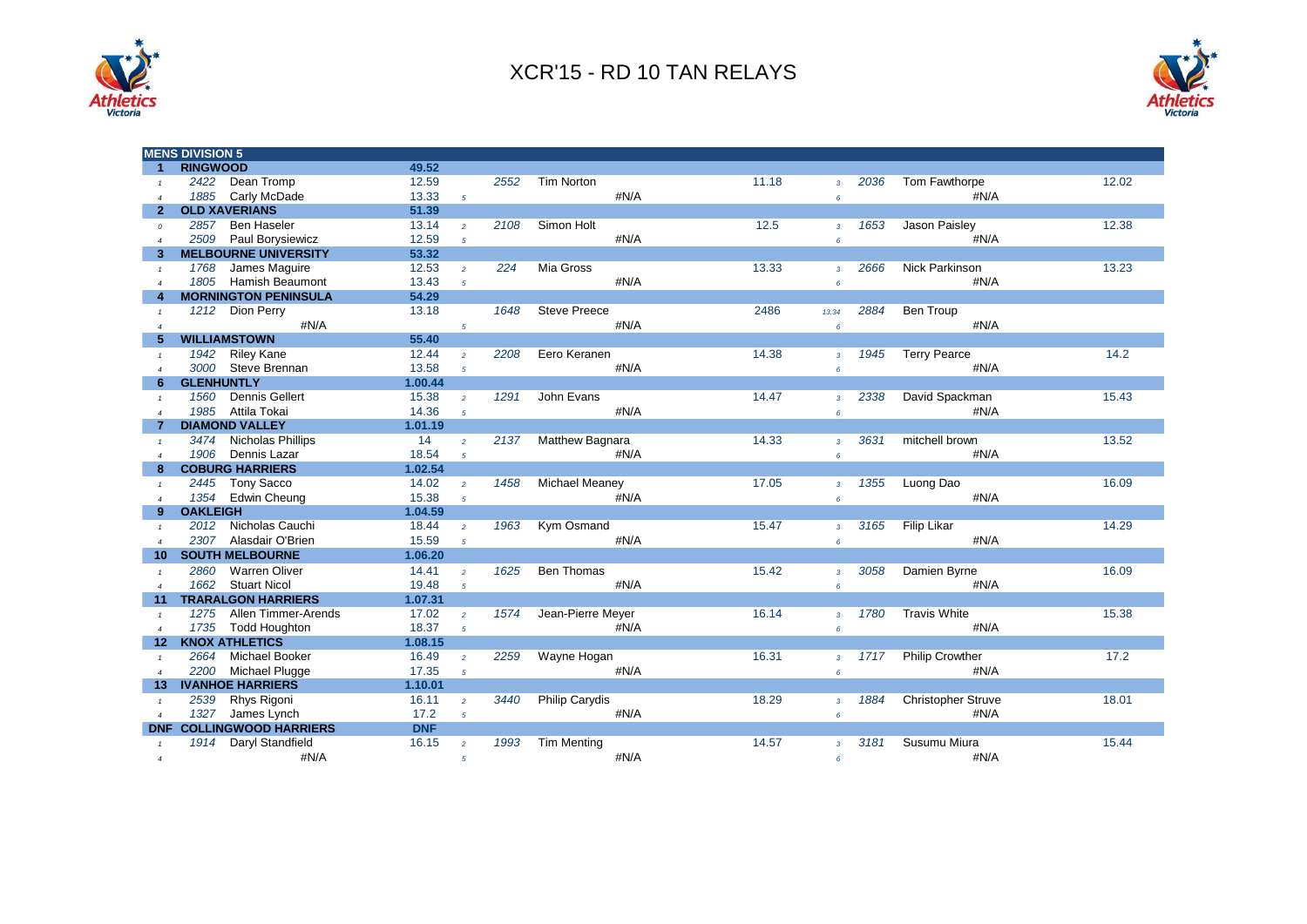



|                       | <b>MENS DIVISION 6</b>                |            |                |      |                        |       |                 |       |                         |       |
|-----------------------|---------------------------------------|------------|----------------|------|------------------------|-------|-----------------|-------|-------------------------|-------|
| $\blacktriangleleft$  | <b>ST STEPHENS HARRIERS</b>           | 50.06      |                |      |                        |       |                 |       |                         |       |
| $\mathbf{1}$          | <b>Samuel Quirk</b><br>1656           | 13.2       |                | 2327 | Thomas Thorpe          | 12.05 |                 | 1244  | Samuel Spicer           | 12.56 |
|                       | 1959<br>Cameron Clayton               | 37.31      | $5^{\circ}$    |      | #N/A                   |       | 6               |       | #N/A                    |       |
| $\mathbf{2}^-$        | <b>GEELONG REGION</b>                 | 52.51      |                |      |                        |       |                 |       |                         |       |
| $\mathcal{I}$         | 1874<br>Jarrod McMullen               | 12.48      | $\overline{2}$ | 2850 | Saul Lotzoff           | 13.49 | $\overline{3}$  | 1117  | Dom Godfrey             | 13.19 |
|                       | Michael Low<br>2242                   | 12.55      | 5 <sup>5</sup> |      | #N/A                   |       | $\pmb{6}$       |       | #N/A                    |       |
| 3                     | <b>WESTERN ATHLETICS</b>              | 55.29      |                |      |                        |       |                 |       |                         |       |
| $\mathbf{1}$          | 1323                                  | 13.38      |                | 1523 | Matthew Schaumberg     | 13.38 |                 | 1133  | Luke Hodgart            | 13.58 |
| $\overline{4}$        | 1059<br>Peter Cashin                  | 15.2       | $5^{\circ}$    |      | #N/A                   |       | $6^{\circ}$     |       | #N/A                    |       |
|                       | <b>MACCABI</b>                        | 56.02      |                |      |                        |       |                 |       |                         |       |
|                       | Darren Rubenstein<br>3449             | 13.47      | $\overline{2}$ | 2367 | <b>Braham Shnider</b>  | 14.49 | $\overline{3}$  | 2482  | Adam Bogatin            | 14.33 |
| $\boldsymbol{\Delta}$ | Zac Ashkanasy<br>1270                 | 12.53      | $\overline{5}$ |      | #N/A                   |       | 6               |       | #N/A                    |       |
| 5                     | <b>YARRA RANGES</b>                   | 59.05      |                |      |                        |       |                 |       |                         |       |
| $\mathcal{I}$         | Jordan Brown<br>3169                  | 15.09      | $\overline{2}$ | 1823 | David Mims             | 15.02 | $\mathbf{3}$    | 1476  | <b>Tynan Mims</b>       | 13.41 |
| $\boldsymbol{\Delta}$ | 2087 Justin Eagleton                  | 15.13      | $\overline{5}$ |      | #N/A                   |       | $\pmb{6}$       |       | #N/A                    |       |
| 6                     | <b>RICHMOND HARRIERS</b>              | 59.53      |                |      |                        |       |                 |       |                         |       |
|                       | 3129<br>Simon Austen                  | 13.44      |                | 1970 | <b>Kevin Spratt</b>    | 14.41 |                 | 1747  | Doug Sandiford          | 15.14 |
| $\mathbf{1}$          | 1605<br><b>Tony Dell</b>              | 16.14      | $\overline{2}$ |      | #N/A                   |       | $\overline{3}$  |       | #N/A                    |       |
|                       | <b>ATHLETICS ESSENDON</b>             |            | 5 <sup>5</sup> |      |                        |       | $\pmb{6}$       |       |                         |       |
|                       |                                       | 1.00.06    |                |      |                        |       |                 |       |                         |       |
| $\mathcal{I}$         | 1930<br>Daniel White                  | 14.23      | $\overline{2}$ | 1427 | Paul Davidson          | 14.57 | 3 <sup>7</sup>  | 14226 | #N/A                    | 15.06 |
|                       | 2133 Adrian Wrout                     | 15.4       | 5 <sup>5</sup> |      | #N/A                   |       | $6\overline{6}$ |       | #N/A                    |       |
|                       | <b>WILLIAMSTOWN</b>                   | 1.01.38    |                |      |                        |       |                 |       |                         |       |
| $\mathbf{1}$          | Aidan Keranen<br>2207                 | 16.38      | $\overline{2}$ | 1938 | <b>Timothy Close</b>   | 15.19 | $\overline{3}$  | 2236  | Sam Hazeldine Hazeldine | 14.17 |
| $\overline{4}$        | 1941<br>John Gray                     | 15.24      | $5^{\circ}$    |      | #N/A                   |       | $6\overline{6}$ |       | #N/A                    |       |
|                       | <b>DIAMOND VALLEY</b>                 | 1.05.17    |                |      |                        |       |                 |       |                         |       |
|                       | <b>Patrick Clarke</b><br>2122         | 15.26      | $\overline{2}$ | 1436 | Rob Wendel             | 16.02 | $\overline{3}$  | 1435  | Greg Luck               | 17.56 |
| $\overline{a}$        | 1810 Damien Clifford                  | 15.33      | $5^{\circ}$    |      | #N/A                   |       | 6               |       | #N/A                    |       |
|                       | <b>GLENHUNTLY</b>                     | 1.12.10    |                |      |                        |       |                 |       |                         |       |
| $\mathcal{I}$         | 1251<br>Christopher Allan             | 16.56      | $\overline{2}$ | 1923 | Humphrey Enter         | 16.25 | $\overline{3}$  | 1677  | Shane Davin             | 21.21 |
| $\boldsymbol{\Delta}$ | 2301<br>Peter Rainey                  | 17.28      | $5^{\circ}$    |      | #N/A                   |       | $6\overline{6}$ |       | #N/A                    |       |
| 8                     | <b>COLLINGWOOD HARRIERS</b>           | 1.16.57    |                |      |                        |       |                 |       |                         |       |
|                       | <b>Scott Lovell</b><br>1448           | 16.59      | $\overline{2}$ | 2282 | Douglas Leutchford     | 16.42 | $\overline{3}$  | 1772  | Claire Noonan           | 19.58 |
|                       | 2415<br><b>Robert Barnes</b>          | 23.18      | $\overline{5}$ |      | #N/A                   |       | $6\overline{6}$ |       | #N/A                    |       |
|                       | INV MONASH UNIVERSITY (INV)           | 1.07.45    |                |      |                        |       |                 |       |                         |       |
| $\mathbf{1}$          | #N/A                                  | 17.46      | $\overline{2}$ |      | #N/A                   | 16.52 | $\mathbf{3}$    |       | #N/A                    | 15    |
| $\overline{a}$        | #N/A                                  | 18.07      | 5 <sup>5</sup> |      | #N/A                   |       | $6\overline{6}$ |       | #N/A                    |       |
|                       | <b>DNF ATHLETICS NUNAWADING (INV)</b> | <b>DNF</b> |                |      |                        |       |                 |       |                         |       |
|                       | 1369 Eddie Smith                      | 18.38      | $\overline{a}$ | 2373 | <b>Isabelle Wright</b> | 18.11 | $\overline{3}$  |       | <b>Bernard Hall</b>     |       |
| $\overline{4}$        | #N/A                                  |            | 5 <sup>5</sup> |      | #N/A                   |       | 6               |       | #N/A                    |       |
|                       | <b>DNS BOX HILL</b>                   | dNS        |                |      |                        |       |                 |       |                         |       |
|                       | #N/A                                  |            | $\overline{a}$ |      | #N/A                   |       | $\overline{3}$  |       | #N/A                    |       |
| $\boldsymbol{\Delta}$ | #N/A                                  |            | 5              |      | #N/A                   |       | 6               |       | #N/A                    |       |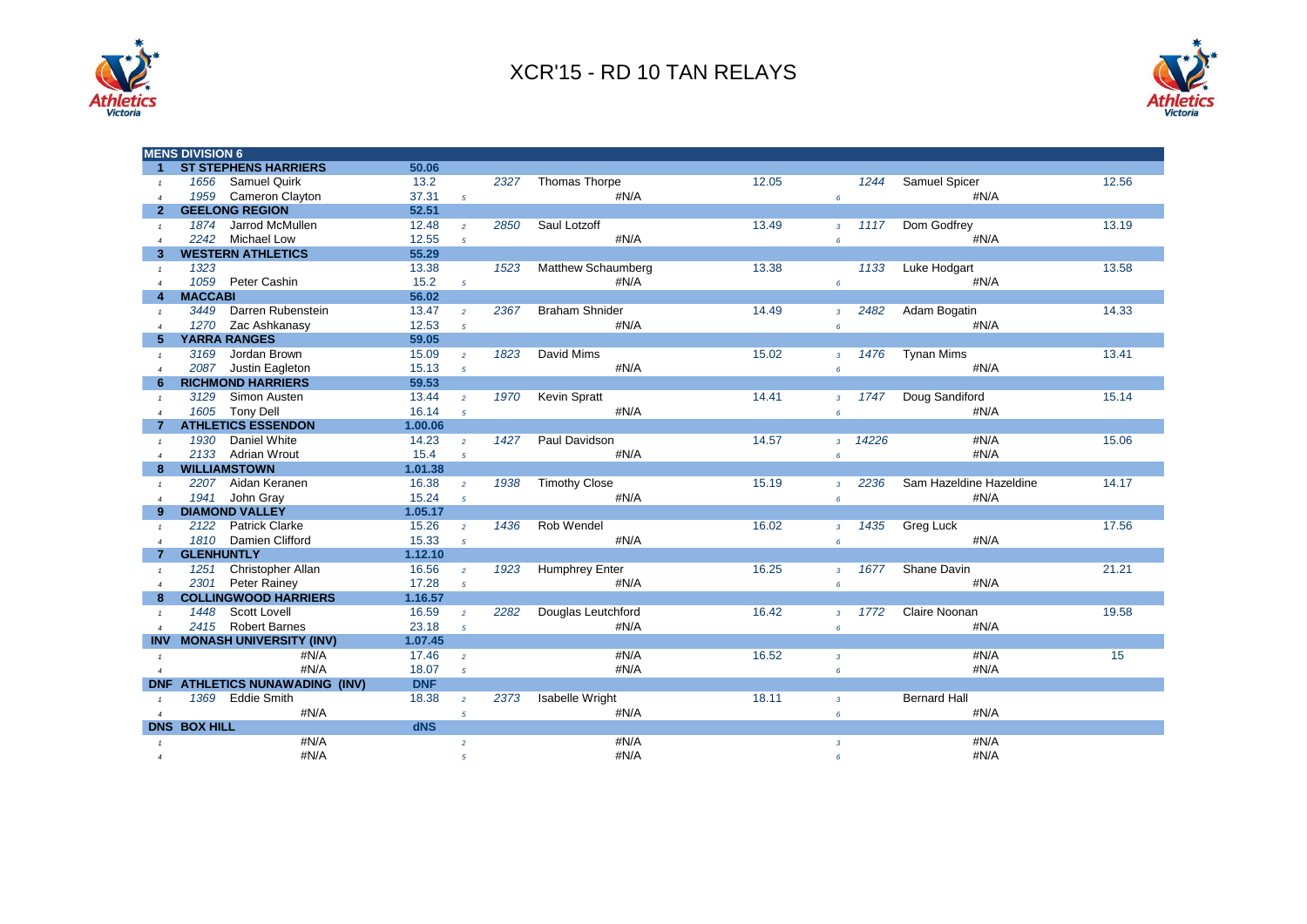



|                      | <b>MENS DIVISION 7</b>            |         |                |      |                        |       |                        |                       |       |
|----------------------|-----------------------------------|---------|----------------|------|------------------------|-------|------------------------|-----------------------|-------|
| $\blacktriangleleft$ | <b>FRANKSTON</b>                  | 51.51   |                |      |                        |       |                        |                       |       |
| $\mathbf{1}$         | 2579<br>Luke Burns                | 11.53   | $\overline{a}$ | 1776 | Peter Dutton           | 12.55 | 3245<br>$\overline{3}$ | Aaron Foss            | 14.12 |
| $\overline{4}$       | 2049<br>Nathan Barry              | 12.52   | $\mathfrak{s}$ |      | #N/A                   |       | $6\overline{6}$        | #N/A                  |       |
| $\overline{2}$       | <b>OLD XAVERIANS #1</b>           | 53,09   |                |      |                        |       |                        |                       |       |
| $\mathbf{1}$         | 2885<br><b>Matthew Hodder</b>     | 12.49   | $\overline{2}$ | 1754 | Jason Antonelli        | 12.57 | 2314<br>$\overline{3}$ | Rene Da Silva         | 13.49 |
| $\overline{4}$       | 1865<br><b>Tristen Haines</b>     | 13.34   | $\overline{5}$ |      | #N/A                   |       | $6\overline{6}$        | #N/A                  |       |
| 3 <sup>2</sup>       | <b>ST STEPHENS HARRIERS #1</b>    | 54.39   |                |      |                        |       |                        |                       |       |
| $\mathbf{1}$         | 1278<br>Luke Frazzetto            | 12.52   | $\overline{2}$ | 1812 | <b>Luke McCarthy</b>   | 14.09 | 3622<br>$\mathbf{3}$   | <b>Shaun Geraghty</b> | 12.47 |
| $\overline{4}$       | <b>Alex Davis</b><br>3633         | 14.51   | $\mathfrak{s}$ |      | #N/A                   |       | $6\overline{6}$        | #N/A                  |       |
| $\overline{4}$       | <b>VIGOR RUNNING (INV)</b>        | 55.41   |                |      |                        |       |                        |                       |       |
| $\mathbf{1}$         | Nadielle Kalb                     | 714.24  | $\overline{2}$ |      | Simon Rea              | 12.52 | $\overline{3}$         | Lewis Sullivan        | 13.48 |
| $\overline{4}$       | David Balshaw                     | 14.37   | $\mathfrak{s}$ |      | #N/A                   |       | $6\overline{6}$        | #N/A                  |       |
| 5 <sup>5</sup>       | <b>MORNINGTON PENINSULA #1</b>    | 55.51   |                |      |                        |       |                        |                       |       |
| $\mathbf{1}$         | <b>Mike Manders</b><br>2065       | 13.38   | $\overline{2}$ | 1014 | Michael Wheatley       | 14.33 | 2384<br>$\overline{3}$ | Caleb Wheatley        | 13.28 |
| $\overline{4}$       | 3588<br><b>Matt Cannizzaro</b>    | 14.12   | $\overline{5}$ |      | #N/A                   |       | $\epsilon$             | #N/A                  |       |
| 6                    | <b>MELBOURNE UNIVERSITY #1</b>    | 56.3    |                |      |                        |       |                        |                       |       |
| $\mathbf{1}$         | 2451<br>Jordan Mayston            | 13.32   | $\overline{2}$ | 2508 | Lachlan Hegarty        | 13.55 | 2213<br>$\overline{3}$ | <b>Paul Shortis</b>   | 15.05 |
| $\overline{4}$       | 2216<br>Leigh Goedecke            | 13.57   | $5^{\circ}$    |      | #N/A                   |       | 6                      | #N/A                  |       |
| $\overline{7}$       | <b>GEELONG REGION</b>             | 57.07   |                |      |                        |       |                        |                       |       |
| $\mathbf{1}$         | 2241<br>Christopher Palermo       | 13.45   | $\overline{2}$ | 3369 | Robert Jones           | 13.5  | 3196<br>$\mathbf{3}$   | <b>Trevor Dess</b>    | 15.28 |
| $\overline{4}$       | 2888<br>Ben Lyons                 | 14.06   | $5^{\circ}$    |      | #N/A                   |       | $6\overline{6}$        | #N/A                  |       |
| 8                    | <b>MELBOURNE UNIVERSITY #2</b>    | 57.1    |                |      |                        |       |                        |                       |       |
| $\mathbf{1}$         | Dion Houtman<br>1022              | 13.49   | $\overline{2}$ | 3133 | <b>Ben Burgess</b>     | 14.03 | 1319<br>$\overline{3}$ | <b>Timothy Thomas</b> | 14.43 |
| $\overline{4}$       | 2289<br>Peter Gaukrodger          | 14.34   | $\overline{5}$ |      | #N/A                   |       | 6                      | #N/A                  |       |
| 9                    | <b>WESTERN ATHLETICS #1</b>       | 61.52   |                |      |                        |       |                        |                       |       |
| $\mathbf{1}$         | <b>Ayrton Redmore</b><br>1751     | 14.25   | $\overline{2}$ | 2826 | <b>Tobias Evans</b>    | 15.33 | 1521<br>$\mathbf{3}$   | <b>Thomas Glover</b>  | 15.57 |
| $\overline{4}$       | 1520<br>Stephen Glover            | 15.57   | $\overline{5}$ |      | #N/A                   |       | 6                      | #N/A                  |       |
| 10                   | <b>MORNINGTON PENINSULA #2</b>    | 1.02.22 |                |      |                        |       |                        |                       |       |
| $\mathbf{1}$         | 1261<br>gary Ewart                | 15.14   | $\overline{2}$ | 2068 | Carl Leeworthy         | 16.22 | 2833<br>$\overline{3}$ | Stephen Van Der Tang  | 15.26 |
| $\overline{4}$       | Kyle Bird                         | 15.2    | $\overline{5}$ |      | #N/A                   |       | $6^{\circ}$            | #N/A                  |       |
| 11                   | <b>DONCASTER ATHLETIC CLUB #1</b> | 1.02.50 |                |      |                        |       |                        |                       |       |
| $\mathbf{1}$         | 3619<br><b>Ben Munks</b>          | 16.32   | $\overline{2}$ | 2794 | Mitchell Wooffindin    | 13.33 | 1952<br>$\overline{3}$ | <b>Stuart Walpole</b> | 15.52 |
| $\overline{4}$       | 2998<br>Patrick Forno             | 16.53   | $5^{\circ}$    |      | #N/A                   |       | 6                      | #N/A                  |       |
| 12                   | <b>YARRA RANGES</b>               | 1.03.00 |                |      |                        |       |                        |                       |       |
| $\mathbf{1}$         | 1610<br>Craig Hewitson            | 15.33   | $\overline{2}$ | 1635 | <b>Camden Hewitson</b> | 16.51 | 2780<br>$\overline{3}$ | <b>David Seeds</b>    | 15.11 |
| $\overline{4}$       | 2263<br>David Laven               | 15.25   | $5^{\circ}$    |      | #N/A                   |       | $6^{\circ}$            | #N/A                  |       |
| 13                   | <b>MELBOURNE UNIVERSITY #3</b>    | 1.03.01 |                |      |                        |       |                        |                       |       |
| $\mathbf{1}$         | 1862<br><b>Tony Brain</b>         | 14.43   | $\overline{2}$ | 1365 | AMIRHOSSEIN JAFARIAN   | 18.22 | 3612<br>$\mathbf{3}$   | <b>Felix Steckler</b> | 14.3  |
| $\overline{4}$       | Chris Xu                          | 14.57   | 5 <sup>5</sup> |      | #N/A                   |       | $6\overline{6}$        | #N/A                  |       |
| 14                   | <b>ST STEPHENS HARRIERS #2</b>    | 1.03.44 |                |      |                        |       |                        |                       |       |
| $\mathbf{1}$         | 1814<br>William Wright            | 16.06   | $\overline{2}$ | 1478 | Brian carder           | 16    | 1757<br>$\overline{3}$ | Niklaus Petersen      | 15.54 |
| $\overline{a}$       | 2771<br>Adam Tennant              | 15.44   | $\overline{5}$ |      | #N/A                   |       | 6                      | #N/A                  |       |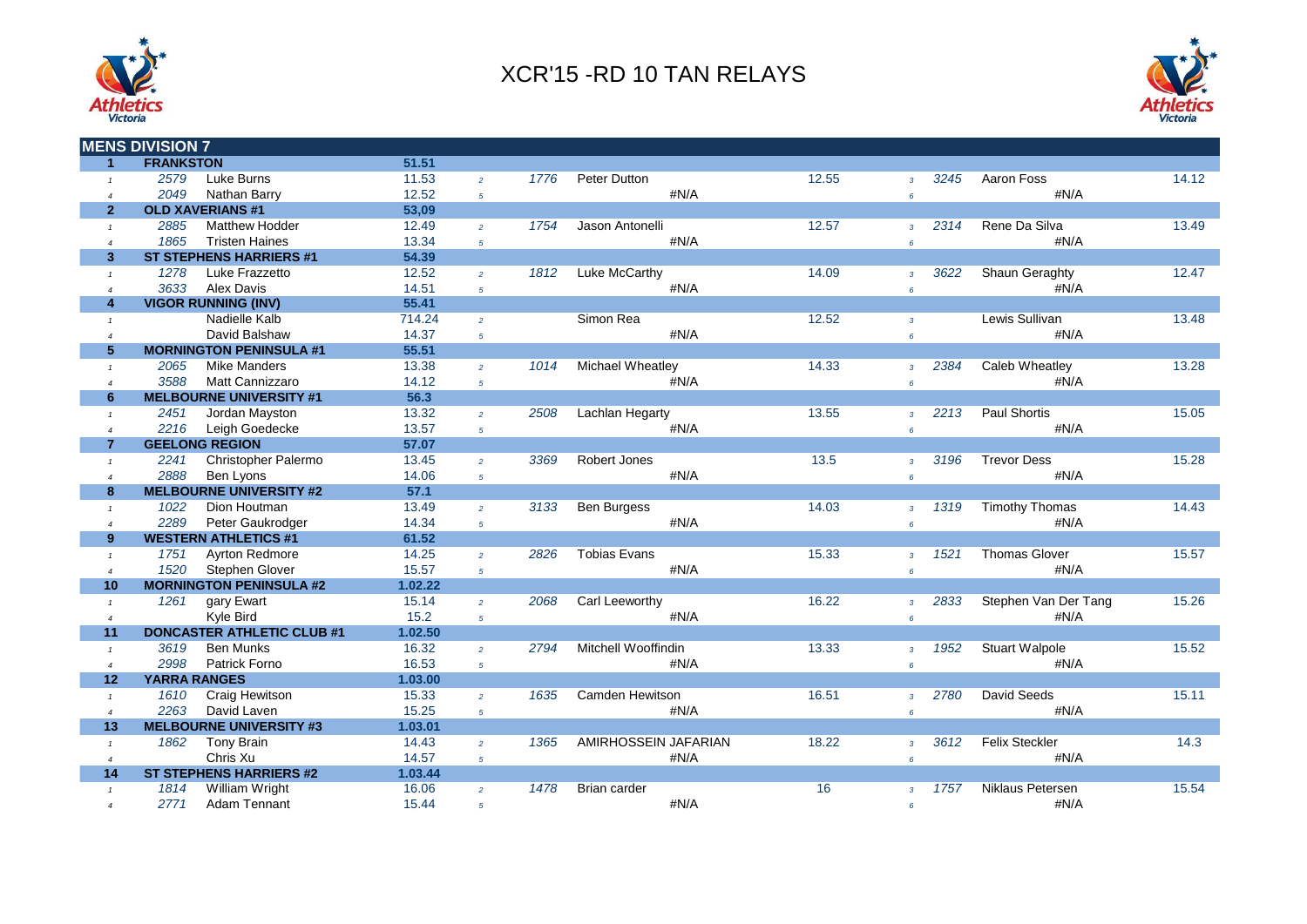



| 15             | <b>MENTONE ATHLETICS CLUB</b>   | 1.03.56 |                |      |                           |       |                        |                          |       |
|----------------|---------------------------------|---------|----------------|------|---------------------------|-------|------------------------|--------------------------|-------|
| $\mathbf{1}$   | 2193<br><b>Brett Jenkins</b>    | 16.23   | $\overline{2}$ | 1692 | Rob Grummitt              | 15.55 | 2687<br>$\overline{3}$ | <b>Taylor Ogden</b>      | 16.28 |
| $\overline{4}$ | 1688<br><b>William Carter</b>   | 15.1    | $5^{\circ}$    |      | #N/A                      |       | 6                      | #N/A                     |       |
| 16             | <b>VICTORIAN MASTERS</b>        | 14.36   |                |      |                           |       |                        |                          |       |
| $\mathbf{1}$   | Craig Green<br>1107             | 14.36   | $\overline{2}$ | 1100 | Sam Defanis               | 17.49 | 2836<br>$\overline{3}$ | <b>Richard Shortt</b>    | 16.1  |
| $\overline{4}$ | 1965<br>Rob Italia              | 16      | $\overline{5}$ |      | #N/A                      |       | $6\overline{6}$        | #N/A                     |       |
| 17             | <b>ATHLETICS ESSENDON #2</b>    | 1.05.28 |                |      |                           |       |                        |                          |       |
| $\mathbf{1}$   | Spase Veljanovski<br>3495       | 16.5    | $\overline{2}$ | 1932 | Darran Hill               | 16.48 | 2030<br>$\overline{3}$ | <b>Kenneth Hall</b>      | 15.5  |
| $\overline{4}$ | Mark Carey<br>3473              | 16      | $\sqrt{5}$     |      | #N/A                      |       | $6\overline{6}$        | #N/A                     |       |
| 18             | <b>MONASH UNIVERSITY (INV)</b>  | 1.07.38 |                |      |                           |       |                        |                          |       |
| $\mathbf{1}$   | Pascal Molenberghs              | 15.38   | $\overline{2}$ |      | Conor Dunleavy            | 17.13 | $\overline{3}$         | <b>Graham Black</b>      | 17.03 |
| $\overline{4}$ | <b>Bash Husaini</b>             | 14.53   | $\mathfrak{s}$ |      | #N/A                      |       | $\epsilon$             | #N/A                     |       |
| 19             | <b>MALVERN HARRIERS</b>         | 1.08.08 |                |      |                           |       |                        |                          |       |
| $\mathbf{1}$   | 2819<br><b>Richard Ferrer</b>   | 17.45   | $\overline{2}$ | 3036 | <b>Christopher Harvey</b> | 16.16 | 2386<br>$\overline{3}$ | John Williams            | 16.12 |
| $\overline{4}$ | Paul Marr                       | 17.55   | $\sqrt{5}$     |      | #N/A                      |       | $\epsilon$             | #N/A                     |       |
| 19             | <b>WESTERN ATHLETICS #2</b>     | 1.08.08 |                |      |                           |       |                        |                          |       |
| $\mathbf{1}$   | 1065<br><b>Ben Mudie</b>        | 16.12   | $\overline{2}$ | 3331 | Mark Sharp                | 16.48 | 3602<br>$\overline{3}$ | Kane Kline               | 18.19 |
| $\overline{4}$ | 1225<br><b>Phillip Dunstone</b> | 16.49   | $\sqrt{5}$     |      | #N/A                      |       | $6\overline{6}$        | #N/A                     |       |
| 21             | <b>SOUTH MELBOURNE</b>          | 1.08.45 |                |      |                           |       |                        |                          |       |
| $\mathbf{1}$   | 1130<br>Martin Ryan             | 17.19   | $\overline{2}$ | 1951 | Robert Adin               | 15.35 | 2101<br>$\overline{3}$ | Peter Casey              | 18.07 |
| $\overline{4}$ | 1524<br><b>Gregory Payne</b>    | 17.44   | $5^{\circ}$    |      | #N/A                      |       | $\epsilon$             | #N/A                     |       |
| 22             | <b>ATHLETICS ESSENDON #2</b>    | 1.09.55 |                |      |                           |       |                        |                          |       |
| $\mathbf{1}$   | 1079<br>Justin Mclaren          | 17.17   | $\overline{2}$ | 1429 | Stephen Murphy            | 17.09 | 3568<br>$\overline{3}$ | David Jones              | 18.43 |
| $\overline{4}$ | 1078<br>Duncan Knox             | 16.44   | $\overline{5}$ |      | #N/A                      |       | $\epsilon$             | #N/A                     |       |
| 23             | <b>GLENHUNTLY #2</b>            | 1.10.59 |                |      |                           |       |                        |                          |       |
| $\mathbf{1}$   | <b>Brice Pat</b>                | 13      | $\overline{2}$ |      | Daniel Jitnah             | 20.43 | $\overline{3}$         | Alan Irwin               | 70.59 |
| $\overline{4}$ | Harrison Wayne                  | 16.46   | $\sqrt{5}$     |      | #N/A                      |       | $6\overline{6}$        | #N/A                     |       |
| 24             | <b>RICHMOND HARRIERS</b>        | 1.13.46 |                |      |                           |       |                        |                          |       |
| $\mathbf{1}$   | <b>Trevor Smith</b><br>1969     | 17.14   | $\overline{2}$ | 2091 | <b>Gareth Ward</b>        | 16.05 | 1603<br>$\overline{3}$ | Kieran Dell              | 20.36 |
| $\overline{4}$ | 3308<br><b>ROSS DOUGLAS</b>     | 19.51   | $5^{\circ}$    |      | #N/A                      |       | $6\overline{6}$        | #N/A                     |       |
| 25             | <b>GLENHUNTLY #1</b>            | 1.14.11 |                |      |                           |       |                        |                          |       |
| $\mathbf{1}$   | Chris Wardlaw<br>1846           | 1554    | $\overline{2}$ | 1679 | Joseph Murphy             | 16.03 | 2397<br>$\overline{z}$ | <b>Patrick Thien</b>     | 17.52 |
| $\overline{4}$ | 1012<br><b>Philip Hutton</b>    | 24.26   | $\sqrt{5}$     |      | #N/A                      |       | 6                      | #N/A                     |       |
| 26             | <b>SOUTH COAST ATHLETICS</b>    | 1.14.19 |                |      |                           |       |                        |                          |       |
| $\mathbf{1}$   | Cam Herrington                  | 16.49   | $\overline{2}$ |      | Terra Plumb               | 19.5  | $\mathbf{3}$           | Suzy Harrington          | 19.35 |
| $\overline{4}$ | Rebecca Fincher                 | 18.05   | $\sqrt{5}$     |      | #N/A                      |       | $6\overline{6}$        | #N/A                     |       |
| 27             | <b>TRARALGON HARRIERS (INV)</b> | 1.19.40 |                |      |                           |       |                        |                          |       |
| $\mathbf{1}$   | Sue Elsdon                      | 17.42   | $\overline{2}$ | 1268 | <b>Robert Bicket</b>      | 17.42 | 1879<br>$\overline{3}$ | <b>Michelle Sawyer</b>   | 38.23 |
| $\overline{4}$ | Anna Orr                        | 1.19.40 | $\overline{5}$ |      | #N/A                      |       | $6\overline{6}$        | #N/A                     |       |
| 28             | <b>TRARALGON HARRIERS</b>       | 1.26.19 |                |      |                           |       |                        |                          |       |
| $\mathbf{1}$   | Liz Kelly                       | 16.08   | $\overline{2}$ |      | Nicky Smith               | 33.25 | $\overline{3}$         | <b>Mandy Stowe Ellis</b> | 22.46 |
| $\overline{4}$ | Des Poynter                     | 14      | $\sqrt{5}$     |      | #N/A                      |       | $6\overline{6}$        | #N/A                     |       |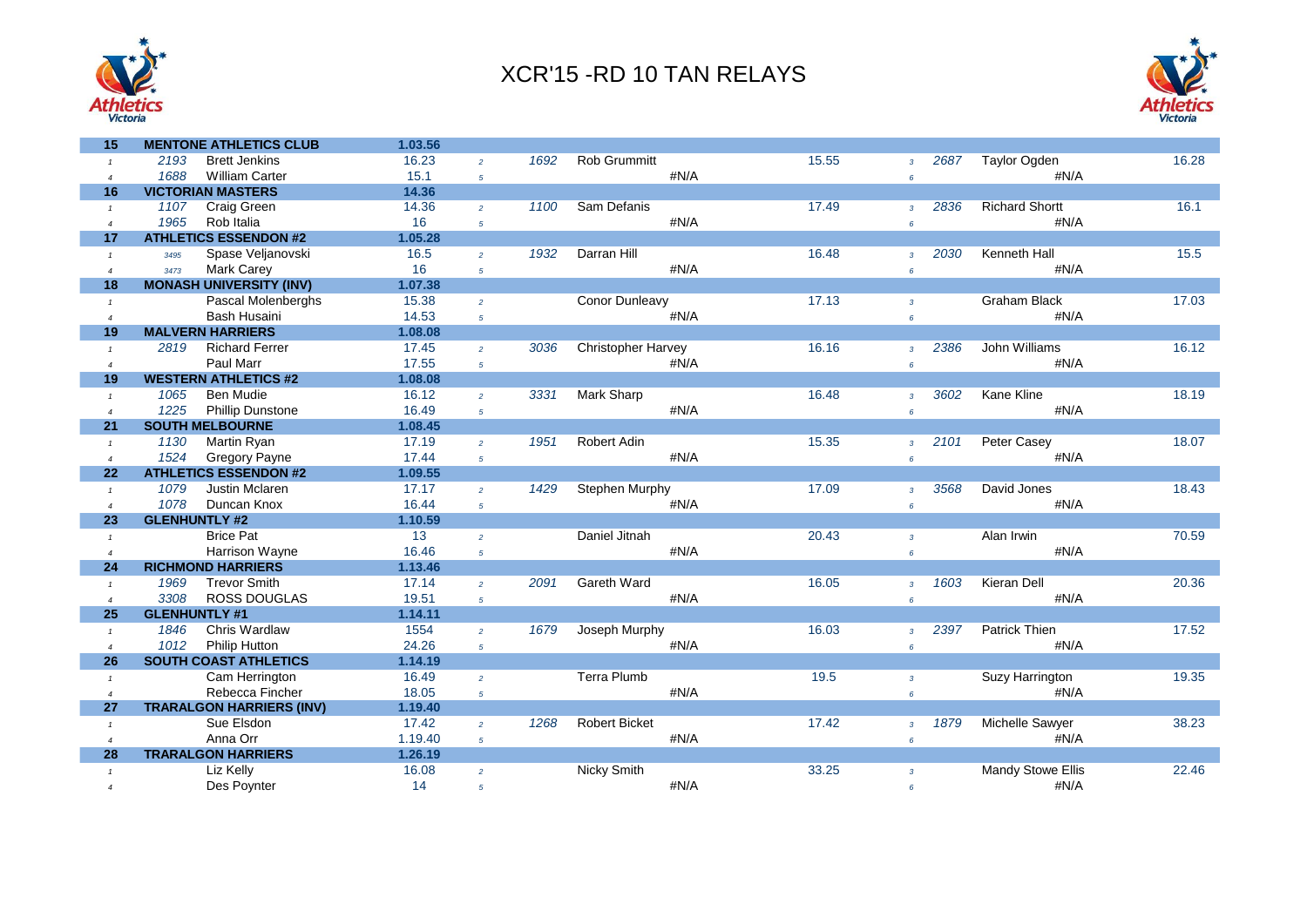



| <b>INV</b>     | <b>MELBOURNE UNIVERSITY #4</b>    | 40.46 |                 |                                 |      |       |                        |               |       |
|----------------|-----------------------------------|-------|-----------------|---------------------------------|------|-------|------------------------|---------------|-------|
|                | Kyle S                            | 13.17 | $\overline{2}$  | Patrick Valentine               |      | 26.2  | $\overline{3}$         | Chris Xu      | 14.26 |
| $\overline{4}$ | $\#N/A$                           |       | $\sqrt{5}$      |                                 | #N/A |       | $6\overline{6}$        | #N/A          |       |
| <b>DNF</b>     | <b>CASEY CARDINIA</b>             | 19.05 |                 |                                 |      |       |                        |               |       |
| $\mathbf{1}$   | 1041 Tom Ryan                     | 15.21 | $\overline{2}$  | Robert Ryan<br>1040             |      | 19.08 | $\mathbf{3}$           | #N/A          |       |
| $\overline{4}$ | #N/A                              |       | 5               |                                 | #N/A |       | $6\overline{6}$        | #N/A          |       |
| <b>DNF</b>     | <b>KNOX ATHLETICS</b>             | 37.02 |                 |                                 |      |       |                        |               |       |
| $\mathbf{1}$   | 2130 Sam Osman                    | 15.32 | $\overline{2}$  | <b>Phillip Sheridan</b><br>2212 |      | 21.3  | $\mathbf{3}$           | #N/A          |       |
| $\overline{4}$ | #N/A                              |       | $5\phantom{.0}$ |                                 | #N/A |       | $6\overline{6}$        | #N/A          |       |
| <b>DNF</b>     | <b>OLD XAVERIANS #2</b>           | 42.21 |                 |                                 |      |       |                        |               |       |
| $\mathbf{1}$   | 2438 Alexander O'Callaghan        | 15.13 | $\overline{2}$  | John Charles<br>2695            |      | 13.43 | 2333<br>$\overline{3}$ | David Martini | 13.25 |
| $\overline{4}$ | #N/A                              |       | $\sqrt{5}$      |                                 | #N/A |       | 6                      | #N/A          |       |
| <b>DNF</b>     | <b>ST STEPHENS HARRIERS #3</b>    | 33.31 |                 |                                 |      |       |                        |               |       |
| $\mathcal{I}$  | 2597 Geoffrey Warner              | 33.31 | $\overline{2}$  |                                 | #N/A |       | $\overline{3}$         | #N/A          |       |
| $\overline{4}$ | #N/A                              |       | $\sqrt{5}$      |                                 | #N/A |       | $6\overline{6}$        | #N/A          |       |
| <b>DNS</b>     | <b>ATHLETICS ESSENDON #3</b>      |       |                 |                                 |      |       |                        |               |       |
| $\mathbf{1}$   | #N/A                              |       | $\overline{2}$  |                                 | #N/A |       | $\mathbf{3}$           | #N/A          |       |
| $\overline{4}$ | #N/A                              |       | $\sqrt{5}$      |                                 | #N/A |       | 6                      | #N/A          |       |
| <b>DNS</b>     | <b>COBURG HARRIERS</b>            |       |                 |                                 |      |       |                        |               |       |
| $\mathbf{1}$   | #N/A                              |       | $\overline{2}$  |                                 | #N/A |       | $\overline{3}$         | #N/A          |       |
| $\overline{4}$ | #N/A                              |       | $\overline{5}$  |                                 | #N/A |       | 6                      | #N/A          |       |
| <b>DNS</b>     | <b>COLLINGWOOD HARRIERS</b>       |       |                 |                                 |      |       |                        |               |       |
| $\mathbf{1}$   | #N/A                              |       | $\overline{c}$  |                                 | #N/A |       | $\mathbf{3}$           | #N/A          |       |
| $\overline{4}$ | #N/A                              |       | $\sqrt{5}$      |                                 | #N/A |       | $6\overline{6}$        | #N/A          |       |
| <b>DNS</b>     | <b>DIAMOND VALLEY</b>             |       |                 |                                 |      |       |                        |               |       |
| $\mathbf{1}$   | #N/A                              |       | $\overline{2}$  |                                 | #N/A |       | $\overline{3}$         | #N/A          |       |
| $\overline{4}$ | #N/A                              |       | 5               |                                 | #N/A |       | 6                      | #N/A          |       |
| <b>DNS</b>     | <b>DONCASTER ATHLETIC CLUB #2</b> |       |                 |                                 |      |       |                        |               |       |
| $\mathbf{1}$   | #N/A                              |       | $\overline{c}$  |                                 | #N/A |       | $\mathbf{3}$           | #N/A          |       |
| $\overline{4}$ | #N/A                              |       | 5               |                                 | #N/A |       | 6                      | #N/A          |       |
| <b>DNS</b>     | <b>MACCABI</b>                    |       |                 |                                 |      |       |                        |               |       |
| $\mathbf{1}$   | #N/A                              |       | $\overline{a}$  |                                 | #N/A |       | $\overline{3}$         | #N/A          |       |
|                | #N/A                              |       | $\sqrt{5}$      |                                 | #N/A |       | 6                      | #N/A          |       |
| <b>DNS</b>     | <b>OLD XAVERIANS #3</b>           |       |                 |                                 |      |       |                        |               |       |
| $\mathbf{1}$   | #N/A                              |       | $\overline{2}$  |                                 | #N/A |       | $\overline{3}$         | #N/A          |       |
| $\overline{4}$ | #N/A                              |       | $\sqrt{5}$      |                                 | #N/A |       | 6                      | #N/A          |       |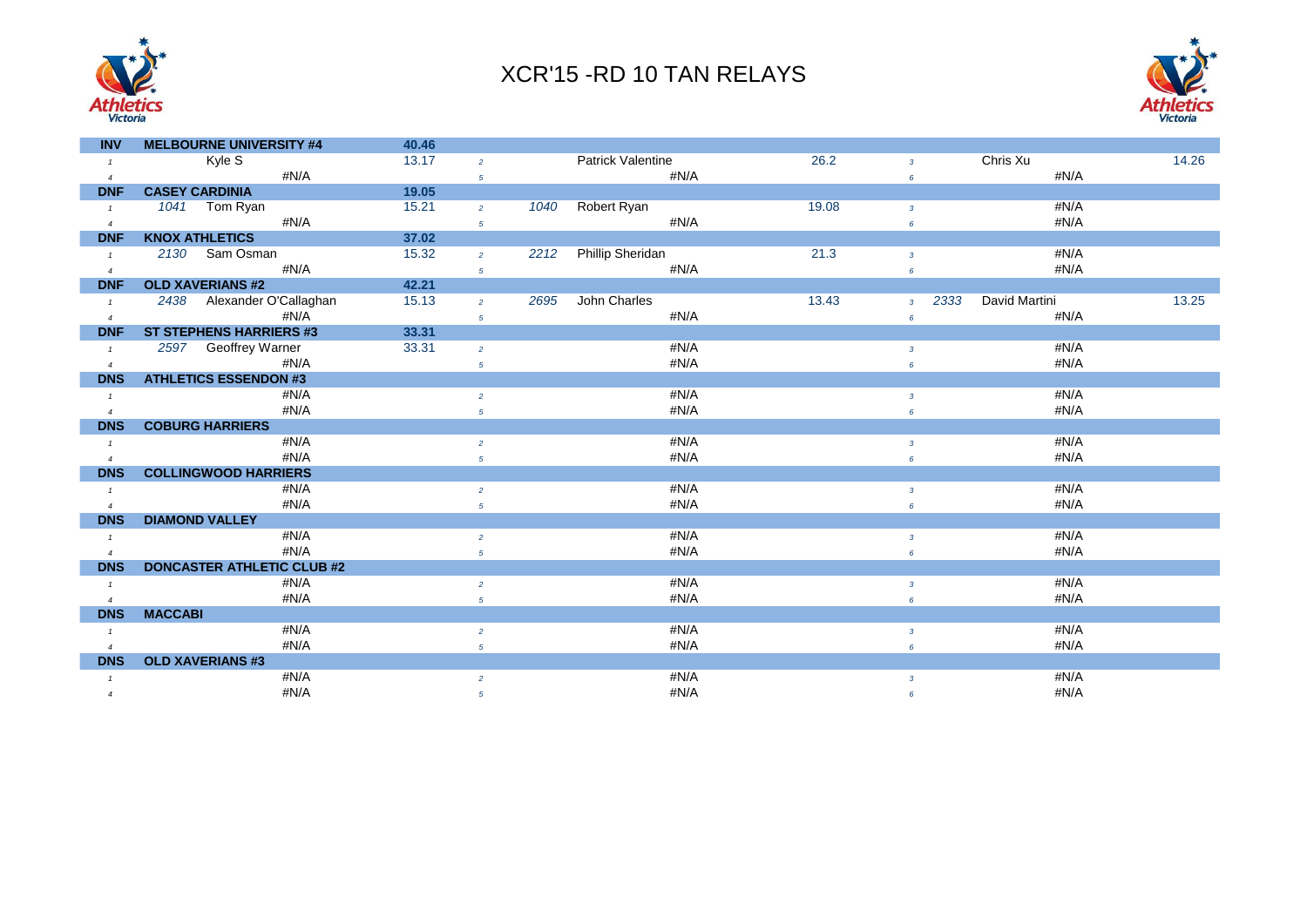



|                | <b>WOMEN PREMIER DIVISION</b>   |                         |                     |                               |       |                |      |                      |       |
|----------------|---------------------------------|-------------------------|---------------------|-------------------------------|-------|----------------|------|----------------------|-------|
| 1              | <b>GLENHUNTLY</b>               | 1.07.54                 |                     |                               |       |                |      |                      |       |
|                | 1925 Karinna Fyfe               | 13.03<br>$\overline{2}$ | 61                  | <b>Tarli Bird</b>             | 13.28 | $\overline{3}$ | 27   | Kelly Hetherington   | 14.16 |
|                | Julia Edwards<br>2269           | 13.43<br>5              | 1536                | Amelia Aslanides              | 13.24 | $\epsilon$     |      | #N/A                 |       |
| $\overline{2}$ | <b>BOX HILL</b>                 | 1.08.48                 |                     |                               |       |                |      |                      |       |
|                | 1241 Georgie Meehan             | 13.48<br>$\overline{2}$ | 30                  | <b>Courtney Powell</b>        | 12.28 | $\mathcal{R}$  | 1471 | Georgia Hansen       | 13.54 |
|                | 2417 Grace Kalac                | 14.51<br>5              | 544                 | Julie Norney                  | 13.47 | 6              |      | #N/A                 |       |
| 3              | <b>COLLINGWOOD HARRIERS</b>     | 1.10.54                 |                     |                               |       |                |      |                      |       |
|                | #N/A                            | 13.35<br>$\overline{2}$ | 2330                | Aine Moran                    | 15.1  | $\overline{3}$ | 2329 | Aisling Moran        | 14.44 |
|                | kara landells<br>2281           | 14.2<br>5               | 1086                | Virginia Moloney              | 13.05 | 6              |      | #N/A                 |       |
|                | <b>MELBOURNE UNIVERSITY</b>     | 1.11.37                 |                     |                               |       |                |      |                      |       |
|                | 3353 Lisa Weightman             | 12.27<br>$\overline{2}$ | 91                  | Sarah McSweeney               | 14.02 | $\overline{3}$ | 2452 | Ellen Schaef         | 14.04 |
|                | Annie Carter<br>2777            | 15.22<br>5              | 2288                | Martine Botha                 | 15.32 | 6              |      | #N/A                 |       |
| 5.             | <b>KNOX ATHLETICS</b>           | 1.11.50                 |                     |                               |       |                |      |                      |       |
|                | 1537 Samantha Prime             | 13.34<br>$\overline{2}$ | 1548                | Simone Quin                   | 14.33 | $\overline{3}$ | 1260 | Karen Thorp          | 13.52 |
|                | 3366 Fiona Hobbs                | 15.04<br>5              | 559                 | Susanne Wilson                | 14.47 | 6              |      | #N/A                 |       |
| 6              | <b>GEELONG REGION</b>           | 1.12.42                 |                     |                               |       |                |      |                      |       |
|                | Natalya Hall-Dekleva<br>433     | 14.3<br>$\overline{2}$  | 1794                | <b>Renee Fuller</b>           | 15.07 | $\overline{3}$ | 3131 | <b>Brianne Hook</b>  | 15    |
| $\overline{4}$ | 1045<br>Julian Spence           | 14.2                    | 2206<br>$5^{\circ}$ | Cara Peake                    | 13.45 | 6              |      | #N/A                 |       |
|                | <b>SOUTH MELBOURNE</b>          | 1.15.06                 |                     |                               |       |                |      |                      |       |
|                | <b>Bronwyn Humphrys</b><br>1025 | 13.44<br>$\overline{2}$ | 2635                | Ana Carlota Rodriguez Velarde | 1555  | $\overline{3}$ | 1731 | <b>Claire Thomas</b> | 14.5  |
|                | 3294 Laura Aston                | 16.19<br>5              | 1997                | Deborah Niccol                | 14.15 | 6              |      | #N/A                 |       |
| 8              | <b>BALLARAT REGION</b>          | 1.15.28                 |                     |                               |       |                |      |                      |       |
|                | Natasha Typuszak<br>248         | 14.15<br>$\overline{2}$ | 1786                | Rebecca Wood                  | 16.01 | $\overline{3}$ | 1785 | Louise Wood          | 15.11 |
| $\overline{4}$ | <b>Katherine Dowie</b><br>429   | 14.54<br>5              | 3656                | <b>Rhiannon White</b>         | 15.07 | 6              |      | #N/A                 |       |
| 9              | <b>KEILOR ST BERNARDS</b>       | 1.20.58                 |                     |                               |       |                |      |                      |       |
|                | 2657<br>Kate Abfalter           | 15.45<br>$\overline{2}$ | 2569                | Elizabeth Bell                | 16.2  | $\overline{3}$ | 1170 | Carolyn Tonelli      | 16.46 |
|                | 1493 Bianca Share               | 16.11<br>5              | 2658                | Maria Abfalter                | 15.56 | 6              |      | #N/A                 |       |
| 10             | <b>DIAMOND VALLEY</b>           | 1.24.11                 |                     |                               |       |                |      |                      |       |
|                | Lauren Crowe<br>1758            | 15.16<br>$\overline{2}$ | 1711                | Maryann Murray                | 15.17 | $\mathbf{3}$   | 2054 | Laura Campbell       | 15.43 |
|                | 1795 Caitlyn Broberg            | 18.14<br>5              | 2052                | Sarah Papadopoulos            | 19.38 | 6              |      | #N/A                 |       |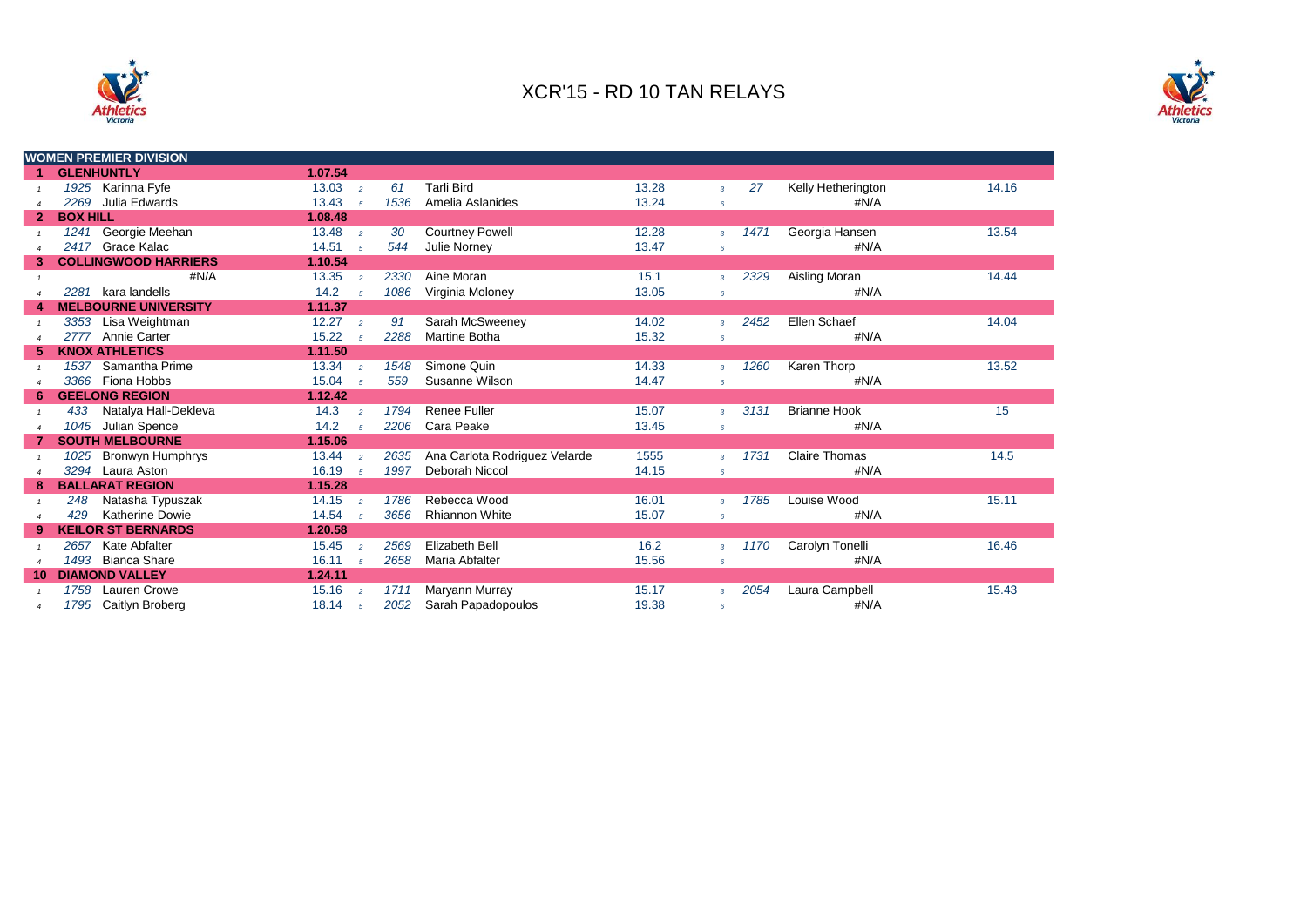



|                |                 | <b>WOMEN DIVISION 2</b>        |                    |                |      |                         |       |                          |      |                          |       |
|----------------|-----------------|--------------------------------|--------------------|----------------|------|-------------------------|-------|--------------------------|------|--------------------------|-------|
|                |                 | <b>OLD XAVERIANS</b>           | 56.57              |                |      |                         |       |                          |      |                          |       |
|                |                 | 2109 Sophie Ryan               | 13.49              | $\overline{2}$ | 2256 | Alexandra Paterson      | 13.19 | $\overline{3}$           | 2784 | Rebecca Barry            | 14.33 |
|                |                 | 2585 Natalie Sheffield         | 15.16              | $5^{\circ}$    |      | #N/A                    |       | 6                        |      | #N/A                     |       |
| $\mathbf{2}$   |                 | <b>WESTERN ATHLETICS</b>       | 59.15              |                |      |                         |       |                          |      |                          |       |
|                |                 | 1449 Brianna Bunworth          | 14.33              | $\overline{2}$ | 1131 | <b>Claire Hodgart</b>   | 14.44 | $\overline{3}$           | 1382 | Nardine Bainbridge       | 14.05 |
|                |                 | 2186 Brigitte Sneyders         | 15.51              | $5^{\circ}$    |      | #N/A                    |       | 6                        |      | #N/A                     |       |
| 3              |                 | <b>GLENHUNTLY</b>              | 59.35              |                |      |                         |       |                          |      |                          |       |
| $\mathbf{1}$   |                 | 1461 Sharon Firisua            | 13.45              | $\overline{2}$ | 1320 | Rebecca Beagley         | 15.09 | $\overline{3}$           | 2779 | Laura Eades              | 15.03 |
|                |                 | 2986 Katherine Alexander       | 15.38              | 5              |      | #N/A                    |       | 6                        |      | #N/A                     |       |
|                |                 | <b>MORNINGTON PENINSULA</b>    | 59.49              |                |      |                         |       |                          |      |                          |       |
|                |                 | 1550 Stephanie Kondogonis      | 13.46              | $\overline{2}$ | 2807 | Samantha Wallace        | 14.16 | $\overline{3}$           | 1162 | Rebecca Rogers           | 15.1  |
|                |                 | 2806 Debra Neil                | 16.37              | 5              |      | #N/A                    |       | 6                        |      | #N/A                     |       |
|                |                 | <b>ATHLETICS ESSENDON</b>      | 59.51              |                |      |                         |       |                          |      |                          |       |
|                |                 | 2332 Linden Hall               | 12.48              | $\overline{2}$ | 1510 | <b>Elizabeth French</b> | 16.49 | $\overline{3}$           | 1289 | Jaimie Vernon            | 14.51 |
| $\overline{4}$ |                 | 2481 Julien Schulberg          | 15.23              | 5              |      | #N/A                    |       | 6                        |      | #N/A                     |       |
|                |                 | <b>DONCASTER ATHLETIC CLUB</b> | 1.00.45            |                |      |                         |       |                          |      |                          |       |
|                |                 | 2526 Claire Walpole            | $15.04 \t z$       |                | 2265 | Georgia Chalmers        | 15.25 | $\overline{3}$           | 2527 | Kate Downward            | 15.12 |
|                |                 | 2560 Georgie Buckley           | 14.55              | $5^{\circ}$    |      | #N/A                    |       | 6                        |      | #N/A                     |       |
|                |                 | <b>ST STEPHENS HARRIERS</b>    | 1.02.24            |                |      |                         |       |                          |      |                          |       |
|                | 1457            | <b>Whitney Sharpe</b>          | $13.41 \t2$        |                | 1444 | Sally Naylor            | 15.49 | $\overline{3}$           | 3632 | <b>Francesca Cullity</b> | 15.15 |
|                |                 | 1733 Rebecca Cato              | 17.39              | $5^{\circ}$    |      | #N/A                    |       | 6                        |      | #N/A                     |       |
|                |                 | <b>MENTONE ATHLETIC CLUB</b>   | 1.02.38            |                |      |                         |       |                          |      |                          |       |
|                |                 | 1886 Helen Bryan               | $15.47 \t2$        |                | 2374 | Anna Petrakos           | 16.33 | $\overline{\mathcal{R}}$ | 1695 | Claire Johnson           | 14.57 |
|                |                 | 2194 Heather Whitaker          | 15.22 <sub>5</sub> |                |      | #N/A                    |       | 6                        |      | #N/A                     |       |
| 9              |                 | <b>SOUTH MELBOURNE</b>         | 1.04.22            |                |      |                         |       |                          |      |                          |       |
|                |                 | 1556 Francesca Cradduck        | 15.26              | $\overline{2}$ | 2237 | Rosa Law                | 16.46 | $\overline{3}$           | 1830 | <b>Fleur Garton</b>      | 15.52 |
| $\overline{4}$ |                 | 1539 Denise Bennett            | 16.18              | $5^{\circ}$    |      | #N/A                    |       | 6                        |      | #N/A                     |       |
| 10             | <b>BOX HILL</b> |                                | 1.08.23            |                |      |                         |       |                          |      |                          |       |
|                | 528             | Amanda Harper                  | 15.43              | $\overline{2}$ | 1256 | Hannah Deal             | 16.12 | $\overline{3}$           | 2048 | Zoe Schwerkolt           | 19.13 |
| $\overline{4}$ |                 | 1442 Amelia Savage             | 17.13              | $5^{\circ}$    |      | #N/A                    |       | 6                        |      | #N/A                     |       |
| 11             |                 | <b>ATHLETICS WAVERLEY</b>      | 1.18.31            |                |      |                         |       |                          |      |                          |       |
|                |                 | 1824 Sally Lim                 | 17.38              | $\overline{2}$ | 1370 | Janice Marston          | 17.35 | $\overline{3}$           | 1705 | <b>Emily Stokes</b>      | 19.07 |
|                |                 | 1877 Simone Albiston           | 24.11              | $5^{\circ}$    |      | #N/A                    |       | 6                        |      | #N/A                     |       |
|                |                 | <b>INV MALVERN HARRIERS</b>    | 1.09.34            |                |      |                         |       |                          |      |                          |       |
|                |                 | Nicki McFarlane                | 16.07              | $\overline{2}$ | 2544 | <b>Eimear Fox</b>       | 18.45 | 3                        | 2592 | Sophia Hanlon            | 18.07 |
| $\overline{4}$ |                 | 1771 Colette Hanlon            | 17.05              | 5              |      | #N/A                    |       | 6                        |      | #N/A                     |       |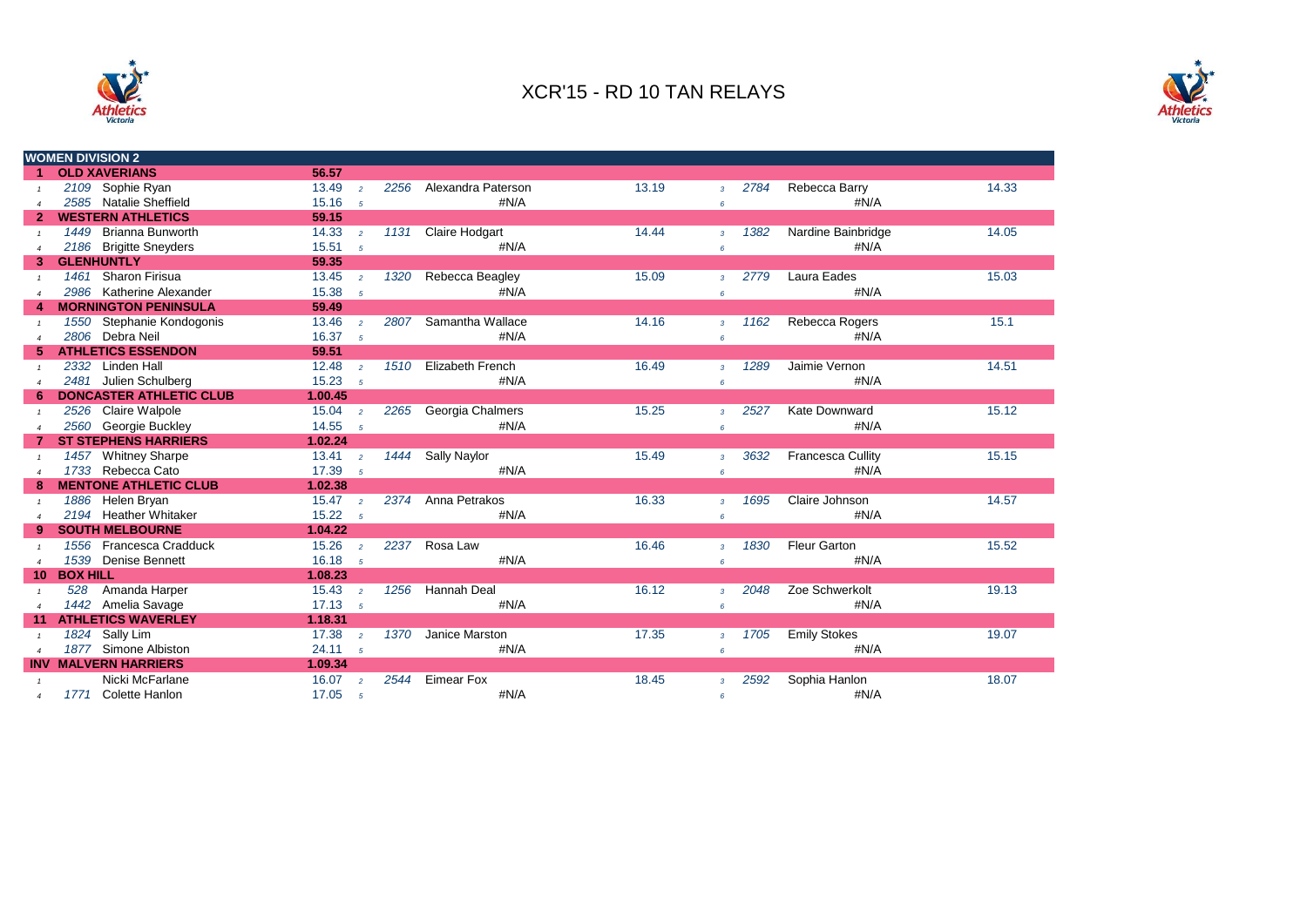



|                       |                  | <b>WOMEN DIVISION 3</b>     |                    |                 |      |                         |       |                |      |                        |       |
|-----------------------|------------------|-----------------------------|--------------------|-----------------|------|-------------------------|-------|----------------|------|------------------------|-------|
| $\mathbf{1}$          | <b>FRANKSTON</b> |                             | 1.00.28            |                 |      |                         |       |                |      |                        |       |
| $\mathbf{1}$          |                  | 2670 Henrietta Lawrence     | 13.49              | $\overline{2}$  |      | 2512 Renee Owen         | 15.27 | $\overline{3}$ | 1775 | <b>Chloe Dennison</b>  | 15.19 |
| $\overline{4}$        |                  | 1863 Riley Cridland         | 16.25              | 5               |      | #N/A                    |       | 6              |      | #N/A                   |       |
| $\overline{2}$        |                  | <b>GLENHUNTLY</b>           | 1.04.17            |                 |      |                         |       |                |      |                        |       |
| $\mathbf{1}$          |                  | 3113 Simone McInnes         | 15.37              | $\overline{2}$  | 2665 | kirrily BURNETT         | 15.38 | $\overline{3}$ | 1475 | Anna Ross              | 16.38 |
| $\overline{4}$        |                  | 1314 Brooke Gordon          | 16.24              | $\overline{5}$  |      | #N/A                    |       | 6              |      | #N/A                   |       |
| 3                     |                  | <b>WESTERN ATHLETICS</b>    | 1.04.51            |                 |      |                         |       |                |      |                        |       |
|                       |                  | 1576 Melinda Hiatt          | 15.54              | $\overline{2}$  | 3111 | <b>Stephanie Thomas</b> | 16.21 | $\overline{3}$ | 1872 | Belinda Keogh          | 16.09 |
| $\boldsymbol{\Delta}$ |                  | 1312 Sharon Rankin          | 16.26              | $\overline{5}$  |      | #N/A                    |       | 6              |      | #N/A                   |       |
| 4                     |                  | <b>GEELONG REGION</b>       | 1.04.54            |                 |      |                         |       |                |      |                        |       |
| $\mathbf{1}$          | 496              | Sharon Pedersen             | 15.44              | $\overline{2}$  | 2953 | <b>Michelle Martin</b>  | 16.59 | $\overline{3}$ | 2972 | <b>Katherine Frick</b> | 15.58 |
| $\overline{4}$        |                  | 1853 Morgan Costelloe       | 16.13              | $\overline{5}$  |      | #N/A                    |       | 6              |      | #N/A                   |       |
| 5                     |                  | <b>MELBOURNE UNIVERSITY</b> | 1.04.55            |                 |      |                         |       |                |      |                        |       |
|                       |                  | 2662 Aislinn Prendergast    | 15.08              | $\overline{2}$  | 2684 | Allyson O'Brien         | 17.46 | $\overline{3}$ | 1021 | Alexandra Bull         | 16.17 |
| $\overline{4}$        |                  | 3069 Julie McNamara         | 15.44 <sub>5</sub> |                 |      | #N/A                    |       | $\epsilon$     |      | #N/A                   |       |
| 6.                    |                  | <b>TRARALGON HARRIERS</b>   | 1.05.26            |                 |      |                         |       |                |      |                        |       |
| $\mathbf{1}$          |                  | 1555 Hilary Meyer           | 15.37              | $\overline{2}$  |      | 1573 Nicola Glover      | 16.48 | $\overline{3}$ | 1274 | Molly Irvine           | 15.19 |
| $\overline{4}$        |                  | 1221 Kate Jones             | 17.42              | $-5$            |      | #N/A                    |       | $\epsilon$     |      | #N/A                   |       |
| 7                     |                  | <b>RICHMOND HARRIERS</b>    | 1.07.18            |                 |      |                         |       |                |      |                        |       |
|                       |                  | 2485 Maddie Lawson          | 14.19              | $\overline{2}$  | 2978 | Natalie Beauvais        | 18.57 | 3 <sup>7</sup> | 2217 | Pauline Allan          | 16.37 |
| $\overline{4}$        |                  | 1226 Samantha Smith         | 17.25              | $\overline{5}$  |      | #N/A                    |       | $\epsilon$     |      | #N/A                   |       |
| 8                     |                  | <b>VICTORIAN MASTERS</b>    | 1.07.28            |                 |      |                         |       |                |      |                        |       |
| $\mathbf{1}$          |                  | 2441 Anne Buckley           | 16.03              | $\overline{2}$  | 1389 | <b>Bronwen Cardy</b>    | 16.15 | $\overline{3}$ | 2425 | <b>Helen Stanley</b>   | 17.14 |
| $\overline{4}$        | 549              | Marlene Gourlay             | 17.56              | $5\overline{5}$ |      | #N/A                    |       | $\epsilon$     |      | #N/A                   |       |
|                       |                  | <b>COLLINGWOOD HARRIERS</b> | 1.07.37            |                 |      |                         |       |                |      |                        |       |
|                       |                  | 1032 Heather Gaunt          | 16.06              | $\overline{2}$  | 2340 | Francesca Black         | 17.41 | $\overline{3}$ | 2532 | Alicea Burns           | 17.23 |
| $\overline{4}$        |                  | 2692 Hannah Jordan          | 16.27              | $\overline{5}$  |      | #N/A                    |       | 6              |      | #N/A                   |       |
| 10                    |                  | <b>SOUTH MELBOURNE</b>      | 1.07.41            |                 |      |                         |       |                |      |                        |       |
| $\mathbf{1}$          |                  | 1716 Kim Wen                | 16.04              | $\overline{2}$  |      | #N/A                    | 17.34 | $\overline{3}$ |      | #N/A                   | 18.08 |
| $\overline{4}$        |                  | #N/A                        | 15.53              | $\overline{5}$  |      | #N/A                    |       | 6              |      | #N/A                   |       |
| 11                    |                  | <b>BALLARAT REGION</b>      | 1.08.19            |                 |      |                         |       |                |      |                        |       |
| $\mathbf{1}$          |                  | 2804 Eleanor Bryce-Stenzel  | 15.51              | $\overline{2}$  | 2554 | <b>Bree Sharp</b>       | 17.07 | $\overline{3}$ | 1636 | Jenny Kisler           | 18.06 |
| $\overline{4}$        |                  | 505 Christine O'Halloran    | 17.27              | $5\overline{5}$ |      | #N/A                    |       | 6              |      | #N/A                   |       |
| 12.                   |                  | <b>WILLIAMSTOWN</b>         | 1.08.57            |                 |      |                         |       |                |      |                        |       |
|                       |                  | 1946 Dolores Quinn          | 15.04              | $\overline{2}$  | 1944 | Rose McVicar            | 16.5  | $\overline{3}$ | 3004 | Shaya Minns            | 17.17 |
| $\overline{4}$        |                  | 2002 Sara Keranen           | 19.22              | $5^{\circ}$     |      | #N/A                    |       | $\epsilon$     |      | #N/A                   |       |
| 13                    |                  | <b>COBURG HARRIERS</b>      | 1.09.01            |                 |      |                         |       |                |      |                        |       |
| $\mathbf{1}$          |                  | 2772 Stefanie-Marie Modesti | 16.35              | $\overline{2}$  | 1848 | June Allison            | 17.03 | $\overline{3}$ | 1584 | Carlee Blanchard       | 17.04 |
| $\overline{4}$        |                  | 1586 Kelly Spiteri          | 18.19              | $\overline{5}$  |      | #N/A                    |       | $\epsilon$     |      | #N/A                   |       |
| 14                    |                  | <b>CASEY CARDINIA</b>       | 1.12.46            |                 |      |                         |       |                |      |                        |       |
|                       | 1538             | Jessica Prime               | 16.5               | $\overline{2}$  | 2038 | Megan Pratt             | 20.12 | $\overline{3}$ | 1155 | Holly Webber           | 18.58 |
| $\overline{4}$        |                  | 2037 Joanne Pratt           | 16.46              | $5^{\circ}$     |      | #N/A                    |       | 6              |      | #N/A                   |       |
| <b>INV</b>            |                  | <b>DIAMOND VALLEY</b>       | 1.20.20            |                 |      |                         |       |                |      |                        |       |
|                       |                  | Julietta Berroteran         | 21.29              | $\overline{2}$  |      | Debbie McKenzie         | 17.42 | $\overline{3}$ |      | Julietta Berroteran    | 22.38 |
| $\overline{4}$        |                  | Debbie McKenzie             | 18.31              | $\sqrt{5}$      |      | #N/A                    |       | 6              |      | #N/A                   |       |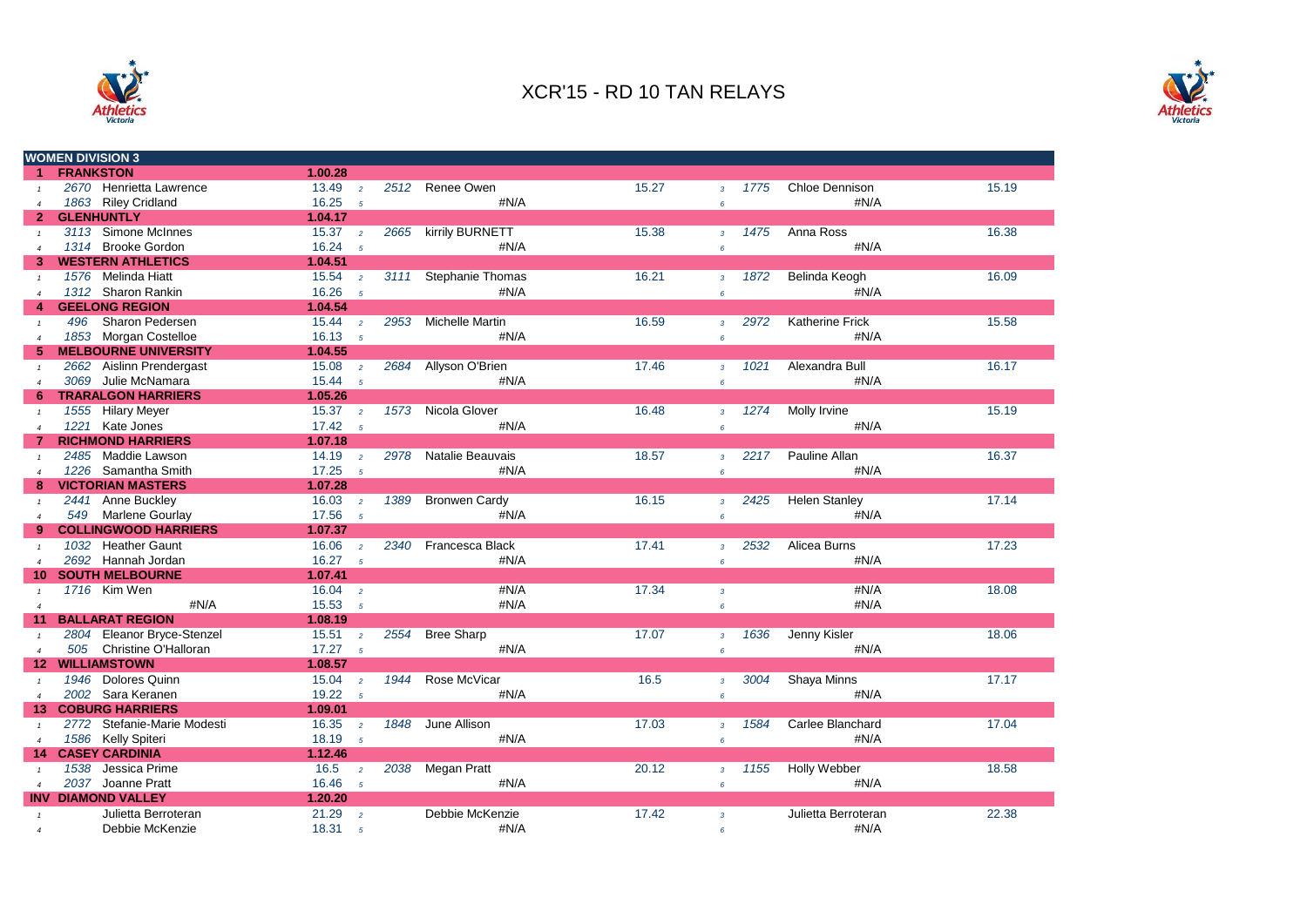



|                        |                 | <b>WOMEN DIVISION 4</b>            |       |                |      |                         |       |                 |      |                           |       |
|------------------------|-----------------|------------------------------------|-------|----------------|------|-------------------------|-------|-----------------|------|---------------------------|-------|
|                        |                 | <b>WELLINGTON ATHLETICS CLUB</b>   | 44.29 |                |      |                         |       |                 |      |                           |       |
|                        |                 | 1531 Cassandra Hallam              | 13.5  | $\overline{2}$ |      | 213 Erika Allen         | 15.23 | $\overline{3}$  | 464  | Alyssa Waugh              | 15.15 |
| $\overline{4}$         |                 | #N/A                               |       | $\overline{5}$ |      | #N/A                    |       | $6\overline{6}$ |      | #N/A                      |       |
| $\mathbf{2}$           |                 | <b>YARRA RANGES</b>                | 44.45 |                |      |                         |       |                 |      |                           |       |
|                        |                 | 1373 Amanda Branson                | 15.02 | $\overline{2}$ |      | 2538 Sienna Somerville  | 15.29 | $\overline{3}$  | 2089 | Veida Somerville          | 14.14 |
| $\boldsymbol{\Lambda}$ |                 | #N/A                               |       | $\overline{5}$ |      | #N/A                    |       | 6               |      | #N/A                      |       |
| 3                      |                 | <b>SANDRINGHAM</b>                 | 47.56 |                |      |                         |       |                 |      |                           |       |
|                        |                 | 2230 Emily Dann                    | 15.44 | $\overline{2}$ |      | 3023 Tamsyn Lewis-Manou | 14.35 | $\overline{3}$  | 3258 | Nicole Jones              | 17.37 |
| $\boldsymbol{\Delta}$  |                 | #N/A                               |       | $\overline{5}$ |      | #N/A                    |       | 6               |      | #N/A                      |       |
|                        |                 | <b>ATHLETICS NUNAWADING</b>        | 48.35 |                |      |                         |       |                 |      |                           |       |
| $\mathbf{1}$           |                 | 2171 Laura Finnerty                | 15.23 | $\overline{2}$ | 1901 | Gemma Hall              | 16.12 | 3 <sup>7</sup>  | 1975 | Jacqui Van Veenendaal     | 17    |
|                        |                 | #N/A                               |       | $\overline{5}$ |      | #N/A                    |       |                 |      | #N/A                      |       |
| $\overline{4}$<br>5.   |                 | <b>OLD XAVERIANS</b>               | 49.06 |                |      |                         |       | 6               |      |                           |       |
|                        |                 | 1622 Beata Janetzki                | 15.34 | $\overline{2}$ |      | 2465 Shannon Cole       | 16.53 |                 | 1500 | Adrienne Meek             | 16.49 |
|                        |                 | #N/A                               |       |                |      | #N/A                    |       | 3 <sup>7</sup>  |      | #N/A                      |       |
| $\overline{4}$         |                 |                                    | 49.19 | $\overline{5}$ |      |                         |       | $\epsilon$      |      |                           |       |
| 6                      |                 | <b>KNOX ATHLETICS</b>              |       |                |      |                         |       |                 |      |                           |       |
|                        |                 | 1563 Emily Robertson               | 15.1  | $\overline{2}$ |      | 3238 Nicole Pennings    | 16.16 | $\overline{3}$  | 1104 | Annette Pelgrim           | 17.47 |
| $\overline{4}$         |                 | #N/A                               |       | 5              |      | #N/A                    |       | 6               |      | #N/A                      |       |
|                        |                 | <b>DONCASTER ATHLETIC CLUB</b>     | 49.37 |                |      |                         |       |                 |      |                           |       |
| $\mathbf{1}$           |                 | 3606 Alexandra Lyster              | 15.36 | $\overline{2}$ |      | 2983 Samantha Carberry  | 17.16 | $\overline{3}$  | 1190 | <b>Colleen Murphy</b>     | 16.45 |
| $\overline{4}$         |                 | #N/A                               |       | $\overline{5}$ |      | #N/A                    |       | $\epsilon$      |      | #N/A                      |       |
| 8                      | <b>RINGWOOD</b> |                                    | 49.58 |                |      |                         |       |                 |      |                           |       |
|                        |                 | 2421 Olivia Henry                  | 17    | $\overline{2}$ | 1069 | Lana Mooney             |       | $\overline{3}$  | 3471 | <b>Alice Platten</b>      |       |
| $\boldsymbol{\Lambda}$ |                 | #N/A                               |       | $\overline{5}$ |      | #N/A                    |       | 6               |      | #N/A                      |       |
| 9                      |                 | <b>SOUTH COAST ATHLETICS</b>       | 51.38 |                |      |                         |       |                 |      |                           |       |
|                        |                 | 1544 Sarah Lewis                   | 16.08 | $\overline{2}$ |      | 2435 Caroline Beischer  | 15.56 | $\overline{3}$  | 2798 | Pauline Wilkinson         | 19.34 |
| $\overline{4}$         |                 | #N/A                               |       | 5              |      | #N/A                    |       | $\epsilon$      |      | #N/A                      |       |
| 10                     |                 | <b>ST STEPHENS HARRIERS</b>        | 51.38 |                |      |                         |       |                 |      |                           |       |
| $\mathbf{1}$           |                 | #N/A                               |       | $\overline{2}$ |      | #N/A                    |       | $\overline{3}$  |      | #N/A                      |       |
| $\overline{4}$         |                 | #N/A                               |       | 5 <sup>1</sup> |      | #N/A                    |       | 6               |      | #N/A                      |       |
|                        |                 | <b>KEILOR ST BERNARDS</b>          | 54.19 |                |      |                         |       |                 |      |                           |       |
| $\mathbf{1}$           |                 | 1728 Kathryn Grbac                 | 17.33 | $\overline{2}$ |      | 1169 Ashley Tonelli     | 18.46 | $\overline{3}$  | 1826 | <b>Catherine Matthews</b> | 18    |
| $\overline{4}$         |                 | #N/A                               |       | $\overline{5}$ |      | #N/A                    |       | 6               |      | #N/A                      |       |
| 12.                    |                 | <b>COLLINGWOOD HARRIERS</b>        | 59.53 |                |      |                         |       |                 |      |                           |       |
| $\mathbf{1}$           |                 | 2352 Pennie Hayes                  | 21.26 | $\overline{2}$ | 2555 | <b>Rhiannon Riches</b>  | 18.08 | $\mathbf{3}$    | 2146 | Sofie Fabre               | 20.19 |
| $\overline{4}$         |                 | #N/A                               |       | $\overline{5}$ |      | #N/A                    |       | 6               |      | #N/A                      |       |
| 13                     |                 | <b>SOUTH MELBOURNE</b>             | 59.55 |                |      |                         |       |                 |      |                           |       |
| $\mathbf{1}$           |                 | 1129 Judit Dencs                   | 23.13 | $\overline{2}$ |      | 2792 Ellen Walsh        | 20.2  | $\overline{3}$  |      | #N/A                      | 16.22 |
| $\overline{4}$         |                 | #N/A                               |       | $\overline{5}$ |      | #N/A                    |       | 6               |      | #N/A                      |       |
|                        |                 | <b>INV MONASH UNIVERSITY (INV)</b> | 44.25 |                |      |                         |       |                 |      |                           |       |
| $\mathbf{1}$           |                 | Sarah Lund                         | 14.04 | $\overline{2}$ |      | Olivia Honore           | 16.07 | $\overline{3}$  |      | Naomi Richardson          | 14.12 |
| $\overline{4}$         |                 | #N/A                               |       | $\overline{5}$ |      | #N/A                    |       | 6               |      | #N/A                      |       |
|                        |                 | <b>INV GLENHUNTLY</b>              | 56.57 |                |      |                         |       |                 |      |                           |       |
|                        |                 | 1073 Anne Wallace                  | 16.52 |                |      | <b>Marita Downes</b>    | 19.38 |                 |      | Kate McMaster             | 20.27 |
|                        |                 | #N/A                               |       | $\overline{2}$ |      | #N/A                    |       | $\overline{3}$  |      | #N/A                      |       |
| $\overline{a}$         |                 |                                    |       | 5              |      |                         |       | $6^{\circ}$     |      |                           |       |
|                        |                 | <b>DNS MENTONE ATHLETIC CLUB</b>   |       |                |      |                         |       |                 |      |                           |       |
|                        |                 | #N/A                               |       | $\overline{a}$ |      | #N/A                    |       | $\mathbf{3}$    |      | #N/A                      |       |
| $\overline{4}$         |                 | #N/A                               |       | 5              |      | #N/A                    |       | 6               |      | #N/A                      |       |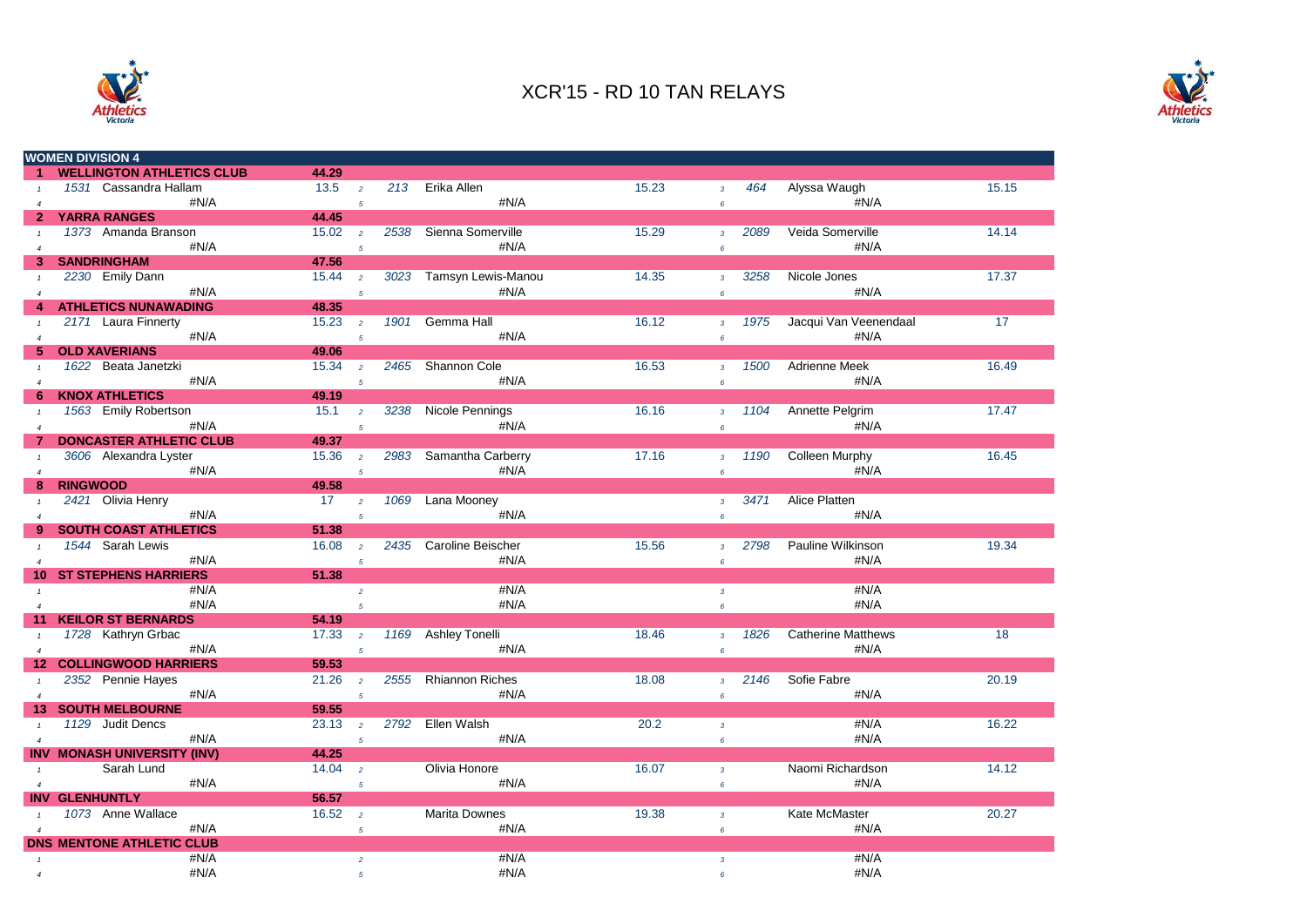



|                       | <b>WOMEN DIVISION 5</b> |                                   |      |                |                 |      |                      |       |                |      |                          |       |
|-----------------------|-------------------------|-----------------------------------|------|----------------|-----------------|------|----------------------|-------|----------------|------|--------------------------|-------|
|                       |                         | <b>OLD XAVERIANS #2 (INV)</b>     |      | 48.31          |                 |      |                      |       |                |      |                          |       |
| $\mathbf{1}$          |                         | Sacha Bennett                     |      | 15.18          | $\overline{2}$  |      | <b>Holly Hart</b>    | 16.59 | $\overline{3}$ |      | <b>Tess Herbet-Smith</b> | 16.14 |
| $\overline{A}$        |                         |                                   | #N/A |                | $\overline{5}$  |      | #N/A                 |       | 6              |      | #N/A                     |       |
| $\mathbf{2}$          | <b>RINGWOOD</b>         |                                   |      | 48.59          |                 |      |                      |       |                |      |                          |       |
|                       | 99                      | Lavinia Petrie                    |      | 16.57          | $\overline{2}$  |      | #N/A                 |       | $\overline{3}$ |      | #N/A                     |       |
| $\overline{4}$        |                         |                                   | #N/A |                | $5\overline{5}$ |      | #N/A                 |       | 6              |      | #N/A                     |       |
| з                     |                         | <b>MELBOURNE UNIVERSITY #2</b>    |      | 49.45          |                 |      |                      |       |                |      |                          |       |
|                       | 1089                    | Julia Atkins                      |      | 15.03          | $\overline{2}$  | 1396 | Cassandra Cohen      | 17.32 | $\overline{3}$ | 1163 | <b>Marie Parsons</b>     | 17.09 |
| $\overline{4}$        |                         |                                   | #N/A |                | $5\overline{5}$ |      | #N/A                 |       | 6              |      | #N/A                     |       |
|                       |                         | <b>OLD XAVERIANS #1</b>           |      | 50.06          |                 |      |                      |       |                |      |                          |       |
| $\mathbf{1}$          | 1964                    | Margaret Fitzgerald               |      | 15.34          | $\overline{2}$  | 2855 | <b>Emily Archer</b>  | 16.43 | $\overline{3}$ | 2317 | Chantelle Spiller-Ball   | 18.23 |
| $\overline{4}$        |                         |                                   | #N/A |                | $5\overline{5}$ |      | #N/A                 |       | 6              |      | #N/A                     |       |
|                       |                         | <b>DONCASTER ATHLETIC CLUB #1</b> |      | 50.26          |                 |      |                      |       |                |      |                          |       |
| $\overline{1}$        | 2300                    | Georgia Feben                     |      | 16.14          | $\overline{2}$  | 2519 | Stephanie Larkin     | 17.09 | $3^{\circ}$    | 1714 | Caitlin Murphy           | 17.03 |
| $\boldsymbol{\Delta}$ |                         |                                   | #N/A |                | $5\overline{5}$ |      | #N/A                 |       | 6              |      | #N/A                     |       |
| 6                     |                         | <b>WESTERN ATHLETICS #1</b>       |      | 51.11          |                 |      |                      |       |                |      |                          |       |
| $\mathbf{1}$          | 1161                    | Mechelle Lane                     |      | 16.39          | $\overline{2}$  | 1618 | <b>Alexie Barlow</b> | 16.37 | $\overline{3}$ | 1211 | Aimee Lane               | 17.34 |
| $\overline{4}$        |                         |                                   | #N/A |                | $\sqrt{5}$      |      | #N/A                 |       | 6              |      | #N/A                     |       |
|                       |                         | <b>DONCASTER ATHLETIC CLUB #3</b> |      | 53.4           |                 |      |                      |       |                |      |                          |       |
|                       |                         |                                   | #N/A | 15.28          | $\overline{2}$  |      | #N/A                 | 20.2  | $\overline{3}$ |      | #N/A                     | 17.52 |
|                       |                         |                                   | #N/A |                | 5 <sup>5</sup>  |      | #N/A                 |       | 6              |      | #N/A                     |       |
|                       |                         | <b>ATHLETICS ESSENDON</b>         |      | 54.03          |                 |      |                      |       |                |      |                          |       |
|                       | 1558                    | <b>Teri Crook</b>                 |      | 18.38          | $\overline{2}$  | 2681 | Stephanie Pompei     | 19.65 | $\overline{3}$ | 3522 | Stephanie Jinks          | 16    |
| $\overline{4}$        |                         |                                   | #N/A |                | $5\overline{5}$ |      | #N/A                 |       | 6              |      | #N/A                     |       |
| 9                     | <b>BOX HILL</b>         |                                   |      | 54.16          |                 |      |                      |       |                |      |                          |       |
| $\mathbf{1}$          | 2143                    | Caitlin Harrison                  |      | 17.26          | $\overline{2}$  | 2783 | Nicole Smith         | 17.17 | $\overline{3}$ | 1424 | Kelly Ulf                | 18.33 |
| $\overline{4}$        |                         |                                   | #N/A |                | 5 <sup>5</sup>  |      | #N/A                 |       | 6              |      | #N/A                     |       |
| 10                    |                         | <b>DONCASTER ATHLETIC CLUB #2</b> |      | 56.03          |                 |      |                      |       |                |      |                          |       |
| $\mathbf{1}$          | 3608                    | Clare O'Shea                      |      | 18.39          | $\overline{2}$  | 1842 | <b>Cath Bezemer</b>  | 18.1  | 3 <sup>1</sup> | 2844 | Maree Tunnecliffe        | 19.14 |
| $\boldsymbol{\Delta}$ |                         |                                   | #N/A |                | 5 <sup>5</sup>  |      | #N/A                 |       | 6              |      | #N/A                     |       |
|                       |                         | <b>MONASH UNIVERSITY #1 (INV)</b> |      | 57.17          |                 |      |                      |       |                |      |                          |       |
|                       |                         | <b>Paule Paule</b>                |      | 15.49          | $\overline{2}$  |      | Sarah Milarno        |       | 3 <sup>7</sup> |      | Andrea Fullagar          |       |
| $\overline{4}$        |                         |                                   | #N/A | 57.54          | $5\overline{5}$ |      | #N/A                 |       | 6              |      | #N/A                     |       |
| 12 <sub>2</sub>       | <b>WILLIAMSTOWN</b>     |                                   | #N/A |                |                 |      |                      |       |                |      |                          |       |
| $\mathbf{1}$          |                         |                                   |      |                | $\overline{2}$  |      | #N/A                 |       | $\mathbf{3}$   |      | #N/A                     |       |
| $\overline{4}$        |                         | <b>MALVERN HARRIERS</b>           | #N/A |                | 5 <sup>5</sup>  |      | #N/A                 |       | 6              |      | #N/A                     |       |
| 13                    | 3361                    | Natalie Linsdell                  |      | 59.13<br>19.48 |                 | 1744 | Jay Wright           | 20.58 |                | 2545 | Una Kelleher             | 18.27 |
|                       |                         |                                   | #N/A |                | $\overline{2}$  |      | #N/A                 |       | $\overline{3}$ |      | #N/A                     |       |
| $\overline{4}$        |                         | <b>MELBOURNE UNIVERSITY #3</b>    |      | 1.00.33        | $5\overline{5}$ |      |                      |       | 6              |      |                          |       |
| 14                    | 3562                    | Kate McClure                      |      | 20.31          |                 | 3652 |                      | 18.4  |                | 3614 | Melissa Allan            | 21.27 |
|                       |                         |                                   | #N/A |                | $\overline{2}$  |      | Meg Williams<br>#N/A |       | $\overline{3}$ |      | #N/A                     |       |
| $\overline{4}$        |                         |                                   |      |                | 5               |      |                      |       | 6              |      |                          |       |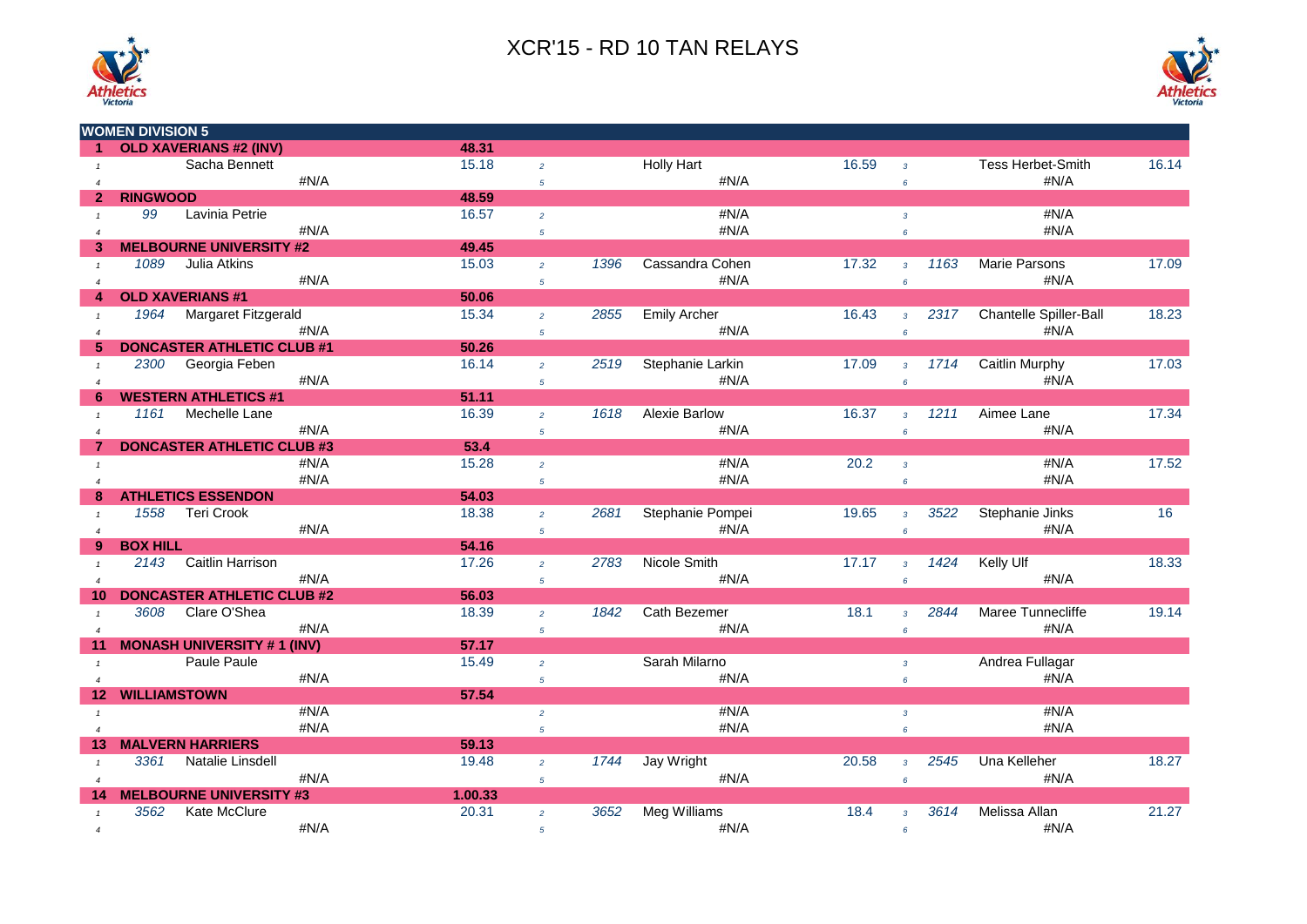



| 15                    |                       | <b>MELBOURNE UNIVERSITY #1</b>        |      | 100.54  |                |      |                        |       |                |      |                      |       |
|-----------------------|-----------------------|---------------------------------------|------|---------|----------------|------|------------------------|-------|----------------|------|----------------------|-------|
|                       |                       | 3613 Kei Hui Lay                      |      | 25.27   | $\overline{2}$ | 2728 | <b>Bethany Hosking</b> | 18.31 | $\mathbf{3}$   | 2462 | Deborah Goh          | 17.04 |
| $\boldsymbol{\Delta}$ |                       |                                       | #N/A |         | $\overline{5}$ |      | $\sharp N/A$           |       | 6              |      | #N/A                 |       |
| 16                    |                       | <b>WESTERN ATHLETICS #2</b>           |      | 1:02:38 |                |      |                        |       |                |      |                      |       |
|                       | 2600                  | Diana Macdonald                       |      | 17.47   | $\overline{2}$ | 2477 | Laura Salau            | 23.16 | $\overline{3}$ | 1063 | <b>Brenda Cashin</b> | 21.35 |
| $\overline{4}$        |                       |                                       | #N/A |         | $\overline{5}$ |      | #N/A                   |       | 6              |      | #N/A                 |       |
| 17                    |                       | <b>COBURG HARRIERS</b>                |      | 64.31   |                |      |                        |       |                |      |                      |       |
|                       |                       | 2114 Regina Magierowski               |      | 21.03   | $\overline{2}$ | 1358 | Jackie Steel           | 21.15 | $\overline{3}$ | 1628 | Debbie Canal         | 22.13 |
| $\overline{4}$        |                       |                                       | #N/A |         | $\overline{5}$ |      | #N/A                   |       | 6              |      | #N/A                 |       |
| 18                    |                       | <b>COLLINGWOOD HARRIERS</b>           |      | 1.11.59 |                |      |                        |       |                |      |                      |       |
| $\mathbf{1}$          | 1430                  | Clare Garganis                        |      | 5:16:48 | $\overline{2}$ | 2029 | Melinda Story          | 27.29 | $\overline{3}$ | 2574 | Jessica Newton       | 23.08 |
| $\overline{4}$        |                       |                                       | #N/A |         | $\sqrt{5}$     |      | #N/A                   |       | 6              |      | #N/A                 |       |
| <b>Inv</b>            |                       | <b>CASEY CARDINIA</b>                 |      | 42.26   |                |      |                        |       |                |      |                      |       |
| $\mathbf{1}$          | 2228                  | Kara Langelaan                        |      | 22.26   | $\overline{2}$ | Inv  | <b>Bek Lyness</b>      | 20    | $\overline{3}$ | Inv  | Mechelle Lane        |       |
| $\overline{4}$        |                       |                                       | #N/A |         | $\overline{5}$ |      | #N/A                   |       | 6              |      | #N/A                 |       |
| <b>Inv</b>            |                       | <b>YARRA RANGES #1</b>                |      | 58.1    |                |      |                        |       |                |      |                      |       |
|                       |                       | 2188 Lee Taylor                       |      | 23.25   | $\overline{2}$ | Inv  | Sarah Love             | 18.15 | $\overline{3}$ | 2262 | Amanda Laven         | 16.26 |
| $\overline{4}$        |                       |                                       | #N/A |         | $5^{\circ}$    |      | #N/A                   |       | 6              |      | #N/A                 |       |
| iNV                   |                       | <b>VICTORIAN MASTERS</b>              |      | 63.25   |                |      |                        |       |                |      |                      |       |
|                       | Inv                   | Kylie Barton                          |      | 20.14   | $\overline{2}$ | 1741 | Linda Black            | 21.53 | $\overline{3}$ | 1991 | Andrea Draper        | 21.18 |
| $\overline{A}$        |                       |                                       | #N/A |         | 5 <sup>5</sup> |      | #N/A                   |       | $\epsilon$     |      | #N/A                 |       |
| <b>Inv</b>            |                       | <b>RICHMOND HARRIERS</b>              |      | 1.06.56 |                |      |                        |       |                |      |                      |       |
| $\mathbf{1}$          |                       | 1416 Marianne Quigley                 |      | 19.2    | $\overline{2}$ | Inv  | Annette Webb           | 21.5  | $\overline{3}$ | Inv  | Josephine Scicluna   | 25.46 |
| $\overline{4}$        |                       |                                       | #N/A |         | $\sqrt{5}$     |      | #N/A                   |       | 6              |      | #N/A                 |       |
|                       |                       | <b>DNF KNOX ATHLETICS</b>             |      | 34.58   |                |      |                        |       |                |      |                      |       |
| $\mathbf{1}$          |                       | 1103 Sarah Duncan                     |      | 17.21   | $\overline{2}$ | 2287 | Sarah Burren           | 17.37 | $\overline{3}$ |      | #N/A                 |       |
| $\overline{4}$        |                       |                                       | #N/A |         | $\overline{5}$ |      | #N/A                   |       | 6              |      | #N/A                 |       |
|                       | <b>DNS GLENHUNTLY</b> |                                       |      |         |                |      |                        |       |                |      |                      |       |
| $\mathbf{1}$          |                       |                                       | #N/A |         | $\overline{2}$ |      | #N/A                   |       | $\mathbf{3}$   |      | #N/A                 |       |
| $\overline{4}$        |                       |                                       | #N/A |         | $\overline{5}$ |      | #N/A                   |       | 6              |      | #N/A                 |       |
|                       |                       | <b>DNS MONASH UNIVERSITY #2 (INV)</b> |      |         |                |      |                        |       |                |      |                      |       |
|                       |                       |                                       | #N/A |         | $\overline{2}$ |      | #N/A                   |       | $\overline{3}$ |      | #N/A                 |       |
| $\overline{A}$        |                       |                                       | #N/A |         | $\overline{5}$ |      | #N/A                   |       | 6              |      | #N/A                 |       |
|                       |                       | <b>DNS SOUTH MELBOURNE</b>            |      |         |                |      |                        |       |                |      |                      |       |
| $\mathbf{1}$          |                       |                                       | #N/A |         | $\overline{2}$ |      | #N/A                   |       | $\mathbf{3}$   |      | #N/A                 |       |
| $\overline{4}$        |                       |                                       | #N/A |         | $\overline{5}$ |      | #N/A                   |       | 6              |      | #N/A                 |       |
|                       |                       | <b>DNS YARRA RANGES #2</b>            |      |         |                |      |                        |       |                |      |                      |       |
| $\mathbf{1}$          |                       |                                       | #N/A |         | $\overline{2}$ |      | #N/A                   |       | $\overline{3}$ |      | #N/A                 |       |
| $\overline{4}$        |                       |                                       | #N/A |         | 5              |      | #N/A                   |       | 6              |      | #N/A                 |       |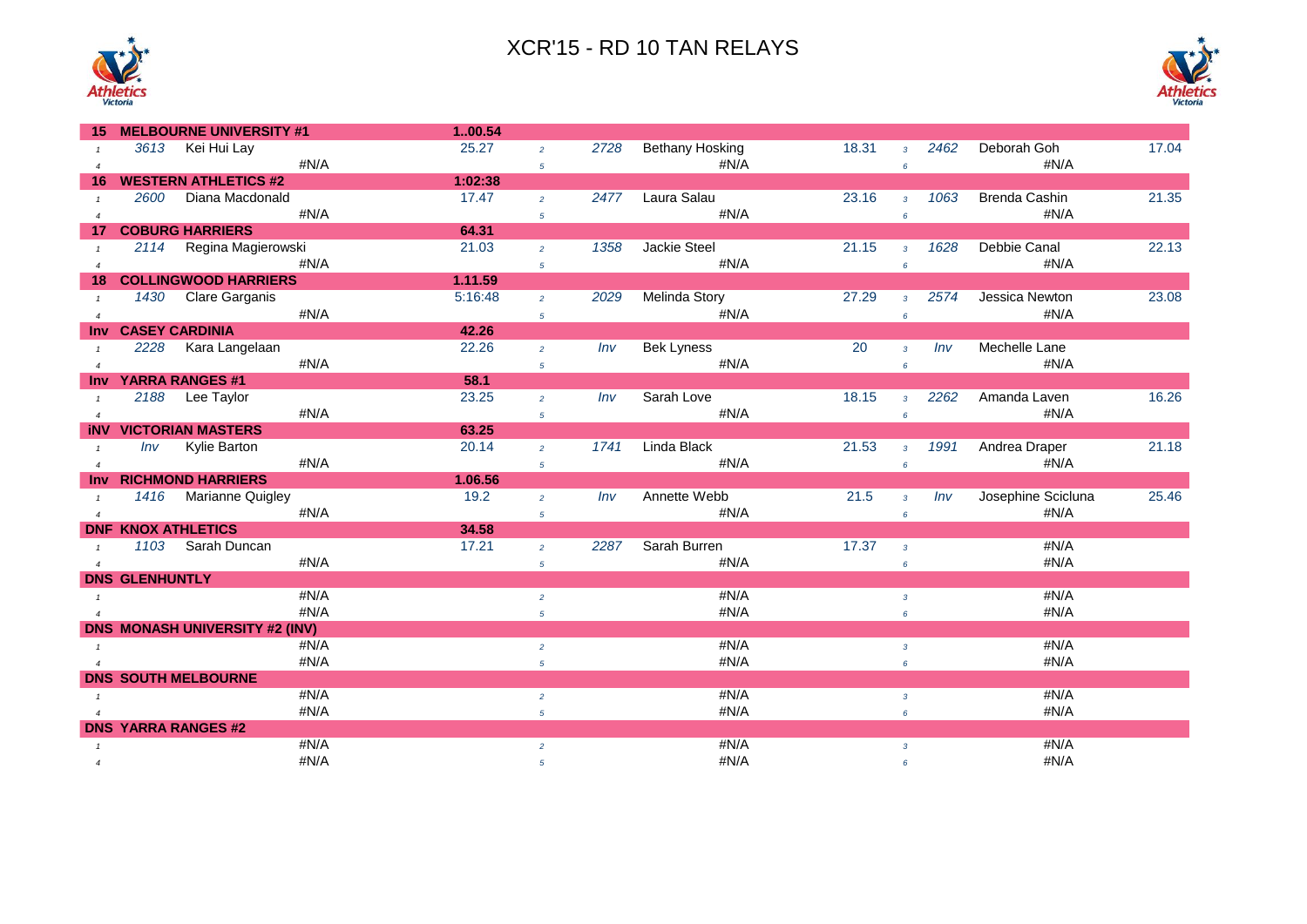

| <b>MENS 40+</b> |                                    |            |                |                             |       |                 |                                 |       |
|-----------------|------------------------------------|------------|----------------|-----------------------------|-------|-----------------|---------------------------------|-------|
| 1               | <b>GEELONG REGION</b>              | 37.58      |                |                             |       |                 |                                 |       |
| $\mathcal{L}$   | 1044 Brett Coleman                 | 12.13      | $\overline{a}$ | <b>Grant Simpson</b><br>486 | 12.59 |                 | 3 2773 Shane Keddie             | 12.44 |
| $\overline{4}$  | #N/A                               |            | 5              | #N/A                        |       | 6               | #N/A                            |       |
| $\overline{2}$  | <b>GLENHUNTLY #1</b>               | 38.03      |                |                             |       |                 |                                 |       |
| $\mathbf{f}$    | 554 Peter Macknamara               | 12.38      | $\overline{a}$ | 1242 Tony Russo             | 12.28 |                 | 3 2866 Andrew McEvoy            | 12.57 |
| $\overline{4}$  | #N/A                               |            | 5              | #N/A                        |       | $6\overline{6}$ | #N/A                            |       |
| 3               | <b>COLLINGWOOD HARRIERS</b>        | 39.24      |                |                             |       |                 |                                 |       |
|                 | 2145 Malcolm Campbell              | 12.56      | $\overline{a}$ | 2353 Ray Joy                | 13.04 |                 | 3 2149 Magnus Michelsson        | 13.24 |
| $\overline{4}$  | #N/A                               |            | 5              | #N/A                        |       | $6^{\circ}$     | #N/A                            |       |
| 4               | <b>ATHLETICS WAVERLEY</b>          | 40.08      |                |                             |       |                 |                                 |       |
| $\mathbf{1}$    | 1450 James Atkinson                | 12.35      | $\overline{a}$ | #N/A                        |       | $\overline{3}$  | #N/A                            |       |
| $\overline{4}$  | #N/A                               |            | 5              | #N/A                        |       | 6               | #N/A                            |       |
| 5               | <b>APS UNITED</b>                  | 43.09      |                |                             |       |                 |                                 |       |
| $\mathbf{f}$    | 1808 Robert Schwerkolt             | 12.53      | $\overline{a}$ | 2823 Todd Garrett           | 14.52 |                 | 3 1988 Justin Wilson            | 14.24 |
| $\overline{4}$  | #N/A                               |            | 5              | #N/A                        |       | $\epsilon$      | #N/A                            |       |
| $6\phantom{a}$  | <b>BOX HILL</b>                    | 43.33      |                |                             |       |                 |                                 |       |
| $\overline{1}$  | 1567 Tony Langelaan                | 14.02      | $\overline{a}$ | 1852 Simon Watson           | 13.48 |                 | 3 2064 Christopher O'Connor     | 15.32 |
| $\overline{4}$  | #N/A                               |            | 5              | #N/A                        |       | $6^{\circ}$     | #N/A                            |       |
| $\overline{7}$  | <b>BALLARAT REGION</b>             | 43.37      |                |                             |       |                 |                                 |       |
| $\mathbf{1}$    | 1614 Andrew Lang                   | 13.31      | $\overline{a}$ | 1200 Vincent Duffy          | 15.13 |                 | 3 1778 Phillip McLennan         | 15.03 |
| $\overline{4}$  | #N/A                               |            | 5              | #N/A                        |       | 6               | #N/A                            |       |
| 8               | <b>DONCASTER ATHLETIC CLUB #1</b>  | 44.05      |                |                             |       |                 |                                 |       |
| $\mathbf{f}$    | 531 Campbell Mclennan              | 13.54      | $\overline{a}$ | 1713 William McCombie       |       |                 | 16.12 3 2299 Roderic De Highden | 13.54 |
| $\overline{4}$  | #N/A                               |            | 5              | #N/A                        |       | 6               | #N/A                            |       |
| 9               | <b>KEILOR ST BERNARDS</b>          | 45.39      |                |                             |       |                 |                                 |       |
| $\mathbf{f}$    | 2655 David Abfalter                | 13.46      | $\overline{a}$ | 1412 Peter Keighery         | 16.09 |                 | 3 1894 Laz Sarris               | 15.44 |
| $\overline{4}$  | #N/A                               |            | 5              | #N/A                        |       | 6 <sup>1</sup>  | #N/A                            |       |
| 10              | <b>GLENHUNTLY #2</b>               | 53.39      |                |                             |       |                 |                                 |       |
| $\mathbf{f}$    | 1569 Angelo Portelli               | 15.25      | $\overline{a}$ | 3540 Andrew Crawley         | 19.42 |                 | 3 1679 Joseph Murphy            | 18.32 |
| $\overline{4}$  | #N/A                               |            | 5              | #N/A                        |       | $\epsilon$      | #N/A                            |       |
| 11              | <b>DONCASTER ATHLETIC CLUB #2</b>  | 56.22      |                |                             |       |                 |                                 |       |
| $\mathbf{1}$    | 3620 Edward Munks                  | 17.37      | $\overline{a}$ | 2101 Peter Casey            |       |                 | 15.33 3 2105 Barry Murley       | 23.12 |
| $\overline{4}$  | #N/A                               |            | 5              | #N/A                        |       | $6^{\circ}$     | #N/A                            |       |
| <b>INV</b>      | <b>MENTONE ATHLETIC CLUB (INV)</b> | 48.25      |                |                             |       |                 |                                 |       |
| $\mathbf{1}$    | 1689 Derek Couper                  | 15.12      | $\overline{a}$ | Matt Bowden                 | 17.18 |                 | 3 1693 Justin Hanrahan          | 15.55 |
| $\overline{4}$  | #N/A                               |            | 5              | #N/A                        |       | 6               | #N/A                            |       |
| <b>DNS</b>      | <b>YARRA RANGES</b>                | <b>DNS</b> |                |                             |       |                 |                                 |       |
| $\mathbf{1}$    | #N/A                               |            | $\overline{a}$ | #N/A                        |       | $\mathbf{3}$    | #N/A                            |       |
| $\overline{4}$  | #N/A                               |            | 5              | #N/A                        |       | 6               | #N/A                            |       |

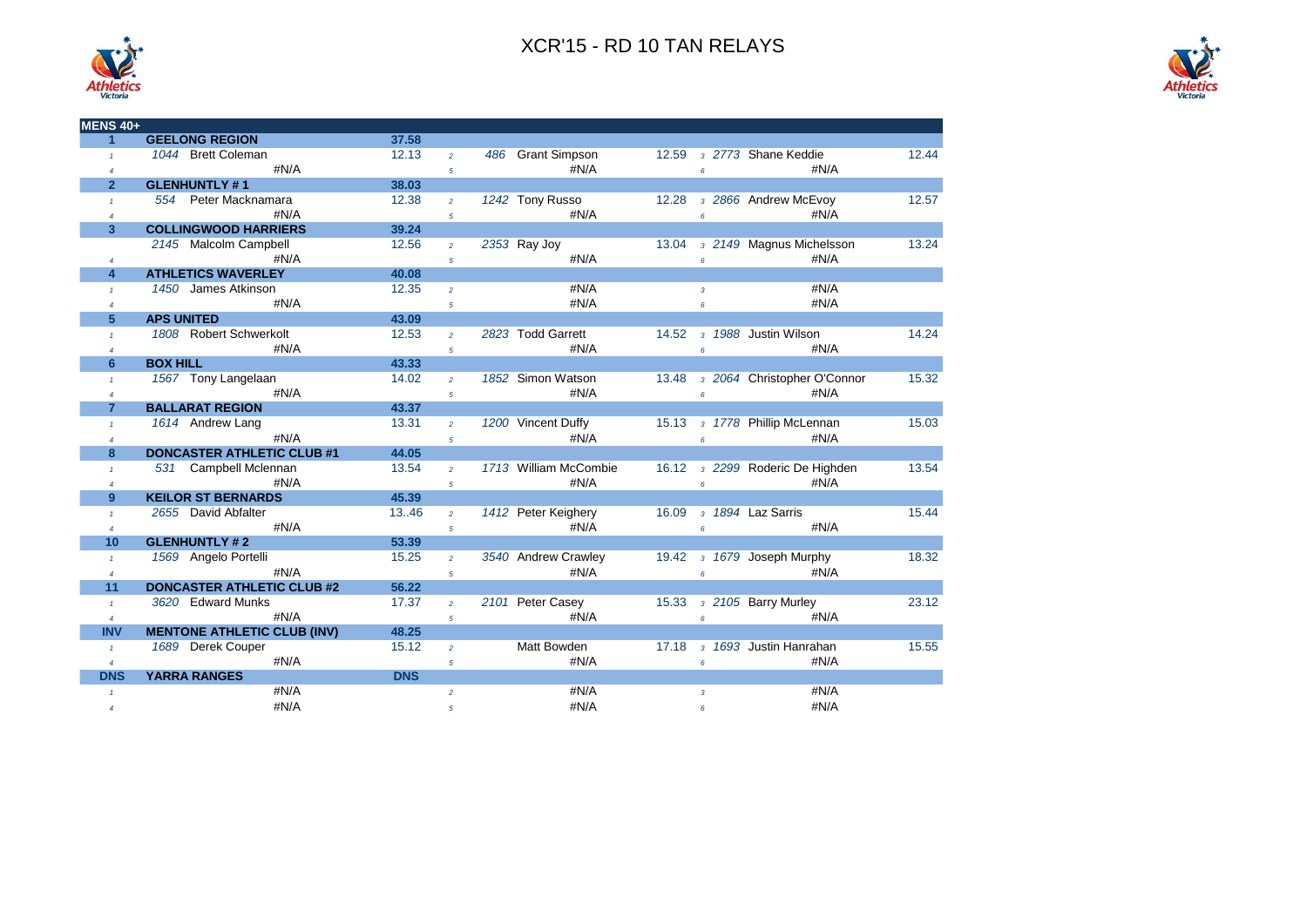



| <b>MENS 50+</b>                |                                |                |                                  |                             |                    |                                       |                                   |       |
|--------------------------------|--------------------------------|----------------|----------------------------------|-----------------------------|--------------------|---------------------------------------|-----------------------------------|-------|
| 1                              | <b>BOX HILL</b>                | 40.35          |                                  |                             |                    |                                       |                                   |       |
| $\mathbf{1}$<br>$\overline{4}$ | 2116 John Meagher<br>#N/A      | 12.23          | $\overline{a}$<br>$\overline{5}$ | 2365 Peter Stefanos<br>#N/A |                    | 6 <sup>1</sup>                        | 14.08 3 1727 Graeme Olden<br>#N/A | 14    |
| $\overline{2}$                 | <b>BALLARAT REGION</b>         | 42.01          |                                  |                             |                    |                                       |                                   |       |
| $\mathbf{f}$                   | 499 Alistair Ham               | 13.14          | $\overline{a}$                   | 1762 Matthew Gibney         | 14.02              |                                       | 3 517 Stephen Mclennan            | 14.5  |
| $\overline{4}$                 | #N/A                           |                | $\mathfrak{s}$                   | # $N/A$                     |                    | 6                                     | #N/A                              |       |
| 3                              | <b>APS UNITED</b>              | 43.05          |                                  |                             |                    |                                       |                                   |       |
| $\mathbf{1}$                   | 2360 Mark Purvis               | 13.44          | $\overline{2}$                   | 1916 Scott Lawrence         | 14.27              |                                       | 3 2886 Andrew Edwards             | 14.54 |
| $\overline{4}$                 | #N/A                           |                | $\overline{5}$                   | #N/A                        |                    | $\ddot{\delta}$                       | #N/A                              |       |
| $\overline{\mathbf{4}}$        | <b>DIAMOND VALLEY</b>          | 43.24          |                                  |                             |                    |                                       |                                   |       |
| $\mathbf{1}$                   | 1419 Philip Champion           | 14.33          | $\overline{a}$                   | 1710 Martin Murray          | 14.09              |                                       | 3 1799 Andrew McKenzie            | 14.42 |
| $\overline{\mathcal{A}}$       | #N/A                           |                | $\overline{5}$                   | #N/A                        |                    | $\epsilon$                            | #N/A                              |       |
| 5                              | <b>GLENHUNTLY #1</b>           | 44.17          |                                  |                             |                    |                                       |                                   |       |
| $\mathbf{f}$                   | 2220 Paul Strangio             | 13.43          | $\overline{2}$                   | 1645 Michael Ryan           | 15.39              |                                       | 3 1460 Victor Cook                | 14.55 |
| $\overline{A}$                 | #N/A                           |                | $\mathfrak{s}$                   | #N/A                        |                    | $\epsilon$                            | #N/A                              |       |
| 6                              | <b>ATHLETICS WAVERLEY</b>      | 45.01          |                                  |                             |                    |                                       |                                   |       |
| $\mathbf{f}$                   | 3098 Glenn Goodman             | 14.39          | $\overline{a}$                   | 2345 Michael Jansen         | 15.2               |                                       | 3 2324 Christopher Knott          | 15.01 |
| $\overline{4}$                 | #N/A                           |                | $\overline{5}$                   | #N/A                        |                    | 6 <sup>1</sup>                        | #N/A                              |       |
| $\overline{7}$                 | <b>SOUTH COAST ATHLETICS</b>   | 48.1           |                                  |                             |                    |                                       |                                   |       |
| $\mathbf{f}$                   | 1542 Dean Langford             | 14,24          | $\overline{a}$                   | 2170 Stephen Plumb          | 17.23              |                                       | 3 1001 Tim Crosbie                | 16.23 |
| $\overline{4}$                 | #N/A                           |                | $\sqrt{5}$                       | #N/A                        |                    | $\epsilon$                            | #N/A                              |       |
| 8                              | <b>OLD XAVERIANS</b>           | 49.34          |                                  |                             |                    |                                       |                                   |       |
| $\mathbf{f}$                   | 1501 Robert Meek               | 15.43          | $\overline{a}$                   | 1497 Mark Anderson          |                    |                                       | 15.51 3 1112 Christopher Worsnop  | 18    |
| $\overline{4}$                 | #N/A                           |                | $\overline{5}$                   | #N/A                        |                    | 6 <sup>1</sup>                        | #N/A                              |       |
| $9^{\circ}$                    | <b>KEILOR ST BERNARDS</b>      | 49.39          |                                  |                             |                    |                                       |                                   |       |
| $\mathbf{1}$                   | 1729 John Kondogonis           | 15.4           | $\overline{2}$                   | 2379 John Moloney           |                    |                                       | 17.53 3 1575 Gregory Moore        | 16.06 |
| $\overline{4}$                 | #N/A                           |                | $\mathfrak{s}$                   | #N/A                        |                    | 6 <sup>1</sup>                        | #N/A                              |       |
| 10                             | <b>RICHMOND HARRIERS</b>       | 53.16          |                                  |                             |                    |                                       |                                   |       |
| $\mathbf{f}$                   | 2406 Peter Moore               | 16.06          | $\overline{2}$                   | 1307 Murray Lawrence        | 17.44              |                                       | 3 1176 Kevin Solomon              | 14.59 |
| $\overline{4}$                 | #N/A                           |                | $\overline{5}$                   | #N/A                        |                    | $\overline{6}$                        | #N/A                              |       |
| 11                             | <b>COLLINGWOOD HARRIERS</b>    | 60.3           |                                  |                             |                    |                                       |                                   |       |
| $\mathbf{1}$                   | 1445 Jim Hopkins<br>#N/A       | 18.16          | $\overline{a}$                   | Ken Duxbury<br>#N/A         | 18.36              |                                       | 3 3351 Michael Hosking<br>#N/A    | 23.38 |
| $\overline{4}$<br>12           | <b>OAKLEIGH</b>                | 63.21          | $\overline{5}$                   |                             |                    | $6^{\circ}$                           |                                   |       |
|                                | 1820 Ian Poulton               | 23.34          |                                  |                             | 16.36              |                                       | 3 1262 Mark Cauchi                | 23.11 |
| $\mathbf{f}$                   | #N/A                           |                | $\overline{a}$                   | 1363 Joseph Campisi<br>#N/A |                    |                                       |                                   |       |
| $\overline{4}$                 |                                |                | $\overline{5}$                   |                             |                    | $\epsilon$                            | #N/A                              |       |
| <b>INV</b>                     | <b>RICHMOND HARRIERS (INV)</b> | 48.49<br>17.29 |                                  | Emma Seal                   | 16.08              |                                       |                                   | 20.53 |
| $\mathbf{f}$                   | Louise Bulanger                |                | $\overline{2}$                   |                             |                    | $\overline{3}$                        | Lucy Barrack                      |       |
| $\overline{4}$                 | #N/A                           |                | $\sqrt{5}$                       | #N/A                        |                    | 6                                     | #N/A                              |       |
| <b>DNF</b>                     | <b>COBURG HARRIERS</b>         | <b>DNF</b>     |                                  | <b>Ken Carter</b>           |                    |                                       |                                   |       |
| $\mathbf{1}$                   | David Cogan<br>#N/A            | 20.37          | $\overline{a}$                   | #N/A                        | 36.08              | $\overline{\mathbf{3}}$<br>$\epsilon$ | #N/A<br>#N/A                      |       |
| $\overline{4}$<br><b>DNF</b>   | <b>GLENHUNTLY #2</b>           | <b>DNF</b>     | 5                                |                             |                    |                                       |                                   |       |
| $\mathbf{1}$                   | 3108 Bruce McInnes             | 19.19          | $\overline{a}$                   | 1050 Timothy Buckenham      | 22.12 <sub>3</sub> |                                       | #N/A                              |       |
| $\overline{4}$                 | #N/A                           |                | $\overline{5}$                   | #N/A                        |                    | 6                                     | #N/A                              |       |
| 16                             | <b>SOUTH MELBOURNE</b>         | <b>DNS</b>     |                                  |                             |                    |                                       |                                   |       |
| $\mathbf{f}$                   | #N/A                           |                | $\overline{a}$                   | #N/A                        |                    | $\overline{3}$                        | #N/A                              |       |
| $\overline{A}$                 | #N/A                           |                | 5                                | #N/A                        |                    | 6                                     | #N/A                              |       |

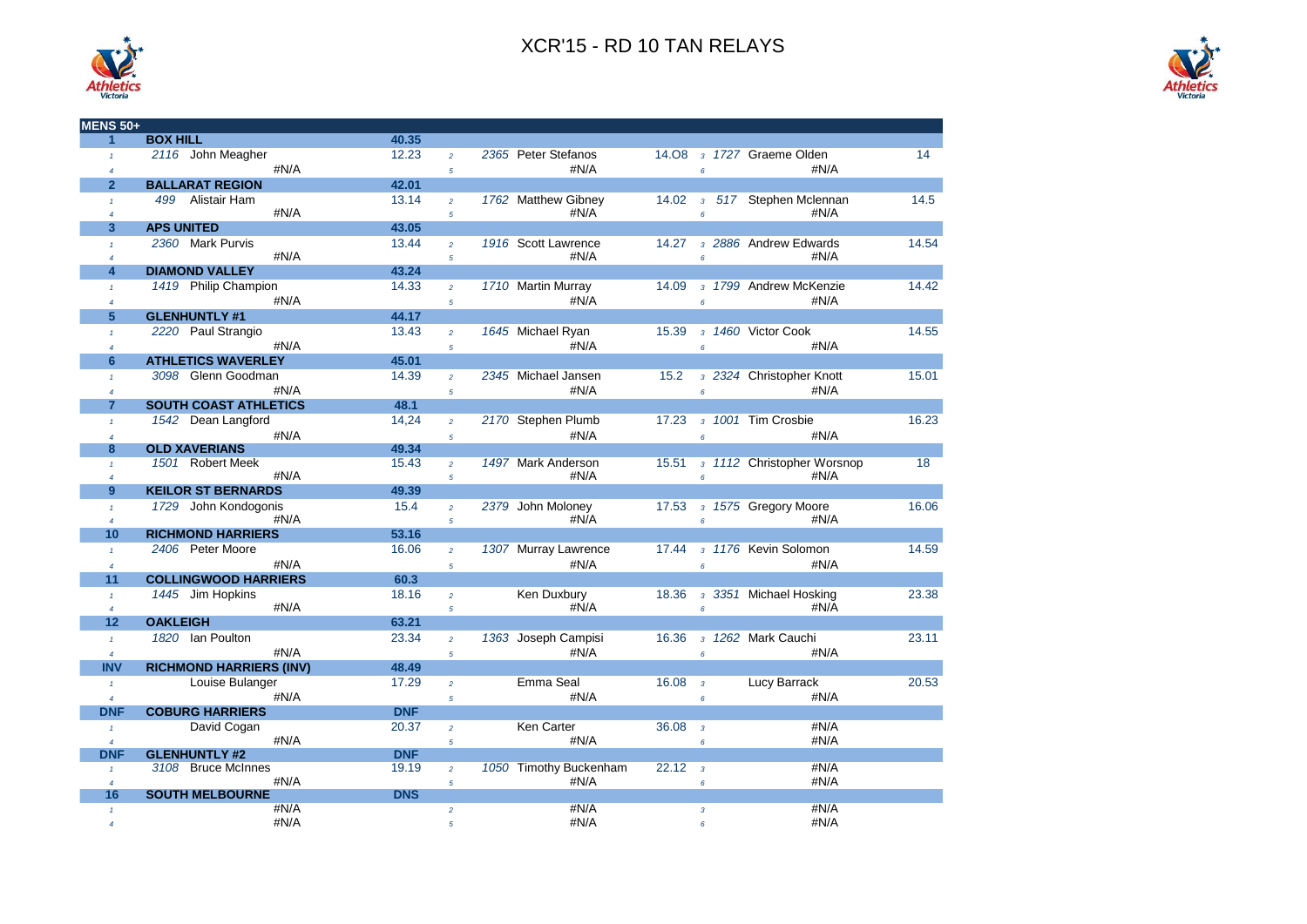



| <b>DNS</b> | <b>BOX HILL</b>             | <b>DNS</b> |      |      |
|------------|-----------------------------|------------|------|------|
|            | #N/A                        |            | #N/A | #N/A |
|            | #N/A                        |            | #N/A | #N/A |
| <b>DNS</b> | <b>COLLINGWOOD HARRIERS</b> | <b>DNS</b> |      |      |
|            | #N/A                        |            | #N/A | #N/A |
|            | #N/A                        |            | #N/A | #N/A |

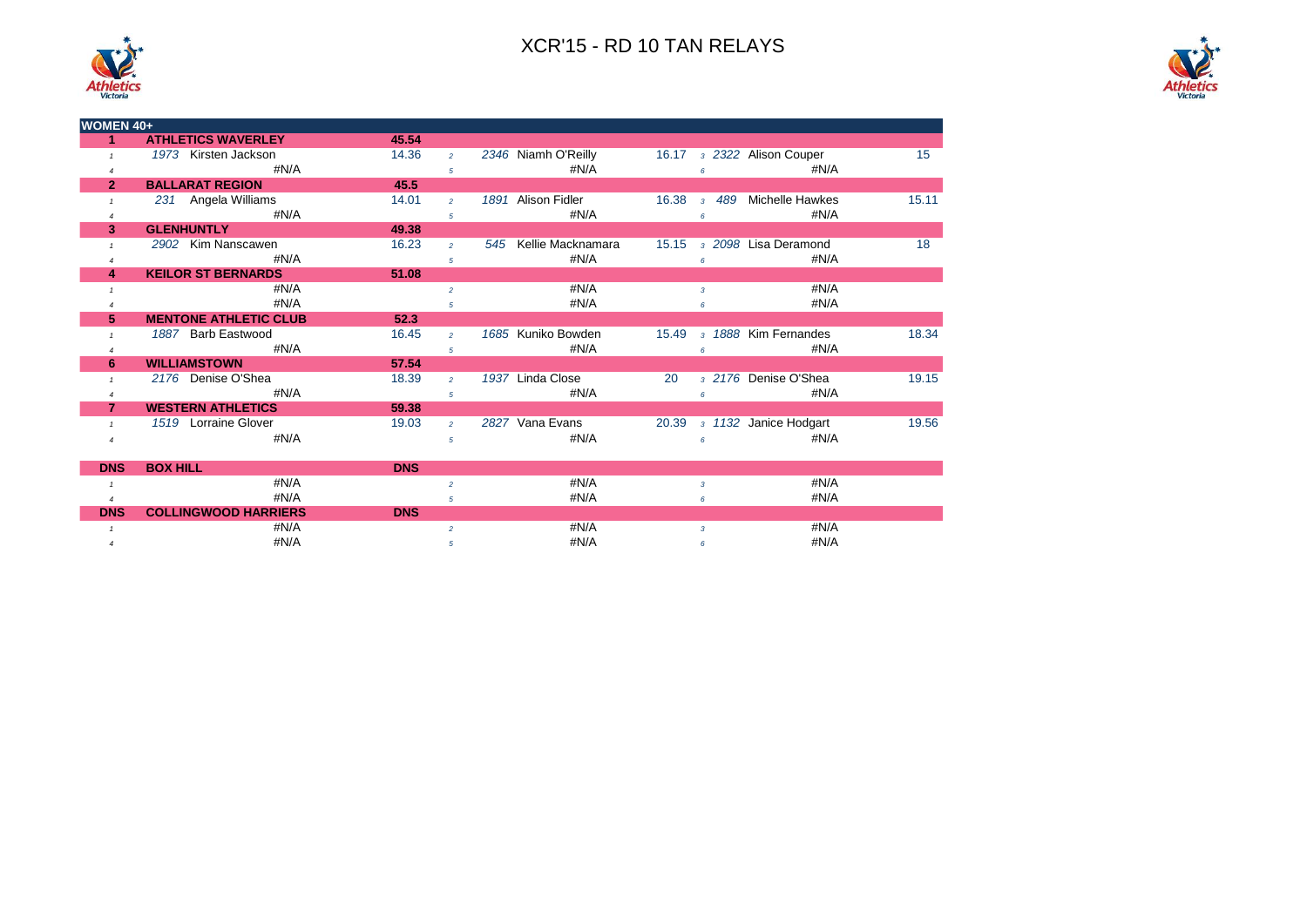



|                  | <b>MENS U20</b>             |      |            |                |                        |       |                         |      |                       |       |
|------------------|-----------------------------|------|------------|----------------|------------------------|-------|-------------------------|------|-----------------------|-------|
|                  | <b>KNOX ATHLETICS #1</b>    |      | 35.5       |                |                        |       |                         |      |                       |       |
|                  | 98 Ryan Patterson           |      | 11.47      | $\overline{2}$ | 1954 David Friend      | 12.09 |                         |      | 3 117 Nathan Percy    | 11.54 |
| $\overline{4}$   |                             | #N/A |            | 5 <sup>5</sup> | #N/A                   |       | 6                       |      | #N/A                  |       |
|                  | <b>DIAMOND VALLEY</b>       |      | 36.41      |                |                        |       |                         |      |                       |       |
| $\overline{1}$   | 1860 Tim Logan              |      | 11.38      | $\overline{2}$ | 2473 Luke Kidgell      | 13.06 | 3 <sup>1</sup>          |      | 2474 Dean Neofitou    | 11.56 |
| $\overline{4}$   |                             | #N/A |            | 5 <sup>5</sup> | #N/A                   |       | 6                       |      | #N/A                  |       |
|                  | <b>WESTERN ATHLETICS</b>    |      | 36.52      |                |                        |       |                         |      |                       |       |
| $\mathbf{1}$     | 116 Nathan Pearce           |      | 12.19      | $\overline{2}$ | 128 Daniel Dunstone    | 12.16 |                         |      | 3 1119 Lochlan Lyness | 12.17 |
| $\overline{4}$   |                             | #N/A |            | 5 <sup>1</sup> | #N/A                   |       | 6                       |      | #N/A                  |       |
|                  | <b>BOX HILL #1</b>          |      | 36.57      |                |                        |       |                         |      |                       |       |
|                  | 2514 Benjamin Cox           |      | 12.1       |                | 2 3110 Vaughan Smith   | 12.25 |                         |      | 3 2179 Zac Hunter     | 12.22 |
| $\boldsymbol{A}$ |                             | #N/A |            | 5 <sup>5</sup> | #N/A                   |       | 6 <sup>1</sup>          |      | #N/A                  |       |
|                  | GLENHUNTLY #1               |      | 38.17      |                |                        |       |                         |      |                       |       |
|                  | 1271 Jack Bullock           |      | 11.57      |                | 2 3542 Paul Carver     | 12.46 | 3 <sup>1</sup>          |      | 1352 Jasper Pickering | 13.32 |
|                  |                             | #N/A |            | 5 <sup>1</sup> | #N/A                   |       | 6                       |      | #N/A                  |       |
|                  | <b>KNOX ATHLETICS #2</b>    |      | 38.45      |                |                        |       |                         |      |                       |       |
| $\overline{1}$   | 1718 Henry Kiellerup        |      | 13.18      |                | 2 2073 Matthew Christy | 13.13 | 3 <sup>1</sup>          |      | 2132 Eddie Wilson     | 12.14 |
| $\mathbf{3}$     |                             | #N/A |            | 5 <sup>5</sup> | #N/A                   |       | 6 <sup>1</sup>          |      | #N/A                  |       |
|                  | <b>GEELONG REGION</b>       |      | 39.13      |                |                        |       |                         |      |                       |       |
|                  | 1641 Eamon Anderson         |      | 12.11      | $2^{\circ}$    | 478 Tom Hockley Samon  | 13.59 | $3^{\circ}$             | 408  | Jack Hockley Samon    | 13.03 |
|                  |                             | #N/A |            | 5 <sup>5</sup> | #N/A                   |       | 6                       |      | #N/A                  |       |
|                  | <b>KNOX ATHLETICS #3</b>    |      | 42.49      |                |                        |       |                         |      |                       |       |
|                  | 1839 Nick Sheridan          |      | 13.34      | $2^{\circ}$    | 3365 Kael Rushton      | 14,49 | 3 <sup>1</sup>          | 1838 | Daniel Sheridan       | 14.23 |
| $\overline{1}$   |                             | #N/A |            |                | #N/A                   |       |                         |      | #N/A                  |       |
| $\overline{A}$   | <b>COLLINGWOOD HARRIERS</b> |      | 44.02      | 5 <sup>1</sup> |                        |       | 6                       |      |                       |       |
|                  |                             |      | 13.19      |                | 2412 Jacob Barnes      | 15.5  |                         | 2154 | Soul Suzuki           | 14.53 |
| $\overline{1}$   | 2148 Jesse Frost            |      |            | $\overline{2}$ |                        |       | $3-1$                   |      |                       |       |
| $\overline{4}$   |                             | #N/A |            | 5 <sup>5</sup> | #N/A                   |       | 6                       |      | #N/A                  |       |
|                  | DNF BOX HILL # 2            |      | <b>DNF</b> |                |                        |       |                         |      |                       |       |
|                  | 1441 Carlos Norman          |      | 14.17      | $\overline{2}$ | 2488 Raymond Chan      |       | $\overline{3}$          |      | #N/A                  |       |
| $\overline{4}$   |                             | #N/A |            | 5 <sub>5</sub> | #N/A                   |       | 6                       |      | #N/A                  |       |
|                  | <b>DNS GLENHUNTLY #2</b>    |      |            |                |                        |       |                         |      |                       |       |
| $\mathbf{1}$     |                             | #N/A | <b>DNS</b> | $\overline{2}$ | #N/A                   |       | $\overline{3}$          |      | #N/A                  |       |
|                  |                             | #N/A |            | 5              | #N/A                   |       | 6                       |      | #N/A                  |       |
|                  | <b>DNS OLD XAVERIANS</b>    |      | <b>DNS</b> |                |                        |       |                         |      |                       |       |
| $\mathbf{1}$     |                             | #N/A |            | $\overline{2}$ | #N/A                   |       | $\overline{\mathbf{3}}$ |      | #N/A                  |       |
| $\overline{4}$   |                             | #N/A |            | 5              | #N/A                   |       | 6                       |      | #N/A                  |       |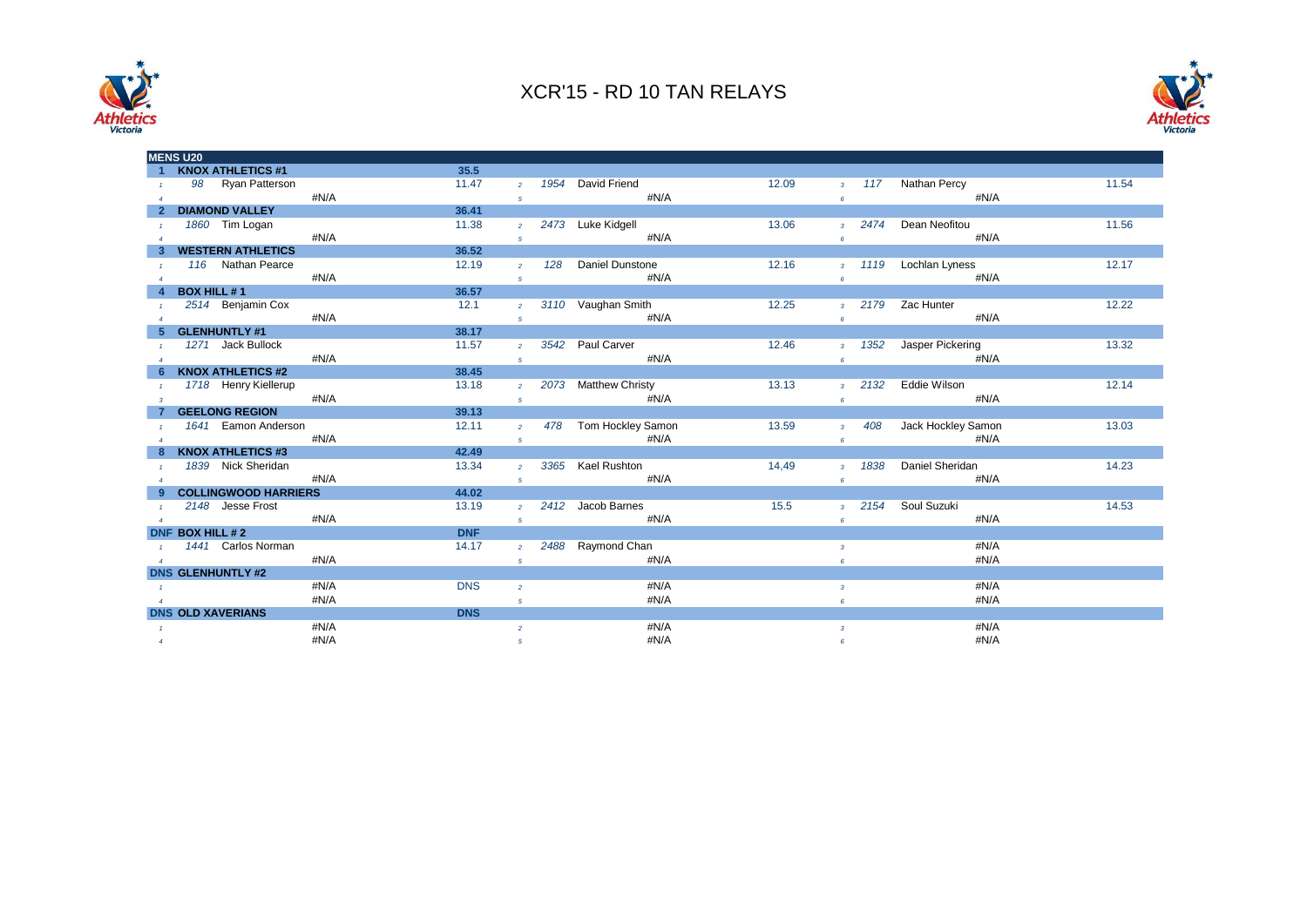



|                 | <b>MENS U18</b>              |       |                 |      |                          |       |                         |      |                        |       |
|-----------------|------------------------------|-------|-----------------|------|--------------------------|-------|-------------------------|------|------------------------|-------|
|                 | <b>DIAMOND VALLEY</b>        | 36.36 |                 |      |                          |       |                         |      |                        |       |
|                 | #N/A                         |       | $\overline{2}$  |      | #N/A                     |       | $\overline{3}$          |      | #N/A                   |       |
|                 | #N/A                         |       | 5               |      | #N/A                     |       | 6                       |      | #N/A                   |       |
|                 | <b>GLENHUNTLY</b>            | 36.47 |                 |      |                          |       |                         |      |                        |       |
|                 | 1280 Samuel Toll             | 11.52 | $\overline{2}$  |      | 1487 William Ockenden    | 12.09 | $\overline{3}$          | 1298 | <b>Haftu Strintzos</b> | 12.45 |
|                 | #N/A                         |       | $5\overline{5}$ |      | #N/A                     |       | 6                       |      | #N/A                   |       |
|                 | <b>BOX HILL #1</b>           | 37.27 |                 |      |                          |       |                         |      |                        |       |
|                 | 3672 Sebastian Failla        | 12.3  | $\overline{2}$  |      | 1173 Alexander Ritchie   | 12.32 | $\mathbf{3}$            | 2492 | Scott McKenzie         | 12.25 |
|                 | #N/A                         |       | 5               |      | #N/A                     |       | 6                       |      | #N/A                   |       |
|                 | <b>ATHLETICS ESSENDON #1</b> | 38.27 |                 |      |                          |       |                         |      |                        |       |
|                 | 1081 Mason Scott             | 12.41 | $\overline{2}$  | 1083 | Muse Tesema              | 12.53 | $\overline{3}$          | 1273 | Nicholas Benca         | 12.53 |
|                 | #N/A                         |       | 5               |      | #N/A                     |       | 6                       |      | #N/A                   |       |
|                 | <b>MORNINGTON PENINSULA</b>  | 39    |                 |      |                          |       |                         |      |                        |       |
|                 | 1765 Callen Goldsmith        | 12.36 | $\mathcal{P}$   | 3438 | <b>Harrison Phillips</b> | 13.27 | $\overline{3}$          | 1333 | Jeremy Fraser          | 13:40 |
|                 | #N/A                         |       | $\sqrt{5}$      |      | #N/A                     |       | $\epsilon$              |      | #N/A                   |       |
|                 | <b>KEILOR ST BERNARDS</b>    | 39.04 |                 |      |                          |       |                         |      |                        |       |
|                 | 2796 Jai Keighery            | 12.56 | $\overline{2}$  | 1394 | Kaleb Laker              | 13.25 | $\overline{3}$          | 1514 | Damian Hughes          | 12.41 |
|                 | #N/A                         |       | 5               |      | #N/A                     |       | 6                       |      | #N/A                   |       |
|                 | <b>COLLINGWOOD HARRIERS</b>  | 39.18 |                 |      |                          |       |                         |      |                        |       |
|                 | #N/A                         |       | $\overline{2}$  |      | #N/A                     |       | $\overline{\mathbf{3}}$ |      | #N/A                   |       |
|                 | #N/A                         |       | $\overline{5}$  |      | #N/A                     |       | $\epsilon$              |      | #N/A                   |       |
|                 | <b>BOX HILL #2</b>           | 39.57 |                 |      |                          |       |                         |      |                        |       |
|                 | 3177 Samuel Rattray          | 13.04 | $\overline{2}$  | 1039 | Lucas Pamminger          | 13.06 | $\mathbf{3}$            | 3617 | Kieran Hesse           | 13.47 |
|                 | #N/A                         |       | 5               |      | #N/A                     |       | $6\overline{6}$         |      | #N/A                   |       |
|                 | <b>ATHLETICS ESSENDON #2</b> | 40.1  |                 |      |                          |       |                         |      |                        |       |
|                 | 2243 Nicholas Cugnetto       | 13.01 | $\overline{2}$  | 1583 | Zach Mottram             | 23.19 | $\overline{3}$          | 2022 | <b>Hayelom Dawit</b>   | 13.49 |
| $\overline{A}$  | #N/A                         |       | 5               |      | #N/A                     |       | 6                       |      | #N/A                   |       |
| 10 <sup>1</sup> | <b>RINGWOOD</b>              | 43.31 |                 |      |                          |       |                         |      |                        |       |
|                 | #N/A                         |       | $\overline{2}$  |      | #N/A                     |       | $\mathbf{3}$            |      | #N/A                   |       |
|                 | #N/A                         |       | $\overline{5}$  |      | #N/A                     |       | 6                       |      | #N/A                   |       |
|                 | <b>GEELONG REGION</b>        | 40.37 |                 |      |                          |       |                         |      |                        |       |
|                 | 432 Lucas Shugg              | 12.27 | $\overline{2}$  | 1331 |                          | 16.22 |                         | 1491 | Cassidy Shaw           | 11.47 |
| $\overline{A}$  | #N/A                         |       | 5               |      | #N/A                     |       | 6                       |      | #N/A                   |       |
|                 | <b>WESTERN ATHLETICS</b>     | 40.37 |                 |      |                          |       |                         |      |                        |       |
|                 | 1403 Kirk Shanahan           | 13.41 | $\overline{2}$  |      | 1136 Thomas Rebesco      | 13.05 | $\overline{3}$          | 1403 | Kirk Shanahan          | 12:00 |
| $\overline{4}$  | #N/A                         |       | 5               |      | #N/A                     |       | 6                       |      | #N/A                   |       |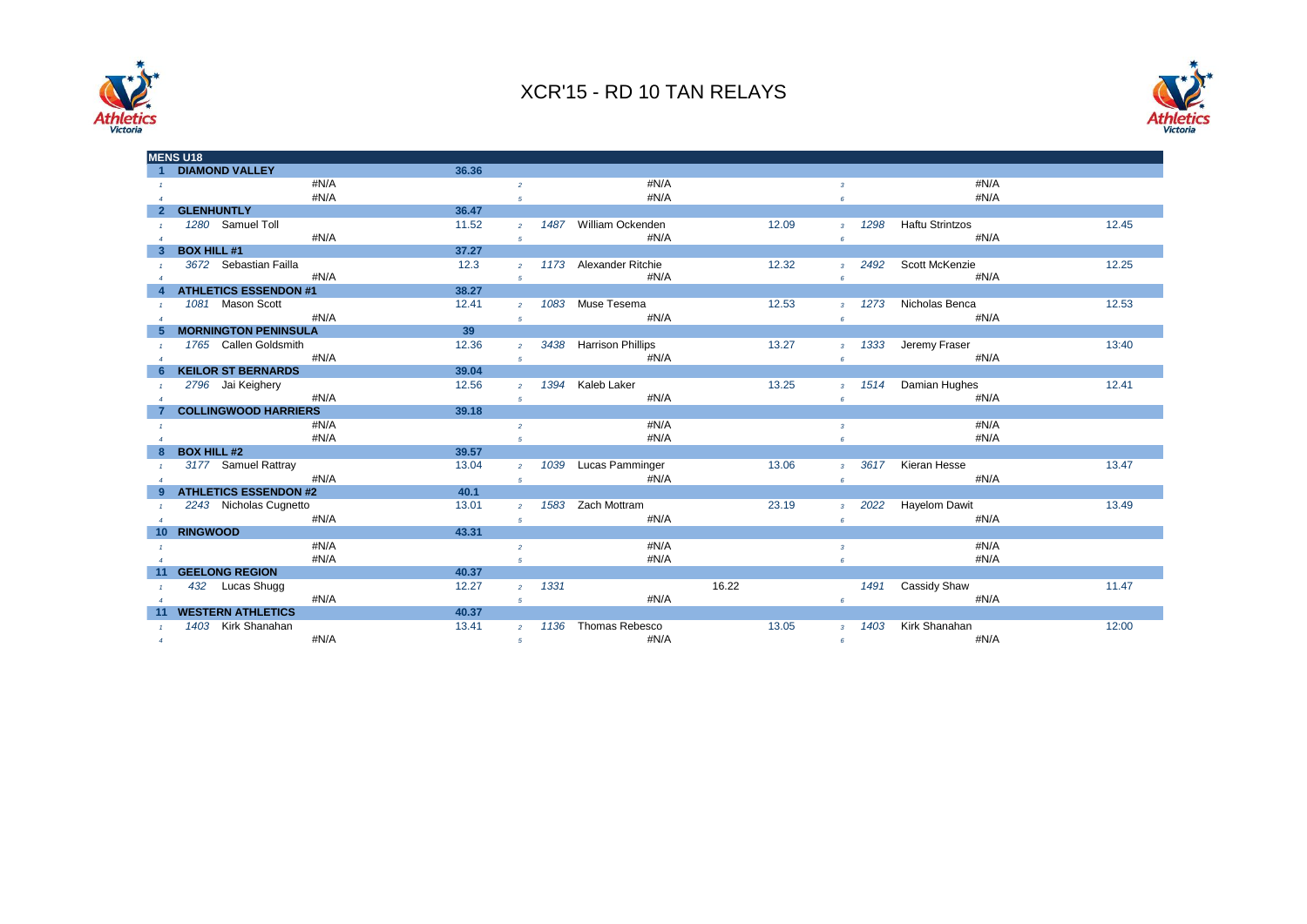



| <b>DNF ATHLETICS ESSENDON #3</b>                            | <b>DNF</b> |                                  |            |                      |       |                                       |            |                        |       |
|-------------------------------------------------------------|------------|----------------------------------|------------|----------------------|-------|---------------------------------------|------------|------------------------|-------|
| 3550 Adem Dogan                                             | 14.4       |                                  |            | 2024 Christian Knox  | 19.2  | $\overline{3}$                        |            | #N/A                   |       |
| #N/A<br>$\overline{4}$                                      |            | 5                                |            | #N/A                 |       | $\boldsymbol{6}$                      |            | #N/A                   |       |
| <b>MENS U16</b>                                             |            |                                  |            |                      |       |                                       |            |                        |       |
| <b>BALLARAT REGION</b><br>$\overline{1}$                    | 39.25      |                                  |            |                      |       |                                       |            |                        |       |
| Sam Williams<br>459                                         | 12.31      | $\overline{2}$                   | 457        | Nicholas Fidler      | 12.41 | $\overline{3}$                        | 1328       | Justin Bleicher        | 14.13 |
| #N/A<br>$\overline{4}$                                      |            | $\overline{5}$                   |            | #N/A                 |       | $\epsilon$                            |            | #N/A                   |       |
| <b>KNOX ATHLETICS</b><br>$\overline{2}$                     | 39.38      |                                  |            |                      |       |                                       |            |                        |       |
| 193 Kang Nyoak                                              | 12.27      | $\overline{2}$                   | 1528       | Thomas Kuhlmann      | 14.23 | $\overline{\mathbf{3}}$               | 2234       | James Burren           | 12.48 |
| #N/A<br>$\overline{4}$                                      |            | 5                                |            | #N/A                 |       | $6^{\circ}$                           |            | #N/A                   |       |
| <b>DIAMOND VALLEY #1</b><br>3                               | 40.38      |                                  |            |                      |       |                                       |            |                        |       |
| 1663 Brent Camilleri                                        | 12.42      | $\overline{2}$                   | 1800       | Benjamin McKenzie    | 14.01 | $\overline{3}$                        | 1920       | Joel Woods             | 13.53 |
| #N/A<br>$\overline{4}$                                      |            | 5                                |            | #N/A                 |       | $\boldsymbol{6}$                      |            | #N/A                   |       |
| <b>SOUTH MELBOURNE</b>                                      | 41.44      |                                  |            |                      |       |                                       |            |                        |       |
| 1379 Ramen Nayar                                            | 13.44      | $\overline{a}$                   | 3008       | Rhys Jones           | 14.07 | $\overline{3}$                        | 2892       | Mitchell Waring        | 13.24 |
| #N/A<br>$\overline{4}$                                      |            | $\overline{5}$                   |            | #N/A                 |       | $6^{\circ}$                           |            | #N/A                   |       |
| <b>WESTERN ATHLETICS</b><br>5                               | 41.44      |                                  |            |                      |       |                                       |            |                        |       |
| #N/A                                                        |            | $\overline{2}$                   |            | #N/A                 |       | $\overline{3}$                        |            | #N/A                   |       |
| #N/A<br>$\overline{A}$                                      |            | 5                                |            | #N/A                 |       | $6^{\circ}$                           |            | #N/A                   |       |
| <b>BENDIGO REGION #1 (INV)</b><br>6                         | 42.02      |                                  |            |                      |       |                                       |            |                        |       |
| 221 Luke Padgham<br>$\overline{1}$                          | 13.07      | $\overline{2}$                   |            | <b>Riley Osburne</b> | 14.28 | $\overline{3}$                        |            | Cam Anderson           | 14.27 |
| #N/A<br>$\overline{A}$                                      |            | 5                                |            | #N/A                 |       | $\pmb{6}$                             |            | #N/A                   |       |
| <b>COLLINGWOOD HARRIERS</b>                                 | 42.38      |                                  |            |                      |       |                                       |            |                        |       |
| 1680 Ace Buck<br>$\overline{1}$                             | 13.29      | $\overline{2}$                   | 1246       | Hayden Morris        | 15.34 | $\overline{3}$                        | 1325       | <b>Anthony Crews</b>   | 13.35 |
| #N/A<br>$\overline{A}$                                      |            | 5                                |            | #N/A                 |       | $\pmb{6}$                             |            | #N/A                   |       |
| <b>KEILOR ST BERNARDS #1</b><br>8                           | 43.44      |                                  |            |                      |       |                                       |            |                        |       |
| 2223 Carlo Alderuccio                                       | 13.27      | $\overline{2}$                   | 1488       | Izaak Long           | 15.03 | $\overline{3}$                        | 2570       | Jacob Bell             | 15.14 |
| #N/A<br>$\overline{4}$                                      |            | $\overline{5}$                   |            | #N/A                 |       | $\boldsymbol{6}$                      |            | #N/A                   |       |
| <b>GLENHUNTLY</b><br>9                                      | 44.04      |                                  |            |                      |       |                                       |            |                        |       |
| 1231 Beau Sciberras                                         | 13.5       | $\overline{2}$                   | 1272       | Nathan Crawley       | 15.27 | $\overline{3}$                        | 1252       | Liam Halloran          | 14.46 |
| #N/A<br>$\overline{A}$                                      |            | $\overline{5}$                   |            | #N/A                 |       | $\boldsymbol{6}$                      |            | #N/A                   |       |
| <b>BENDIGO REGION #2 (INV)</b><br>10                        | 45.21      |                                  |            |                      |       |                                       |            |                        |       |
| Hugh Schaeche                                               | 13.19      | $\overline{2}$                   |            | <b>Blake Burrows</b> | 15.44 | $\overline{3}$                        |            | Kate Salvador          | 16.18 |
| #N/A<br>$\overline{A}$                                      |            | $\overline{5}$                   |            | #N/A                 |       | $\epsilon$                            |            | #N/A                   |       |
| <b>APS UNITED</b><br>11                                     | 45.31      |                                  |            |                      |       |                                       |            |                        |       |
| 3164 HAYDEN WOLRATH                                         | 16.32      | $\overline{2}$                   | 3142       | <b>SIFAN BADADA</b>  | 14.03 | $\overline{3}$                        | 3147       | Bambino Moukassa Mbani | 14.96 |
| #N/A                                                        |            | 5                                |            | #N/A                 |       | $\boldsymbol{6}$                      |            | #N/A                   |       |
| <b>WELLINGTON ATHLETIC CLUB</b><br>12                       | 46.08      |                                  |            |                      |       |                                       |            |                        |       |
| 1223 Kieran Hennig                                          | 14.05      | $\overline{2}$                   |            | 2427 Sam Dunnett     | 15.25 | $\overline{3}$                        | 3221       | Kai McDonald           | 16.39 |
| #N/A<br><b>DIAMOND VALLEY #2</b>                            | 47.37      | $\overline{5}$                   |            | #N/A                 |       | $\boldsymbol{6}$                      |            | #N/A                   |       |
| 13                                                          | 14.26      |                                  | 2138       | <b>Blake Barnes</b>  |       |                                       |            |                        |       |
| 2401 Hugh Delaney<br>$\mathbf{1}$<br>#N/A<br>$\overline{4}$ |            | $\overline{2}$<br>$\overline{5}$ |            | #N/A                 | 16.05 | $\overline{\mathbf{3}}$<br>$\epsilon$ | 1804       | Benjamin Egan<br>#N/A  | 17.06 |
| <b>DONCASTER ATHLETIC CLUB</b><br>14                        | 49.07      |                                  |            |                      |       |                                       |            |                        |       |
| 2934 Riley Thompson                                         | 14.45      |                                  | 2266       | Caleb McLennan       | 17.2  |                                       | 2525       | Max Thompson           | 17.02 |
| $\overline{1}$<br>#N/A<br>$\overline{A}$                    |            | $\overline{2}$                   |            | #N/A                 |       | $\overline{3}$                        |            | #N/A                   |       |
| <b>YARRA RANGES</b><br>15                                   | 50.18      | $\overline{5}$                   |            |                      |       | $\boldsymbol{6}$                      |            |                        |       |
| Jayden Eagleton<br>INV                                      | 17.09      | $\overline{2}$                   | <b>INV</b> | James Love           | 17.25 | $\overline{3}$                        | <b>INV</b> | Daniel Gasson          | 15.44 |
| #N/A                                                        |            | $\overline{5}$                   |            | #N/A                 |       | $\boldsymbol{6}$                      |            | #N/A                   |       |
| <b>DNS BOX HILL</b>                                         | <b>DNS</b> |                                  |            |                      |       |                                       |            |                        |       |
| #N/A                                                        |            | $\overline{a}$                   |            | #N/A                 |       | $\overline{3}$                        |            | #N/A                   |       |
| #N/A<br>$\overline{A}$                                      |            | 5                                |            | #N/A                 |       | $6^{\circ}$                           |            | #N/A                   |       |
| <b>DNF KEILOR ST BERNARDS #2</b>                            | <b>DNF</b> |                                  |            |                      |       |                                       |            |                        |       |
| Dominic Skyes                                               | 16.12      | $\overline{2}$                   |            | #N/A                 |       | $\overline{\mathbf{3}}$               |            | #N/A                   |       |
| #N/A<br>$\overline{A}$                                      |            | $\overline{5}$                   |            | #N/A                 |       | $6^{\circ}$                           |            | #N/A                   |       |
|                                                             |            |                                  |            |                      |       |                                       |            |                        |       |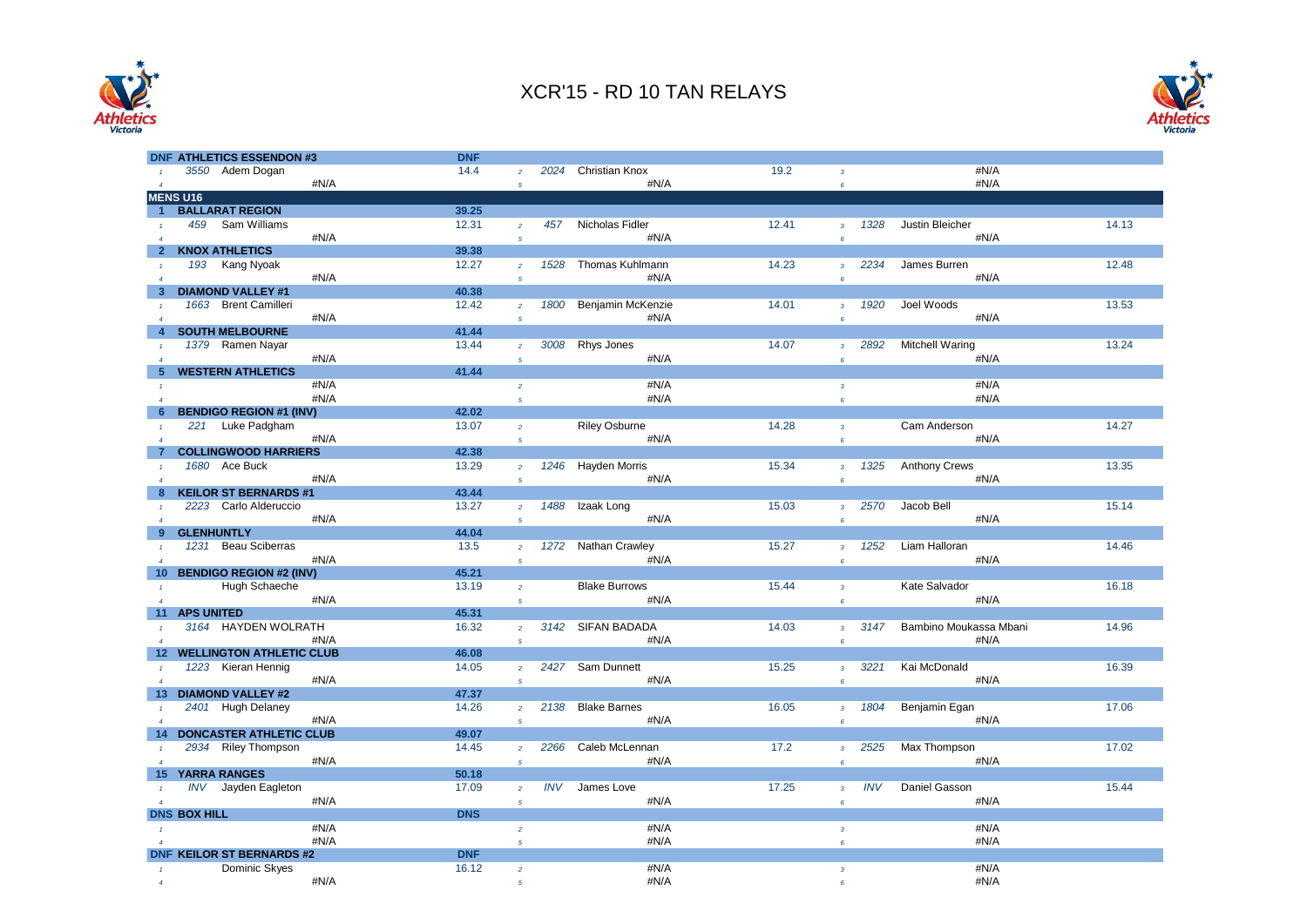



| <b>DNS MENTONE ATHLETICS CLUB</b> | <b>DNS</b> |                        |                        |       |                        |                          |       |
|-----------------------------------|------------|------------------------|------------------------|-------|------------------------|--------------------------|-------|
| #N/A                              |            | $\overline{2}$         | #N/A                   |       | $\overline{3}$         | #N/A                     |       |
| #N/A<br>$\overline{4}$            |            | 5                      | #N/A                   |       | 6                      | #N/A                     |       |
| <b>MENS U14</b>                   |            |                        |                        |       |                        |                          |       |
| <b>BALLARAT REGION #1</b>         | 41.04      |                        |                        |       |                        |                          |       |
| 1220 Harry Sharp                  | 13.36      | 2754<br>$\overline{2}$ | Ben Ludbrook           | 14.12 | 2912<br>$3-1$          | <b>Matthew Catterson</b> | 13.16 |
| #N/A                              |            | 5                      | #N/A                   |       | 6                      | #N/A                     |       |
| <b>WESTERN ATHLETICS</b>          | 43.58      |                        |                        |       |                        |                          |       |
| 1400 Brandon Muscat               | 13.29      | 1311<br>$\overline{2}$ | <b>Bailey Rankin</b>   | 14.43 | 1658<br>3 <sup>7</sup> | Benjamin Hussey          | 15.46 |
| #N/A                              |            | 5                      | #N/A                   |       | 6                      | #N/A                     |       |
| <b>DIAMOND VALLEY</b>             | 44.53      |                        |                        |       |                        |                          |       |
| 2121 Jack Clarke                  | 15.27      | $\overline{2}$         | 1709 Caden Murray      | 14.22 | 1651<br>$3-1$          | Jarryd Cripps            | 15.04 |
| #N/A                              |            | 5                      | #N/A                   |       | $\pmb{6}$              | #N/A                     |       |
| <b>BENDIGO REGION (INV)</b>       | 45.47      |                        |                        |       |                        |                          |       |
| Will McAig                        | 15.26      | $\overline{2}$         | Mitch O'Neil           | 14.46 | $\overline{3}$         | Jack Meade               | 15.35 |
| #N/A                              |            | 5                      | #N/A                   |       | 6                      | #N/A                     |       |
| <b>GLENHUNTLY</b>                 | 46.03      |                        |                        |       |                        |                          |       |
| 3161 Will Sharp                   | 14.48      | 276<br>$\overline{2}$  | Liam Glew              | 17.2  | 1196<br>$\overline{3}$ | ROMIN KODIKARA           | 13.54 |
| #N/A                              |            | 5                      | #N/A                   |       | 6                      | #N/A                     |       |
| <b>KEILOR ST BERNARDS #1</b>      | 47.18      |                        |                        |       |                        |                          |       |
| 1895 James Sarris                 | 16.37      | $\overline{2}$         | 2571 nick bell         | 15.8  | 1515<br>3 <sup>1</sup> | Benjamin Zarb            | 15.01 |
| #N/A                              |            | 5                      | #N/A                   |       | 6                      | #N/A                     |       |
| <b>BALLARAT REGION #2</b>         | 47.38      |                        |                        |       |                        |                          |       |
| 1899 Samuel Dutli                 | 15.39      | $\overline{2}$         | 2878 Jack Stekelenburg | 16.43 | 2192<br>$3-1$          | Benjamin Mornane         | 15.15 |
| #N/A                              |            | 5                      | #N/A                   |       | 6                      | #N/A                     |       |
| <b>YARRA RANGES</b>               | 48.14      |                        |                        |       |                        |                          |       |
| 1565 Harrison Van Duuren          | 14.22      | $\overline{2}$         | 2394 Jayden Clarke     | 17.37 | 2249<br>$3-1$          | Liam Russell             | 16.15 |
| #N/A                              |            | 5                      | #N/A                   |       | 6                      | #N/A                     |       |
| <b>KEILOR ST BERNARDS #2</b>      | 54.24      |                        |                        |       |                        |                          |       |
| 1168 Alex Tonelli                 | 18.16      | $\overline{2}$         | 2789 Cooper Davitt     | 18.08 | 2702<br>3 <sup>1</sup> | William Kennedy          | 18    |
| #N/A                              |            | 5                      | #N/A                   |       | 6                      | #N/A                     |       |
| <b>DNS KEILOR ST BERNARDS #3</b>  |            |                        |                        |       |                        |                          |       |
| #N/A                              |            | $\overline{2}$         | #N/A                   |       | $\overline{3}$         | #N/A                     |       |
| #N/A<br>$\boldsymbol{A}$          |            | 5                      | #N/A                   |       | 6                      | #N/A                     |       |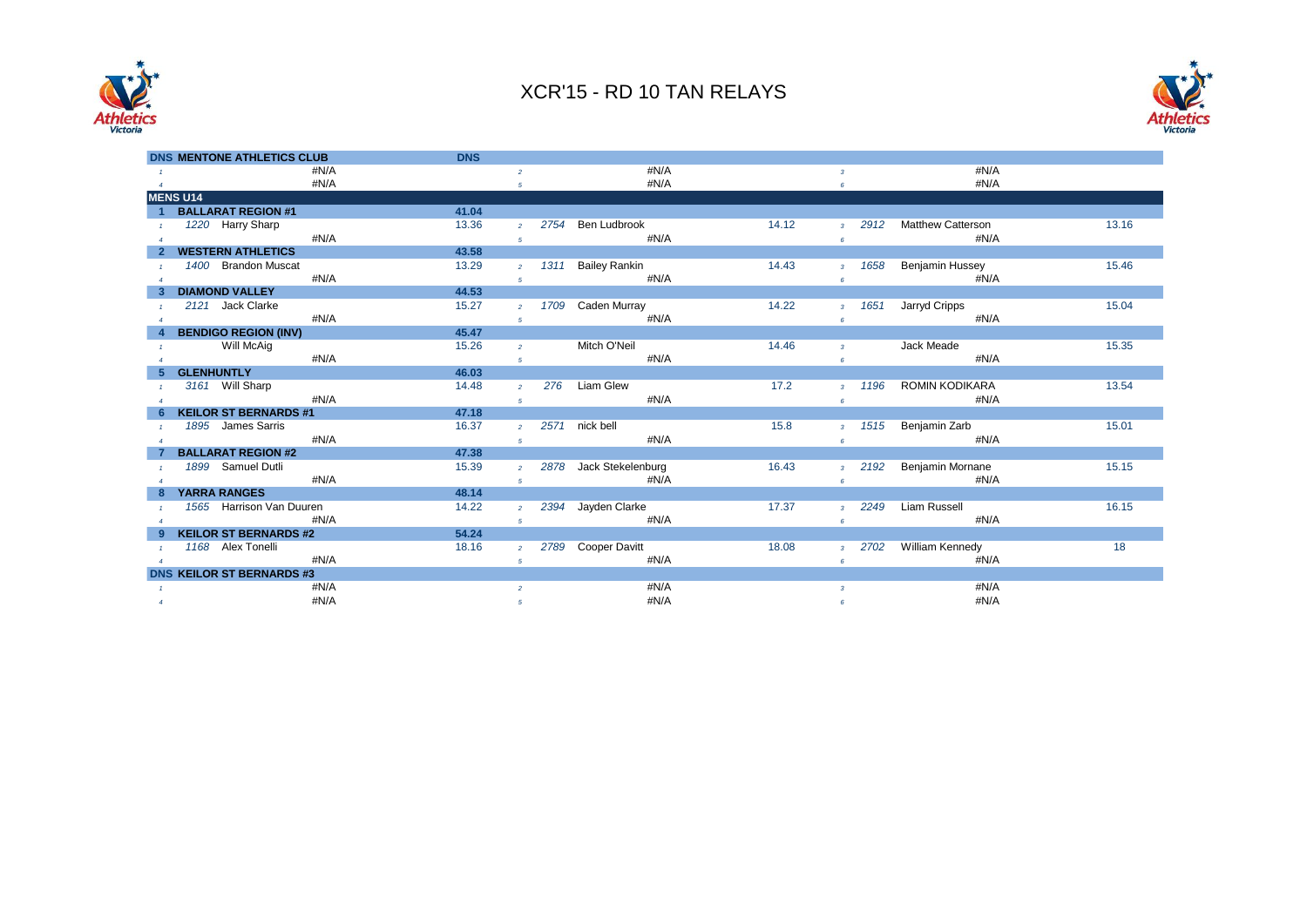



| <b>WOMEN U20</b>                                              |       |                                                                                                                                                                                                                                                                                                                                                                                                                                 |                               |       |                                       |                          |       |
|---------------------------------------------------------------|-------|---------------------------------------------------------------------------------------------------------------------------------------------------------------------------------------------------------------------------------------------------------------------------------------------------------------------------------------------------------------------------------------------------------------------------------|-------------------------------|-------|---------------------------------------|--------------------------|-------|
| <b>KNOX ATHLETICS</b>                                         | 43.29 |                                                                                                                                                                                                                                                                                                                                                                                                                                 |                               |       |                                       |                          |       |
| 2074 Anna Macdonald                                           | 14.45 | 1485<br>$\bar{z}$                                                                                                                                                                                                                                                                                                                                                                                                               | Natalie Rule                  | 14.56 | 103<br>$\mathbf 3$                    | Bree Warren              | 13.48 |
| #N/A                                                          |       | $\overline{5}$                                                                                                                                                                                                                                                                                                                                                                                                                  | #N/A                          |       | 6                                     | #N/A                     |       |
| <b>ATHLETICS ESSENDON #1</b><br>$\overline{2}$                | 45.26 |                                                                                                                                                                                                                                                                                                                                                                                                                                 |                               |       |                                       |                          |       |
| 2244 Sarah Guy<br>$\mathbf{I}$                                | 15.21 | 1928<br>$\bar{z}$                                                                                                                                                                                                                                                                                                                                                                                                               | <b>Affinity Miller</b>        | 16.23 | 108<br>$\mathbf 3$                    | <b>Emilie Guy</b>        | 13.41 |
| #N/A<br>$\overline{a}$                                        |       | 5                                                                                                                                                                                                                                                                                                                                                                                                                               | #N/A                          |       | 6                                     | #N/A                     |       |
| 3<br><b>OLD XAVERIANS</b>                                     | 46.44 |                                                                                                                                                                                                                                                                                                                                                                                                                                 |                               |       |                                       |                          |       |
| 3070 Emme Richardson                                          | 15.46 | 2157<br>$\bar{z}$                                                                                                                                                                                                                                                                                                                                                                                                               | Georgina Ryan                 | 14.46 | 1756<br>$\mathbf 3$                   | Cate Gifford             | 16.02 |
| #N/A                                                          |       | 5                                                                                                                                                                                                                                                                                                                                                                                                                               | #N/A                          |       | $\boldsymbol{\epsilon}$               | #N/A                     |       |
| <b>GLENHUNTLY</b><br>4                                        | 47.41 |                                                                                                                                                                                                                                                                                                                                                                                                                                 |                               |       |                                       |                          |       |
| 1051 Dana Dekkers<br>$\mathbf{I}$                             | 14.3  | 1740<br>$\bar{z}$                                                                                                                                                                                                                                                                                                                                                                                                               | Kaitlin Barr                  | 15.43 | 1486<br>$\mathbf 3$                   | Natasha Ockenden         | 17.28 |
| #N/A                                                          |       | $\overline{5}$                                                                                                                                                                                                                                                                                                                                                                                                                  | #N/A                          |       | 6                                     | #N/A                     |       |
| <b>BALLARAT REGION</b><br>5                                   | 51.21 |                                                                                                                                                                                                                                                                                                                                                                                                                                 |                               |       |                                       |                          |       |
| 1666 Alyssa Britnell                                          | 16.34 | 1637<br>$\bar{z}$                                                                                                                                                                                                                                                                                                                                                                                                               | <b>Emily Williams</b><br>#N/A | 17.09 | 2033<br>$\mathbf{3}$                  | Lucy Wheatland<br>#N/A   | 17.56 |
| #N/A<br>$6\phantom{1}$<br><b>ATHLETICS ESSENDON #2</b>        | 50.26 | 5                                                                                                                                                                                                                                                                                                                                                                                                                               |                               |       | $\boldsymbol{\epsilon}$               |                          |       |
| 1557 Madison Crook                                            | 17.28 | 1582<br>$\overline{2}$                                                                                                                                                                                                                                                                                                                                                                                                          | Stephanie Higham              | 16.41 | 1075<br>$\overline{3}$                | <b>Robel Gebreweld</b>   | 16.17 |
| $\pmb{\tau}$<br>#N/A<br>$\overline{4}$                        |       | $\overline{5}$                                                                                                                                                                                                                                                                                                                                                                                                                  | #N/A                          |       | $\boldsymbol{\epsilon}$               | #N/A                     |       |
| <b>WILLIAMSTOWN</b><br>$\overline{7}$                         | 51.14 |                                                                                                                                                                                                                                                                                                                                                                                                                                 |                               |       |                                       |                          |       |
| 2039 Alyssa Bearzi<br>$\mathbf{I}$                            | 16.13 | 2738<br>$\mathbf{2}% =\mathbf{2}+\mathbf{2}+\mathbf{3}+\mathbf{5}+\mathbf{5}+\mathbf{5}+\mathbf{6}+\mathbf{6}+\mathbf{5}+\mathbf{5}+\mathbf{6}+\mathbf{6}+\mathbf{5}+\mathbf{6}+\mathbf{6}+\mathbf{5}+\mathbf{5}+\mathbf{6}+\mathbf{6}+\mathbf{6}+\mathbf{5}+\mathbf{6}+\mathbf{6}+\mathbf{6}+\mathbf{6}+\mathbf{6}+\mathbf{6}+\mathbf{6}+\mathbf{6}+\mathbf{6}+\mathbf{6}+\mathbf{6}+\mathbf{6}+\mathbf{6}+\mathbf{6}+\mathbf$ | Tansy Robinson                | 17.46 | 2039<br>$\mathbf 3$                   | Alyssa Bearzi            | 17.14 |
| #N/A<br>$\overline{4}$                                        |       | $\sqrt{s}$                                                                                                                                                                                                                                                                                                                                                                                                                      | #N/A                          |       | $\boldsymbol{\epsilon}$               | #N/A                     |       |
| <b>SANDRINGHAM</b><br>8                                       | 56.18 |                                                                                                                                                                                                                                                                                                                                                                                                                                 |                               |       |                                       |                          |       |
| Monique Walsh<br>1708<br>$\mathbf{r}$                         | 16.53 | 1609<br>$\bar{z}$                                                                                                                                                                                                                                                                                                                                                                                                               | Clodagh Grogan                | 21.59 | 3179<br>$\overline{3}$                | Elizabeth Dingeldei      | 17.24 |
| #N/A<br>$\overline{a}$                                        |       | 5                                                                                                                                                                                                                                                                                                                                                                                                                               | #N/A                          |       | ß.                                    | #N/A                     |       |
| <b>DNF</b><br><b>FRANKSTON</b>                                | 14.21 |                                                                                                                                                                                                                                                                                                                                                                                                                                 |                               |       |                                       |                          |       |
| 1188 Abby Schiffer<br>$\mathbf{1}$                            | 14.21 | $\bar{2}$                                                                                                                                                                                                                                                                                                                                                                                                                       | #N/A                          |       | $\mathbf 3$                           | #N/A                     |       |
| #N/A<br>$\boldsymbol{d}$                                      |       | $\sqrt{5}$                                                                                                                                                                                                                                                                                                                                                                                                                      | #N/A                          |       | $\epsilon$                            | #N/A                     |       |
| <b>DNS BOX HILL</b>                                           |       |                                                                                                                                                                                                                                                                                                                                                                                                                                 |                               |       |                                       |                          |       |
| #N/A<br>$\mathbf{1}$                                          |       | $\overline{a}$                                                                                                                                                                                                                                                                                                                                                                                                                  | #N/A                          |       | $\overline{3}$                        | #N/A                     |       |
| #N/A                                                          |       | $\overline{a}$                                                                                                                                                                                                                                                                                                                                                                                                                  | #N/A                          |       | $\overline{6}$                        | #N/A                     |       |
| <b>WOMEN DIVISION U18</b>                                     |       |                                                                                                                                                                                                                                                                                                                                                                                                                                 |                               |       |                                       |                          |       |
| <b>ATHLETICS ESSENDON</b>                                     | 42.03 |                                                                                                                                                                                                                                                                                                                                                                                                                                 |                               |       |                                       |                          |       |
| 138 Lauren Ryan<br>$\mathbf{1}$<br>#N/A<br>$\overline{A}$     | 13.23 | 1931<br>$\overline{a}$                                                                                                                                                                                                                                                                                                                                                                                                          | Katie Webb<br>#N/A            | 14.35 | 219<br>$\overline{3}$                 | Leteitia Presser<br>#N/A | 14.05 |
| <b>GEELONG REGION</b><br>2                                    | 44.28 | $\overline{5}$                                                                                                                                                                                                                                                                                                                                                                                                                  |                               |       | 6                                     |                          |       |
| Klara Dess<br>454<br>$\,$ 1                                   | 14.16 | 56<br>$\bar{z}$                                                                                                                                                                                                                                                                                                                                                                                                                 | Corrin Demeo                  | 15.27 | 450<br>$\bf{3}$                       |                          | 14.2  |
| #N/A                                                          |       | 5                                                                                                                                                                                                                                                                                                                                                                                                                               | #N/A                          |       | $\epsilon$                            | #N/A                     |       |
| 3<br><b>BOX HILL #1</b>                                       | 46.19 |                                                                                                                                                                                                                                                                                                                                                                                                                                 |                               |       |                                       |                          |       |
| 1413 Louise Ton<br>$\overline{1}$                             | 15    | 1851<br>$\overline{2}$                                                                                                                                                                                                                                                                                                                                                                                                          | Sophie Schwerkolt             | 16.25 | 3152<br>$\overline{3}$                | <b>Holly Pedersen</b>    | 14.56 |
| #N/A<br>$\overline{4}$                                        |       | 5                                                                                                                                                                                                                                                                                                                                                                                                                               | #N/A                          |       | $\boldsymbol{\epsilon}$               | #N/A                     |       |
| <b>GLENHUNTLY #2</b><br>4                                     | 47.32 |                                                                                                                                                                                                                                                                                                                                                                                                                                 |                               |       |                                       |                          |       |
| 1469 Larissa McBurney                                         | 15.22 | 2313<br>$\bar{z}$                                                                                                                                                                                                                                                                                                                                                                                                               | Charlotte McKenzie            | 16.31 | 1376<br>$\boldsymbol{3}$              | Sophie Highnam           | 15.37 |
| #N/A                                                          |       | 5                                                                                                                                                                                                                                                                                                                                                                                                                               | #N/A                          |       | $\boldsymbol{\epsilon}$               | #N/A                     |       |
| <b>DIAMOND VALLEY</b><br>5                                    | 48.1  |                                                                                                                                                                                                                                                                                                                                                                                                                                 |                               |       |                                       |                          |       |
| 173<br>Shania Murray<br>$\mathbf{1}$                          | 14.31 | 2504<br>$\overline{a}$                                                                                                                                                                                                                                                                                                                                                                                                          | Lauren Collis                 | 16.44 | 2057<br>$\overline{3}$                | Michaela Prunotto        | 16.55 |
| #N/A<br>$\overline{4}$                                        |       | 5                                                                                                                                                                                                                                                                                                                                                                                                                               | #N/A                          |       | $\epsilon$                            | #N/A                     |       |
| <b>YARRA RANGES</b><br>6                                      | 48.5  |                                                                                                                                                                                                                                                                                                                                                                                                                                 |                               |       |                                       |                          |       |
| 2250 Lily Thompson                                            | 15.23 | 2278<br>$\bar{2}$                                                                                                                                                                                                                                                                                                                                                                                                               | Amy Veenendaal                | 17.02 | 1922<br>$\mathbf 3$                   | Olivia Twining           | 16.5  |
| #N/A<br>$\overline{4}$                                        |       | 5                                                                                                                                                                                                                                                                                                                                                                                                                               | #N/A                          |       | $\boldsymbol{\epsilon}$               | #N/A                     |       |
| 7<br><b>KNOX ATHLETICS</b>                                    | 49.02 | 2908                                                                                                                                                                                                                                                                                                                                                                                                                            |                               |       |                                       |                          |       |
| 2235 Romany Seemann<br>$\pmb{\tau}$<br>#N/A<br>$\overline{a}$ | 15.1  | $\overline{2}$<br>$\overline{5}$                                                                                                                                                                                                                                                                                                                                                                                                | Olivia Skerman<br>#N/A        | 16.01 | 2018<br>$\overline{\mathbf{3}}$<br>ß. | Maxime Plugge<br>#N/A    | 17.51 |
| <b>DONCASTER ATHLETIC CLUB</b><br>8                           | 50.15 |                                                                                                                                                                                                                                                                                                                                                                                                                                 |                               |       |                                       |                          |       |
| 127<br><b>Charlotte Bassett</b><br>$\mathbf{I}$               | 13.06 | 2793<br>$\overline{2}$                                                                                                                                                                                                                                                                                                                                                                                                          | Jessica O'Keefe               | 15.24 | 2106<br>$\mathbf 3$                   | Kirsten Walburg          | 21.44 |
| #N/A<br>$\overline{a}$                                        |       | $\sqrt{5}$                                                                                                                                                                                                                                                                                                                                                                                                                      | #N/A                          |       | $\epsilon$                            | #N/A                     |       |
| <b>COLLINGWOOD HARRIERS</b><br>9                              | 51.51 |                                                                                                                                                                                                                                                                                                                                                                                                                                 |                               |       |                                       |                          |       |
| 1033<br>Meaghan Gaunt<br>$\mathbf{1}$                         | 16.04 | 2498<br>$\bar{z}$                                                                                                                                                                                                                                                                                                                                                                                                               | Isabella Ermacora             | 19.28 | 1385<br>$\overline{3}$                | Lucy Leutchford          | 15.19 |
| #N/A<br>$\boldsymbol{d}$                                      |       | $\overline{5}$                                                                                                                                                                                                                                                                                                                                                                                                                  | #N/A                          |       | ß.                                    | #N/A                     |       |
| <b>ATHLETICS NUNAWADING</b><br>10                             | 54.57 |                                                                                                                                                                                                                                                                                                                                                                                                                                 |                               |       |                                       |                          |       |
| 1210<br>Gemma Dearness<br>$\overline{1}$                      | 17.1  | 2238<br>$\bar{2}$                                                                                                                                                                                                                                                                                                                                                                                                               | Sally Jacobs                  | 18.09 | 1703<br>$\overline{a}$                | Kara ASHTON- FOX         | 19.38 |
| #N/A<br>$\overline{A}$                                        |       | $\overline{a}$                                                                                                                                                                                                                                                                                                                                                                                                                  | #N/A                          |       | $\boldsymbol{\kappa}$                 | #N/A                     |       |
| <b>DNF</b><br><b>GLENHUNTLY #1</b>                            | 17.31 |                                                                                                                                                                                                                                                                                                                                                                                                                                 |                               |       |                                       |                          |       |
|                                                               |       |                                                                                                                                                                                                                                                                                                                                                                                                                                 |                               |       | $\overline{3}$                        | #N/A                     |       |
| Eleanora Gilbert<br>3174<br>$\mathbf{1}$                      | 17.31 | $\bar{z}$                                                                                                                                                                                                                                                                                                                                                                                                                       | #N/A                          |       |                                       |                          |       |
| #N/A<br>$\overline{A}$                                        |       | $\overline{a}$                                                                                                                                                                                                                                                                                                                                                                                                                  | #N/A                          |       | ß.                                    | #N/A                     |       |
|                                                               |       |                                                                                                                                                                                                                                                                                                                                                                                                                                 |                               |       |                                       |                          |       |
| <b>DNS BOX HILL #2</b><br>#N/A<br>$\mathcal I$<br>#N/A        |       | $\overline{2}$                                                                                                                                                                                                                                                                                                                                                                                                                  | #N/A<br>#N/A                  |       | $\overline{3}$                        | #N/A<br>#N/A             |       |